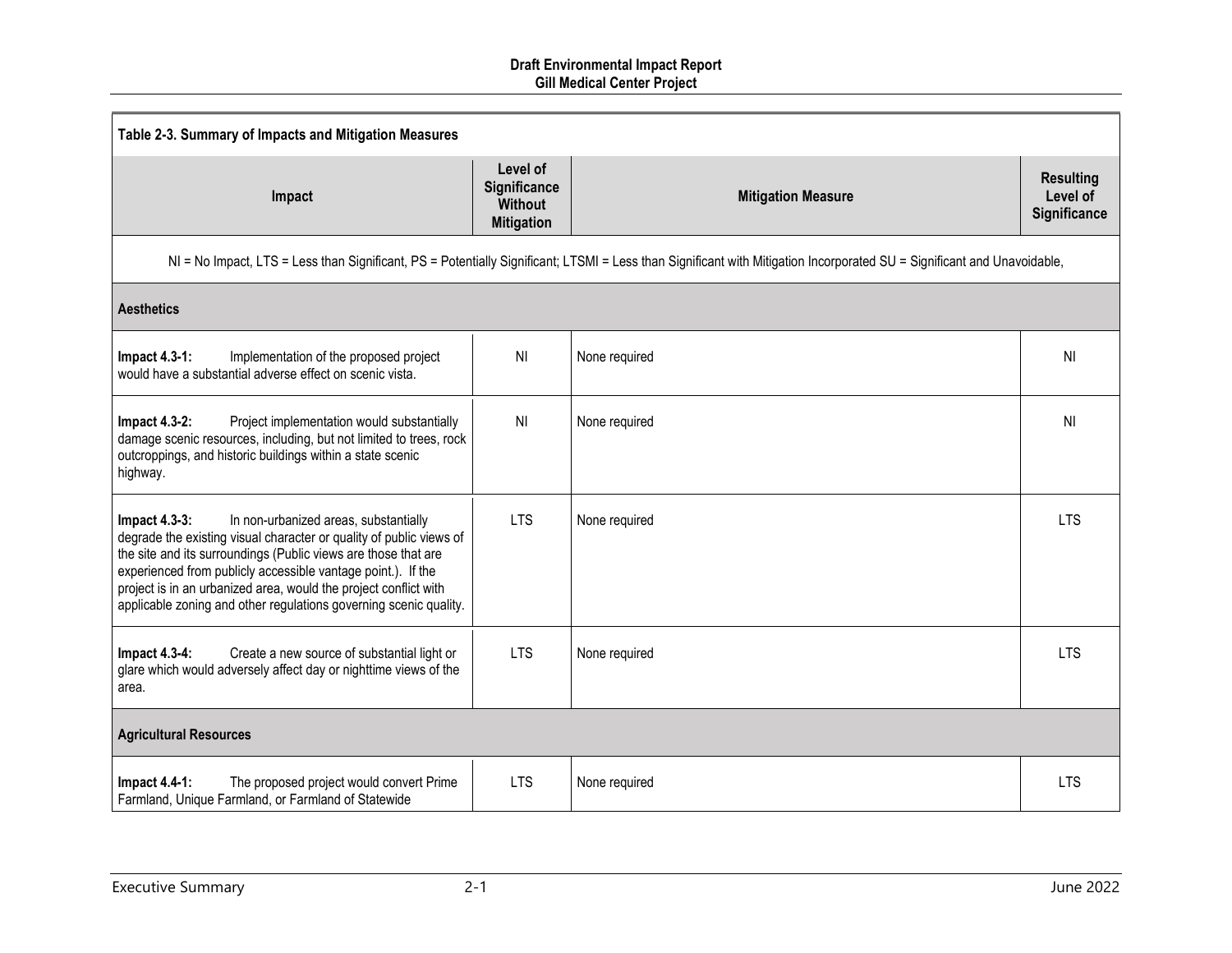| Table 2-3. Summary of Impacts and Mitigation Measures                                                                                                        |                                                                 |                                                                                                                                                                         |                                              |
|--------------------------------------------------------------------------------------------------------------------------------------------------------------|-----------------------------------------------------------------|-------------------------------------------------------------------------------------------------------------------------------------------------------------------------|----------------------------------------------|
| Impact                                                                                                                                                       | Level of<br>Significance<br><b>Without</b><br><b>Mitigation</b> | <b>Mitigation Measure</b>                                                                                                                                               | <b>Resulting</b><br>Level of<br>Significance |
|                                                                                                                                                              |                                                                 | NI = No Impact, LTS = Less than Significant, PS = Potentially Significant; LTSMI = Less than Significant with Mitigation Incorporated SU = Significant and Unavoidable, |                                              |
| Importance (Farmland) to non-agricultural use and preserve an<br>equal amount of Farmland by Conservation Easement.                                          |                                                                 |                                                                                                                                                                         |                                              |
| The proposed project would conflict with<br><b>Impact 4.4-2:</b><br>current zoning for agricultural use or a Williamson Act contract.                        | <b>LTS</b>                                                      | None required                                                                                                                                                           | <b>LTS</b>                                   |
| <b>Impact 4.4-3:</b><br>The proposed project would conflict with<br>current zoning for forest use.                                                           | <b>NI</b>                                                       | None required                                                                                                                                                           | N <sub>l</sub>                               |
| <b>Impact 4.4-4:</b><br>The proposed project would not convert<br>land designated as forest to non-forest use.                                               | N <sub>l</sub>                                                  | None required                                                                                                                                                           | NI                                           |
| The proposed project would directly or<br>Impact 4.4-5:<br>indirectly convert any other farmland to non-agricultural use or<br>forestland to non-forest-use. | <b>NI</b>                                                       | None required                                                                                                                                                           | <b>NI</b>                                    |
| <b>Air Quality</b>                                                                                                                                           |                                                                 |                                                                                                                                                                         |                                              |
| Air pollutant emissions associated with the<br>Impact 4.5-1:<br>proposed project could conflict with applicable air quality plans.                           | <b>LTS</b>                                                      | None required                                                                                                                                                           | <b>LTS</b>                                   |
| <b>Impact 4.5-2:</b><br>Construction and operation of the proposed<br>project would result in the emission of criteria pollutants.                           | PS                                                              | $4.5 - 2a$ :<br>Prepare Air Impact Assessment to Reduce Construction NO <sub>x</sub><br><b>Emissions</b>                                                                | <b>LTSMI</b>                                 |
|                                                                                                                                                              |                                                                 | In accordance with SJVAPCD Rule 9510, a detailed air impact assessment (AIA)<br>shall be prepared detailing the specific construction requirement (i.e., equipment      |                                              |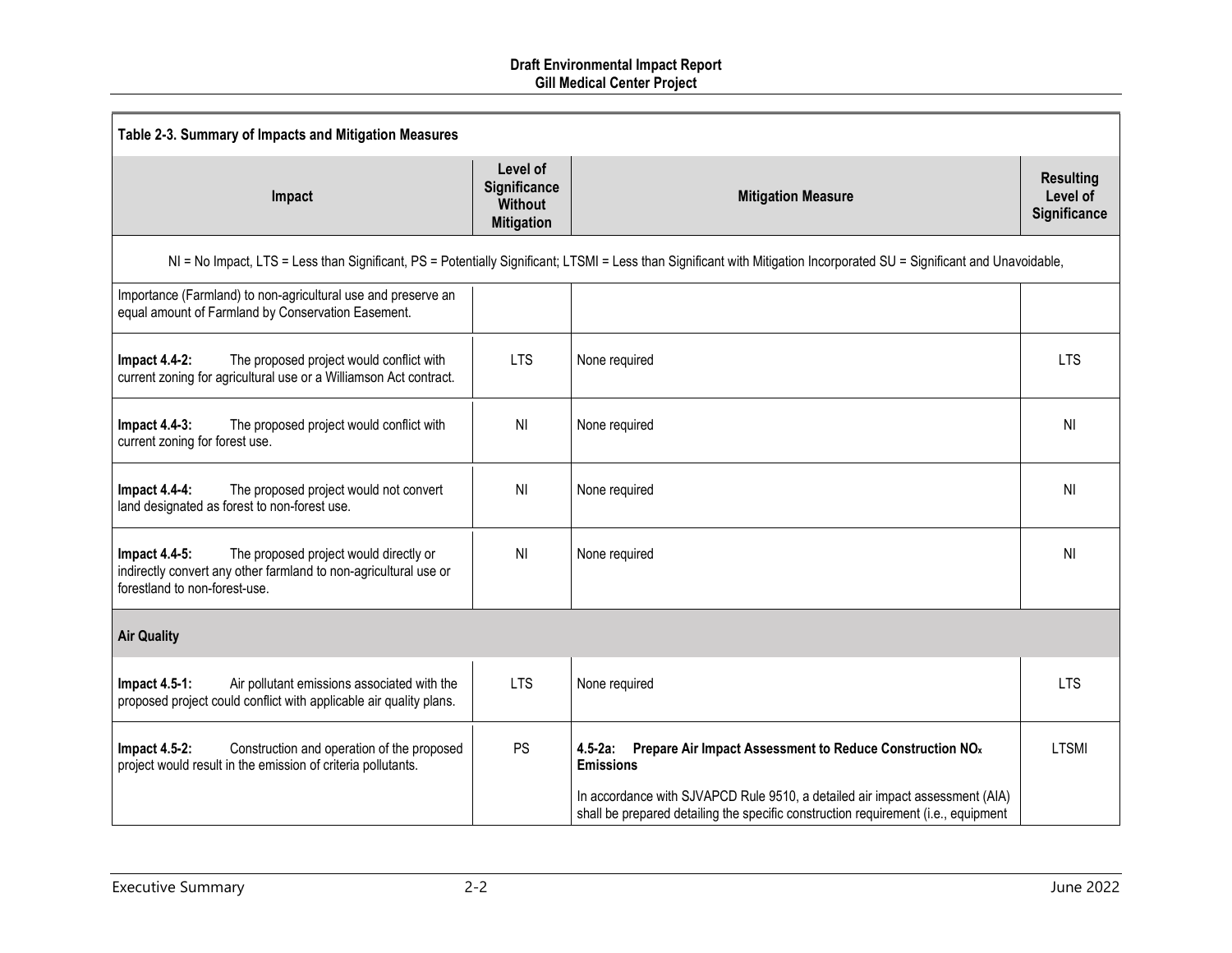| Table 2-3. Summary of Impacts and Mitigation Measures |                                                                 |                                                                                                                                                                                                                                                                                                                                                                                                                                                                                                                                                                                                                                                                                                                                                                                                                                                                                                                                                                                                                                                                                                                                                                                                                                                                                                                                                                                                                                                                                                                                                                                                                                                                                                                                                                |                                              |
|-------------------------------------------------------|-----------------------------------------------------------------|----------------------------------------------------------------------------------------------------------------------------------------------------------------------------------------------------------------------------------------------------------------------------------------------------------------------------------------------------------------------------------------------------------------------------------------------------------------------------------------------------------------------------------------------------------------------------------------------------------------------------------------------------------------------------------------------------------------------------------------------------------------------------------------------------------------------------------------------------------------------------------------------------------------------------------------------------------------------------------------------------------------------------------------------------------------------------------------------------------------------------------------------------------------------------------------------------------------------------------------------------------------------------------------------------------------------------------------------------------------------------------------------------------------------------------------------------------------------------------------------------------------------------------------------------------------------------------------------------------------------------------------------------------------------------------------------------------------------------------------------------------------|----------------------------------------------|
| Impact                                                | Level of<br>Significance<br><b>Without</b><br><b>Mitigation</b> | <b>Mitigation Measure</b>                                                                                                                                                                                                                                                                                                                                                                                                                                                                                                                                                                                                                                                                                                                                                                                                                                                                                                                                                                                                                                                                                                                                                                                                                                                                                                                                                                                                                                                                                                                                                                                                                                                                                                                                      | <b>Resulting</b><br>Level of<br>Significance |
|                                                       |                                                                 | NI = No Impact, LTS = Less than Significant, PS = Potentially Significant; LTSMI = Less than Significant with Mitigation Incorporated SU = Significant and Unavoidable,                                                                                                                                                                                                                                                                                                                                                                                                                                                                                                                                                                                                                                                                                                                                                                                                                                                                                                                                                                                                                                                                                                                                                                                                                                                                                                                                                                                                                                                                                                                                                                                        |                                              |
|                                                       |                                                                 | required, hours of use). In accordance with this rule, emissions of NO <sub>x</sub> from<br>construction equipment greater than 50 horsepower used or associated with the<br>development Project shall be reduced by 20 percent from baseline (unmitigated)<br>emissions and PM10 shall be reduced by 45 percent. The Project shall<br>demonstrate compliance with Rule 9510, including payment of all applicable fees,<br>before issuance of the first building permit.<br>While the specific emission reduction measures will be developed to the<br>satisfaction of the SJVAPCD, the following measures would reduce short-term air<br>quality impacts attributable to the Proposed Project consistent with Rule 9510:<br>During all construction activities, all diesel-fueled construction<br>equipment including, but not limited to, rubber-tired dozers,<br>graders, scrapers, excavators, asphalt paving equipment, cranes,<br>and tractors shall be California Air Resources Board (CARB) Tier 4<br>Certified as set forth in Section 2423 of Title 13 of the California<br>Code of Regulations, and Part 89 of Title 40 of the Code of Federal<br>Regulations.<br>All construction equipment shall be maintained and properly tuned<br>in accordance with manufacturers' specifications. Equipment<br>maintenance records shall be kept on-site and made available<br>upon request by the SJVAPCD or the County.<br>The Project applicant shall comply with all applicable SJVAPCD<br>rules and regulations. Copies of any applicable air quality permits<br>and/or monitoring plans shall be provided to the County.<br>Timing/Implementation: Prior to the issuance of grading permits<br>Monitoring/Enforcement: County of San Joaquin Community |                                              |
|                                                       |                                                                 | Development Department                                                                                                                                                                                                                                                                                                                                                                                                                                                                                                                                                                                                                                                                                                                                                                                                                                                                                                                                                                                                                                                                                                                                                                                                                                                                                                                                                                                                                                                                                                                                                                                                                                                                                                                                         |                                              |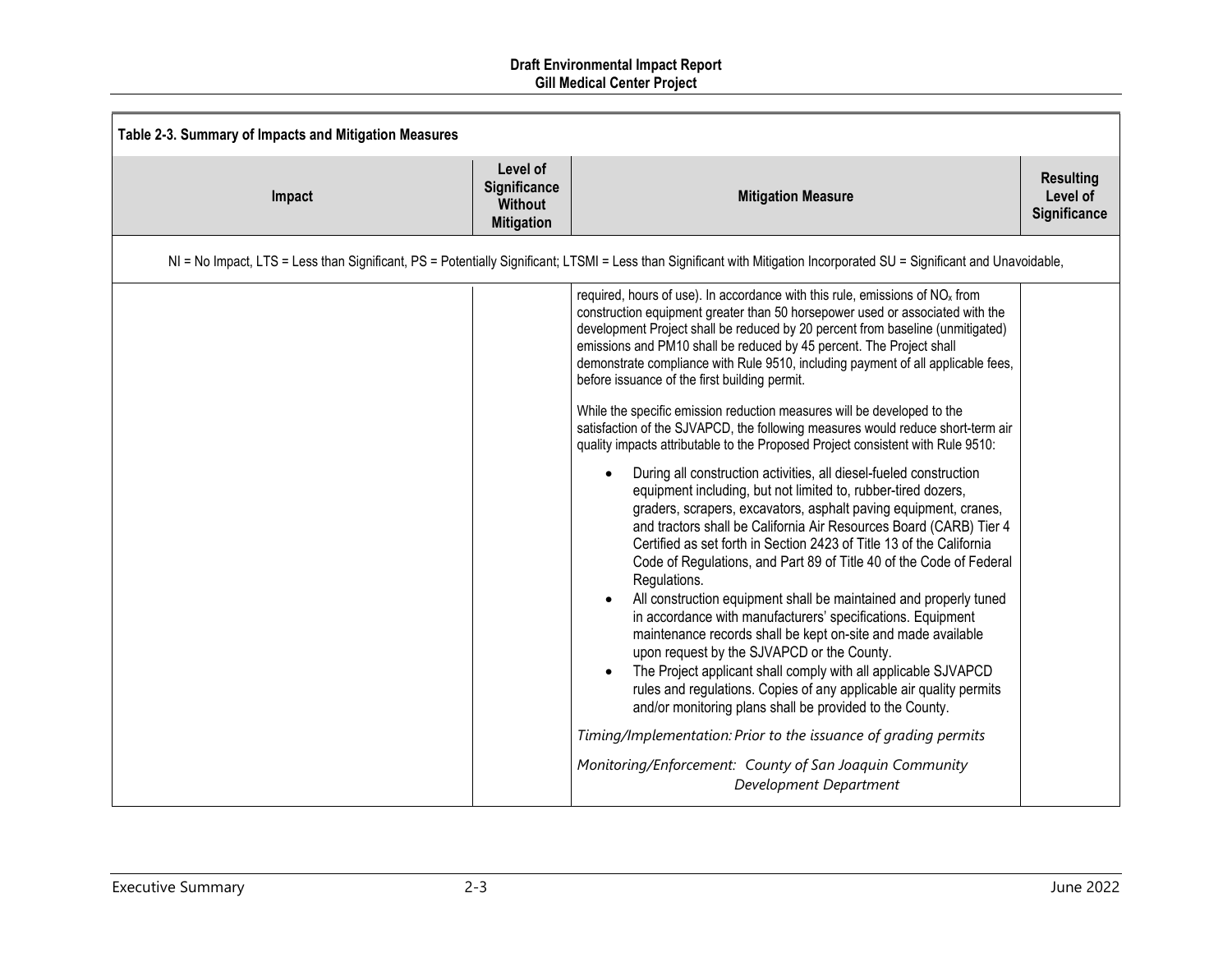| Table 2-3. Summary of Impacts and Mitigation Measures                                                                                              |                                                                 |                                                                                                                                                                                                                                                                                                                                                                                                                                                                                                                                                                                                                                                                                                                                                                                                                                                                                                                                                                                                                                                                                                                                                                                                                                                                                                                                                                                                                                                                                                                                                                                                                                                                                                     |                                              |
|----------------------------------------------------------------------------------------------------------------------------------------------------|-----------------------------------------------------------------|-----------------------------------------------------------------------------------------------------------------------------------------------------------------------------------------------------------------------------------------------------------------------------------------------------------------------------------------------------------------------------------------------------------------------------------------------------------------------------------------------------------------------------------------------------------------------------------------------------------------------------------------------------------------------------------------------------------------------------------------------------------------------------------------------------------------------------------------------------------------------------------------------------------------------------------------------------------------------------------------------------------------------------------------------------------------------------------------------------------------------------------------------------------------------------------------------------------------------------------------------------------------------------------------------------------------------------------------------------------------------------------------------------------------------------------------------------------------------------------------------------------------------------------------------------------------------------------------------------------------------------------------------------------------------------------------------------|----------------------------------------------|
| Impact                                                                                                                                             | Level of<br>Significance<br><b>Without</b><br><b>Mitigation</b> | <b>Mitigation Measure</b>                                                                                                                                                                                                                                                                                                                                                                                                                                                                                                                                                                                                                                                                                                                                                                                                                                                                                                                                                                                                                                                                                                                                                                                                                                                                                                                                                                                                                                                                                                                                                                                                                                                                           | <b>Resulting</b><br>Level of<br>Significance |
|                                                                                                                                                    |                                                                 | NI = No Impact, LTS = Less than Significant, PS = Potentially Significant; LTSMI = Less than Significant with Mitigation Incorporated SU = Significant and Unavoidable,                                                                                                                                                                                                                                                                                                                                                                                                                                                                                                                                                                                                                                                                                                                                                                                                                                                                                                                                                                                                                                                                                                                                                                                                                                                                                                                                                                                                                                                                                                                             |                                              |
|                                                                                                                                                    |                                                                 | 4.5-2b: Prepare Air Impact Assessment to Reduce Operational NOx<br><b>Emissions</b><br>In accordance with SJVAPCD Rule 9510, a detailed air impact assessment shall<br>be prepared detailing the operational characteristics associated with the<br>Proposed Project. In accordance with this rule, operational emissions of NO <sub>x</sub><br>shall be reduced by a minimum of 33.3 percent and operational emissions of<br>PM <sub>10</sub> must be reduced by a minimum of 50 percent over a period of ten years.<br>(Emissions reductions are in comparison to the Project's operational baseline<br>emissions presented in Table 4.5-6.) The Project would demonstrate compliance<br>with Rule 9510, including payment of all applicable fees, before issuance of the<br>first building permit.<br>Based on the findings of the air impact assessment, the applicant shall pay the<br>SJVAPCD a monetary sum necessary to offset the required operational<br>emissions that are not reduced by the emission reduction measures contained in<br>the air impact assessment. The quantity of operational emissions that need to be<br>offset will be calculated in accordance with the methodologies identified in Rule<br>9510, Indirect Source Review, and approved by the SJVAPCD. Operational<br>emissions reduction methods will be selected under the direction of the<br>SJVAPCD according to the air impact assessment process detailed in, and<br>required by Rule 9510, Indirect Source Review (see Rule 9510, subsection 5).<br>Timing/Implementation: Prior to the issuance of building permits<br>Monitoring/Enforcement: County of San Joaquin Community<br>Development Department |                                              |
| Construction and operation of the proposed<br>Impact $4.5-3$ :<br>project could result in exposure of sensitive receptors to project<br>emissions. | <b>LTS</b>                                                      | None required                                                                                                                                                                                                                                                                                                                                                                                                                                                                                                                                                                                                                                                                                                                                                                                                                                                                                                                                                                                                                                                                                                                                                                                                                                                                                                                                                                                                                                                                                                                                                                                                                                                                                       | <b>LTS</b>                                   |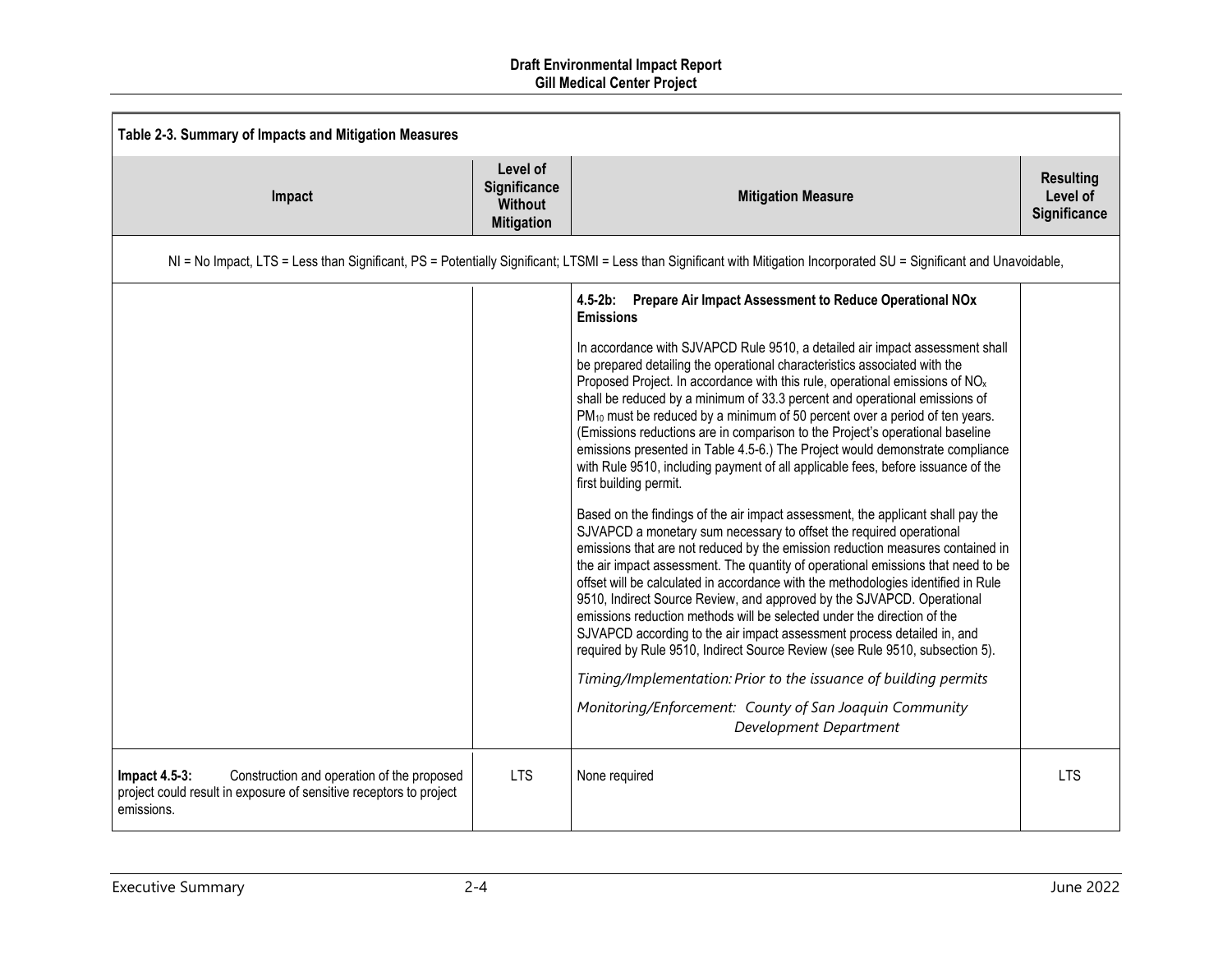| Table 2-3. Summary of Impacts and Mitigation Measures                                                                                                   |                                                                 |                                                                                                                                                                                                                                                                                                                                                                                                                                                                                                                                                                                                                                                                                                                                                                                                                                                                                                                                                                                                                                                                                                                                                                                                                                                                                                                                                                                                                                                          |                                              |
|---------------------------------------------------------------------------------------------------------------------------------------------------------|-----------------------------------------------------------------|----------------------------------------------------------------------------------------------------------------------------------------------------------------------------------------------------------------------------------------------------------------------------------------------------------------------------------------------------------------------------------------------------------------------------------------------------------------------------------------------------------------------------------------------------------------------------------------------------------------------------------------------------------------------------------------------------------------------------------------------------------------------------------------------------------------------------------------------------------------------------------------------------------------------------------------------------------------------------------------------------------------------------------------------------------------------------------------------------------------------------------------------------------------------------------------------------------------------------------------------------------------------------------------------------------------------------------------------------------------------------------------------------------------------------------------------------------|----------------------------------------------|
| Impact                                                                                                                                                  | Level of<br>Significance<br><b>Without</b><br><b>Mitigation</b> | <b>Mitigation Measure</b>                                                                                                                                                                                                                                                                                                                                                                                                                                                                                                                                                                                                                                                                                                                                                                                                                                                                                                                                                                                                                                                                                                                                                                                                                                                                                                                                                                                                                                | <b>Resulting</b><br>Level of<br>Significance |
|                                                                                                                                                         |                                                                 | NI = No Impact, LTS = Less than Significant, PS = Potentially Significant; LTSMI = Less than Significant with Mitigation Incorporated SU = Significant and Unavoidable,                                                                                                                                                                                                                                                                                                                                                                                                                                                                                                                                                                                                                                                                                                                                                                                                                                                                                                                                                                                                                                                                                                                                                                                                                                                                                  |                                              |
| The proposed project could create odor<br><b>Impact 4.5-4:</b><br>emissions affecting a substantial number of people.                                   | <b>LTS</b>                                                      | None required                                                                                                                                                                                                                                                                                                                                                                                                                                                                                                                                                                                                                                                                                                                                                                                                                                                                                                                                                                                                                                                                                                                                                                                                                                                                                                                                                                                                                                            | <b>LTS</b>                                   |
| <b>Biological Resources</b>                                                                                                                             |                                                                 |                                                                                                                                                                                                                                                                                                                                                                                                                                                                                                                                                                                                                                                                                                                                                                                                                                                                                                                                                                                                                                                                                                                                                                                                                                                                                                                                                                                                                                                          |                                              |
| <b>Impact 4.6-1:</b><br>The proposed project could directly or<br>indirectly affect special-status plant and wildlife species and/or<br>their habitats. | PS                                                              | 4.6-1a: Conduct Environmental Awareness Training for Construction<br>Personnel.<br>Before any construction work occurs on the Project site, including grading, tree<br>and/or vegetation removal (clear and grub), the County shall retain a qualified<br>biologist (familiar with the resources in the area) to conduct a mandatory<br>contractor/worker environmental awareness training for construction personnel.<br>The awareness training will be provided to all construction personnel (contractors<br>and subcontractors) prior to beginning construction to brief them on the need to<br>avoid effects on sensitive biological resources adjacent to construction areas and<br>the penalties for not complying with applicable state and federal laws and permit<br>requirements. The biologist will inform all construction personnel about the life<br>history and habitat requirements of special-status species with potential for<br>occurrence onsite, the importance of maintaining habitat, and the terms and<br>conditions of required permit conditions. The environmental training will also<br>cover general restrictions and guidelines that must be followed by all construction<br>personnel to reduce or avoid effects on sensitive biological resources during<br>project construction.<br>Timing/Implementation: Prior to construction<br>Monitoring/Enforcement: County of San Joaquin Community<br>Development Department | <b>LTSMI</b>                                 |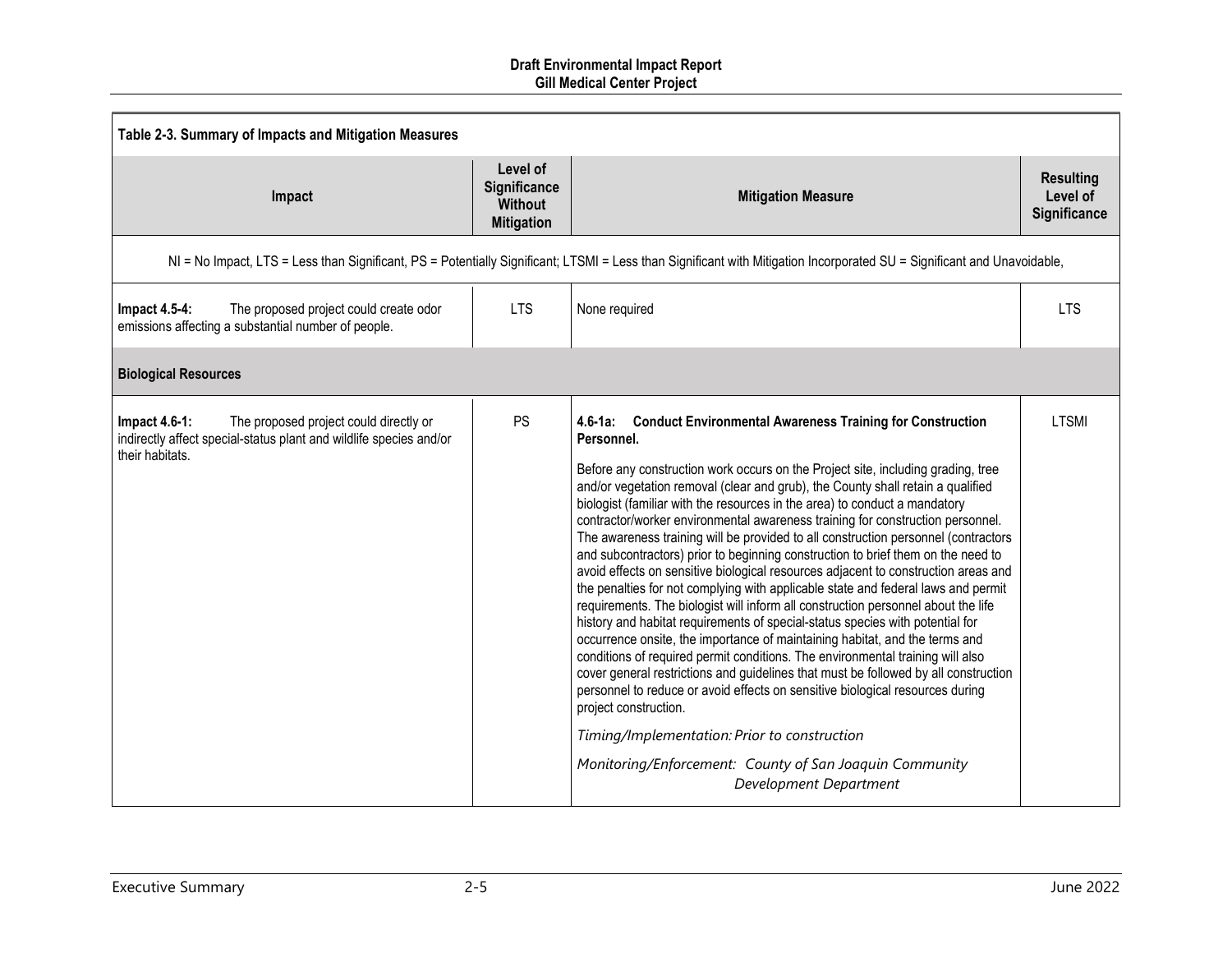| Table 2-3. Summary of Impacts and Mitigation Measures |                                                                 |                                                                                                                                                                                                                                                                                                                                                                                                                                                                                                                                                                                                                                                                                                                                                                                                                                                                                                                                                                                                                                                                                                                                                                                                                                                                                                                                                                                                                                                                                                                                                                                                                                                                                                                                                                 |                                              |
|-------------------------------------------------------|-----------------------------------------------------------------|-----------------------------------------------------------------------------------------------------------------------------------------------------------------------------------------------------------------------------------------------------------------------------------------------------------------------------------------------------------------------------------------------------------------------------------------------------------------------------------------------------------------------------------------------------------------------------------------------------------------------------------------------------------------------------------------------------------------------------------------------------------------------------------------------------------------------------------------------------------------------------------------------------------------------------------------------------------------------------------------------------------------------------------------------------------------------------------------------------------------------------------------------------------------------------------------------------------------------------------------------------------------------------------------------------------------------------------------------------------------------------------------------------------------------------------------------------------------------------------------------------------------------------------------------------------------------------------------------------------------------------------------------------------------------------------------------------------------------------------------------------------------|----------------------------------------------|
| Impact                                                | Level of<br>Significance<br><b>Without</b><br><b>Mitigation</b> | <b>Mitigation Measure</b>                                                                                                                                                                                                                                                                                                                                                                                                                                                                                                                                                                                                                                                                                                                                                                                                                                                                                                                                                                                                                                                                                                                                                                                                                                                                                                                                                                                                                                                                                                                                                                                                                                                                                                                                       | <b>Resulting</b><br>Level of<br>Significance |
|                                                       |                                                                 | NI = No Impact, LTS = Less than Significant, PS = Potentially Significant; LTSMI = Less than Significant with Mitigation Incorporated SU = Significant and Unavoidable,                                                                                                                                                                                                                                                                                                                                                                                                                                                                                                                                                                                                                                                                                                                                                                                                                                                                                                                                                                                                                                                                                                                                                                                                                                                                                                                                                                                                                                                                                                                                                                                         |                                              |
|                                                       |                                                                 | 4.6-1b: Install Fencing and/or Flagging to Protect Sensitive Biological<br>Resources.<br>Prior to construction, the construction contractor shall install high-visibility orange<br>construction fencing and/or flagging, as appropriate, along the perimeter of the<br>work area when adjacent to Environmentally Sensitive Areas (ESAs) (e.g.,<br>special-status species habitat, and active bird nests, native oaks, and surface<br>water features). The County will ensure that the final construction plans show<br>known locations where fencing will be installed (such as along the Woodbridge<br>Irrigation Canal southern bank). The plans shall also define how to locate<br>appropriate ESA fencing which shall include all locations identified on the plans<br>and additional locations identified by a qualified biologist as part of an initial field<br>walk with the lead contractor. This may result in identification of ESAs within the<br>northern buffer that require protection (based on final planting and drainage<br>plans). The contractor shall ensure ESA fencing is maintained throughout the<br>duration of the construction period. If the fencing is removed, damaged, or<br>otherwise compromised during the construction period, construction activities<br>shall cease until the fencing is repaired or replaced. The project's special<br>provisions package shall provide clear language regarding acceptable fencing<br>material and prohibited construction-related activities, vehicle operation, material<br>and equipment storage, and other surface-disturbing activities within ESAs. All<br>temporary fencing shall be removed upon completion of construction.<br>Timing/Implementation: Prior to construction |                                              |
|                                                       |                                                                 | Monitoring/Enforcement: County of San Joaquin Community<br>Development Department                                                                                                                                                                                                                                                                                                                                                                                                                                                                                                                                                                                                                                                                                                                                                                                                                                                                                                                                                                                                                                                                                                                                                                                                                                                                                                                                                                                                                                                                                                                                                                                                                                                                               |                                              |
|                                                       |                                                                 | Sanford's Arrowhead.<br>$4.6 - 1c$ :                                                                                                                                                                                                                                                                                                                                                                                                                                                                                                                                                                                                                                                                                                                                                                                                                                                                                                                                                                                                                                                                                                                                                                                                                                                                                                                                                                                                                                                                                                                                                                                                                                                                                                                            |                                              |
|                                                       |                                                                 | Prior to ground disturbance within the northern boundary proposed 100-foot<br>buffer, the following actions shall be implemented to avoid potential impacts to                                                                                                                                                                                                                                                                                                                                                                                                                                                                                                                                                                                                                                                                                                                                                                                                                                                                                                                                                                                                                                                                                                                                                                                                                                                                                                                                                                                                                                                                                                                                                                                                  |                                              |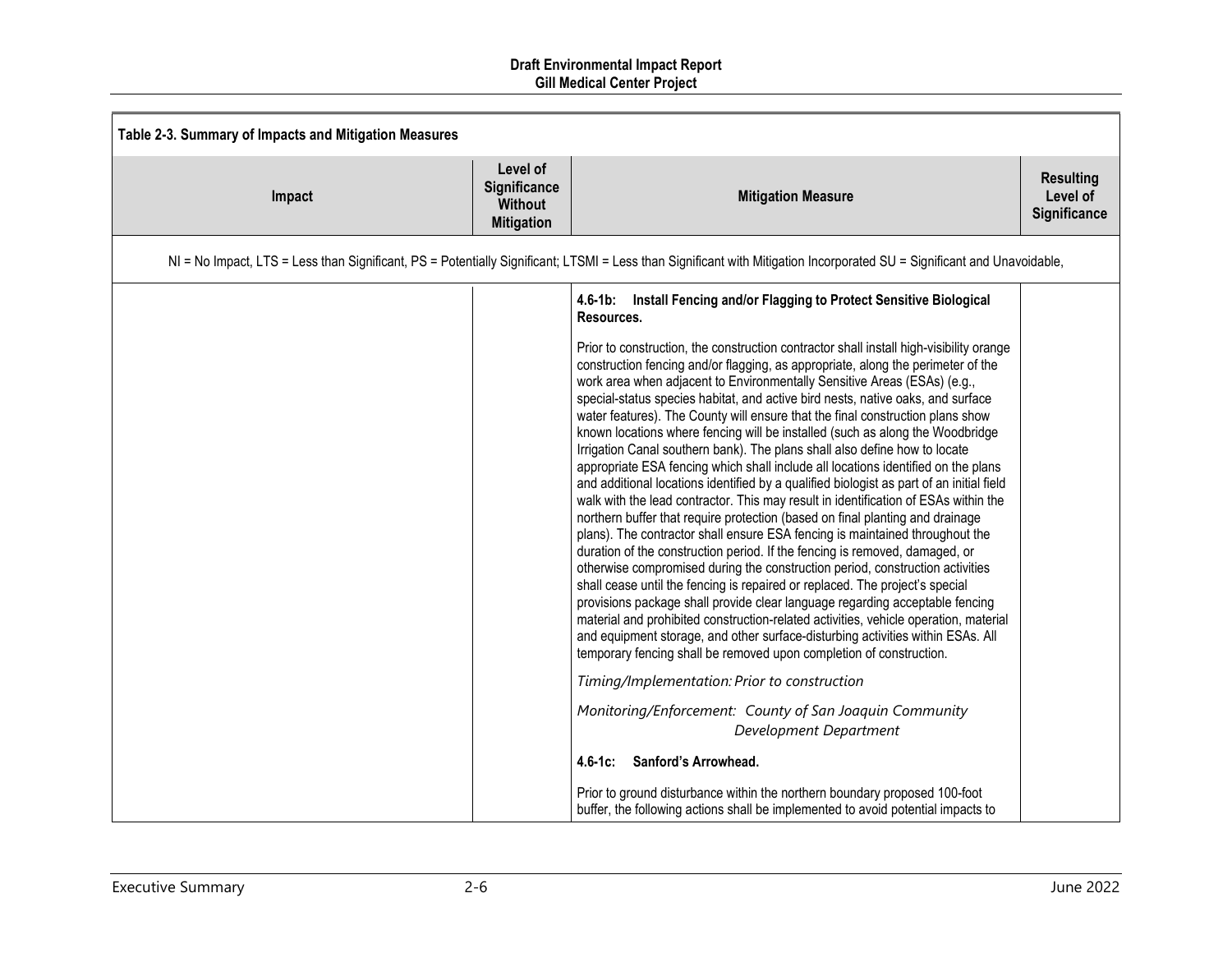| Table 2-3. Summary of Impacts and Mitigation Measures |                                                                 |                                                                                                                                                                                                                                                                                                                                                                                                                                                                                                                                                                                                                                                                                                                                                                                                                                                                                                                                                                                                                                                                                                                                                                                                                                                                                                                            |                                              |
|-------------------------------------------------------|-----------------------------------------------------------------|----------------------------------------------------------------------------------------------------------------------------------------------------------------------------------------------------------------------------------------------------------------------------------------------------------------------------------------------------------------------------------------------------------------------------------------------------------------------------------------------------------------------------------------------------------------------------------------------------------------------------------------------------------------------------------------------------------------------------------------------------------------------------------------------------------------------------------------------------------------------------------------------------------------------------------------------------------------------------------------------------------------------------------------------------------------------------------------------------------------------------------------------------------------------------------------------------------------------------------------------------------------------------------------------------------------------------|----------------------------------------------|
| Impact                                                | Level of<br>Significance<br><b>Without</b><br><b>Mitigation</b> | <b>Mitigation Measure</b>                                                                                                                                                                                                                                                                                                                                                                                                                                                                                                                                                                                                                                                                                                                                                                                                                                                                                                                                                                                                                                                                                                                                                                                                                                                                                                  | <b>Resulting</b><br>Level of<br>Significance |
|                                                       |                                                                 | NI = No Impact, LTS = Less than Significant, PS = Potentially Significant; LTSMI = Less than Significant with Mitigation Incorporated SU = Significant and Unavoidable,                                                                                                                                                                                                                                                                                                                                                                                                                                                                                                                                                                                                                                                                                                                                                                                                                                                                                                                                                                                                                                                                                                                                                    |                                              |
|                                                       |                                                                 | Sanford's arrowhead. If no ground disturbance occurs within the buffer area, no<br>mitigation is required.<br>Perform focused plant surveys according to USFWS, CDFW, and<br>CNPS protocols. Surveys should be timed according to the<br>blooming period for target species (May through October) and<br>known reference populations, if available.<br>The USFWS generally considers plant survey results valid for<br>$\bullet$<br>approximately three years. Therefore, follow-up surveys may be<br>necessary if Project implementation occurs after this three-year<br>window.<br>If Sanford's arrowhead are found, Environmentally Sensitive Areas<br>(ESAs) shall be established around the plants as necessary to<br>clearly demarcate areas for avoidance consistent with Mitigation<br>Measure 4.6-1b. Avoidance measures and the specific avoidance<br>zone distance would be determined in coordination with<br>appropriate resource agencies (CDFW and/or USFWS).<br>If Sanford's arrowhead are found and avoidance of the species is<br>not possible, additional measures such as seed collection and/or<br>translocation may be developed in consultation with the appropriate<br>agencies.<br>If no Sanford's arrowhead are found, no further measures<br>pertaining to special-status plants are necessary. |                                              |
|                                                       |                                                                 | Timing/Implementation: Prior to ground disturbance within the<br>norther buffer area<br>Monitoring/Enforcement: County of San Joaquin Community<br>Development Department                                                                                                                                                                                                                                                                                                                                                                                                                                                                                                                                                                                                                                                                                                                                                                                                                                                                                                                                                                                                                                                                                                                                                  |                                              |
|                                                       |                                                                 | $4.6 - 1d$ :<br><b>Western Pond Turtle.</b>                                                                                                                                                                                                                                                                                                                                                                                                                                                                                                                                                                                                                                                                                                                                                                                                                                                                                                                                                                                                                                                                                                                                                                                                                                                                                |                                              |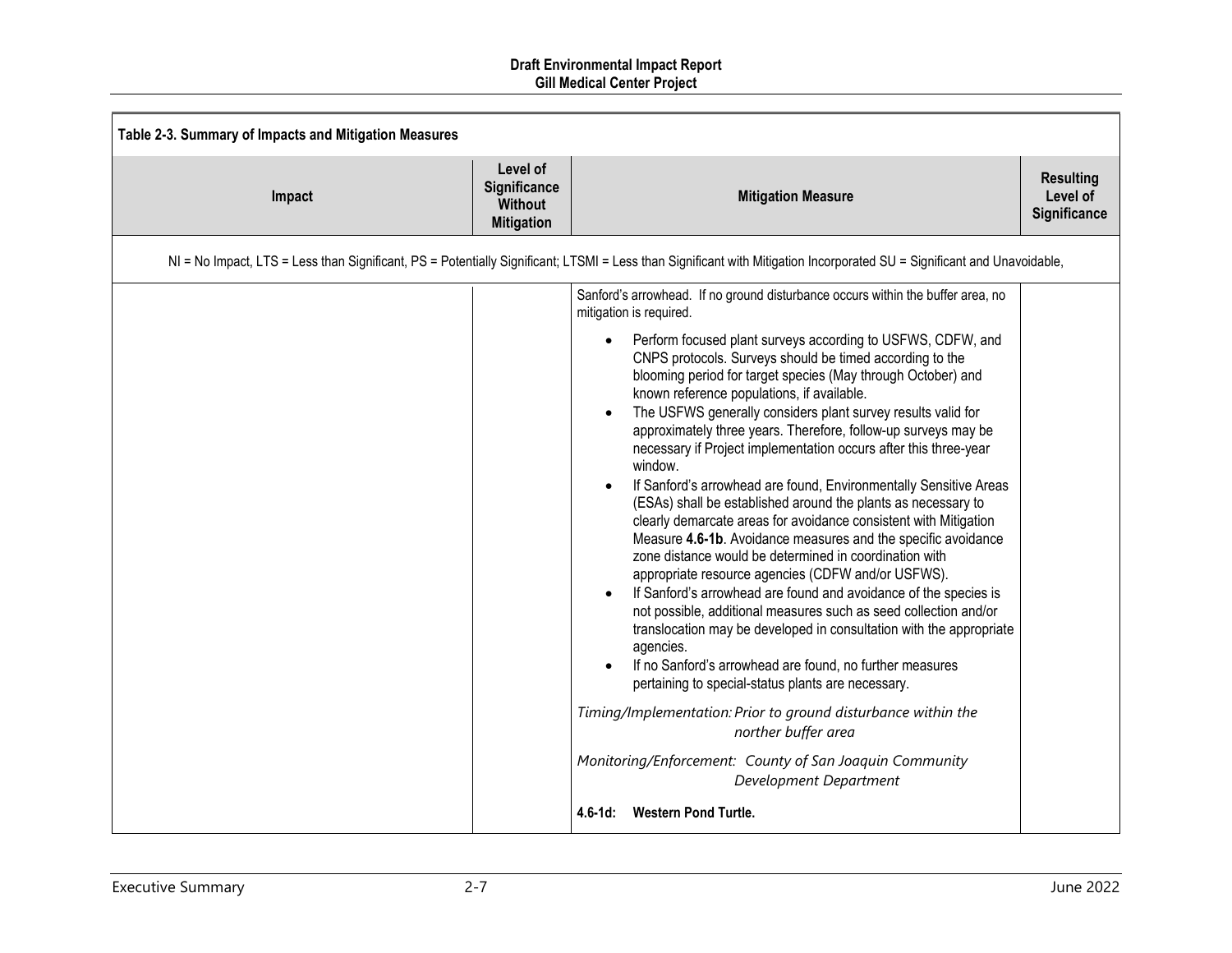| Table 2-3. Summary of Impacts and Mitigation Measures |                                                                 |                                                                                                                                                                                                                                                                                                                                                                                                                                                                                                                                                                                                                                                                                                                                                                                                                                                                                                                                                                                                                                                                                                                                                                                                                                                                                                                                                                                                                                                                                                                                                                                                                                                                                                |                                              |
|-------------------------------------------------------|-----------------------------------------------------------------|------------------------------------------------------------------------------------------------------------------------------------------------------------------------------------------------------------------------------------------------------------------------------------------------------------------------------------------------------------------------------------------------------------------------------------------------------------------------------------------------------------------------------------------------------------------------------------------------------------------------------------------------------------------------------------------------------------------------------------------------------------------------------------------------------------------------------------------------------------------------------------------------------------------------------------------------------------------------------------------------------------------------------------------------------------------------------------------------------------------------------------------------------------------------------------------------------------------------------------------------------------------------------------------------------------------------------------------------------------------------------------------------------------------------------------------------------------------------------------------------------------------------------------------------------------------------------------------------------------------------------------------------------------------------------------------------|----------------------------------------------|
| Impact                                                | Level of<br>Significance<br><b>Without</b><br><b>Mitigation</b> | <b>Mitigation Measure</b>                                                                                                                                                                                                                                                                                                                                                                                                                                                                                                                                                                                                                                                                                                                                                                                                                                                                                                                                                                                                                                                                                                                                                                                                                                                                                                                                                                                                                                                                                                                                                                                                                                                                      | <b>Resulting</b><br>Level of<br>Significance |
|                                                       |                                                                 | NI = No Impact, LTS = Less than Significant, PS = Potentially Significant; LTSMI = Less than Significant with Mitigation Incorporated SU = Significant and Unavoidable,                                                                                                                                                                                                                                                                                                                                                                                                                                                                                                                                                                                                                                                                                                                                                                                                                                                                                                                                                                                                                                                                                                                                                                                                                                                                                                                                                                                                                                                                                                                        |                                              |
|                                                       |                                                                 | The following actions shall be implemented to avoid impacts to western pond<br>turtle.<br>A western pond turtle preconstruction survey shall be conducted by<br>a qualified biologist within 14 days prior to the initiation of ground<br>disturbance (e.g., tree/vegetation removal, mass grading). The<br>survey shall consist of the entire Project site, including accessible<br>areas within 100 feet (where feasible).<br>If individual western pond turtles are found during the<br>preconstruction survey, a qualified biologist with a CDFW Scientific<br>Collecting Permit shall relocate the individuals, with the<br>concurrence of CDFW, to a site with suitable habitat. Relocation<br>methods shall be approved by CDFW.<br>Timing/Implementation: Prior to construction ground disturbance<br>Monitoring/Enforcement: County of San Joaquin Community<br>Development Department<br>4.6-1e:<br>Protect Water Quality and Minimize Sedimentation Runoff to Non-<br>Wetland Waters (Woodbridge Irrigation Canal).<br>Project construction shall comply with all construction site BMPs specified in the<br>Storm Water Pollution Prevention Plan, and any other permit conditions to<br>minimize the introduction of construction-related contaminants and mobilization of<br>sediment to non- wetland waters in and adjacent to the project area. These BMPs<br>will address soil stabilization, sediment control, wind erosion control, vehicle<br>tracking control, non-stormwater management, and waste management<br>practices. The BMPs will be based on the best conventional and best available<br>technology.<br>Timing/Implementation: Prior to and during construction |                                              |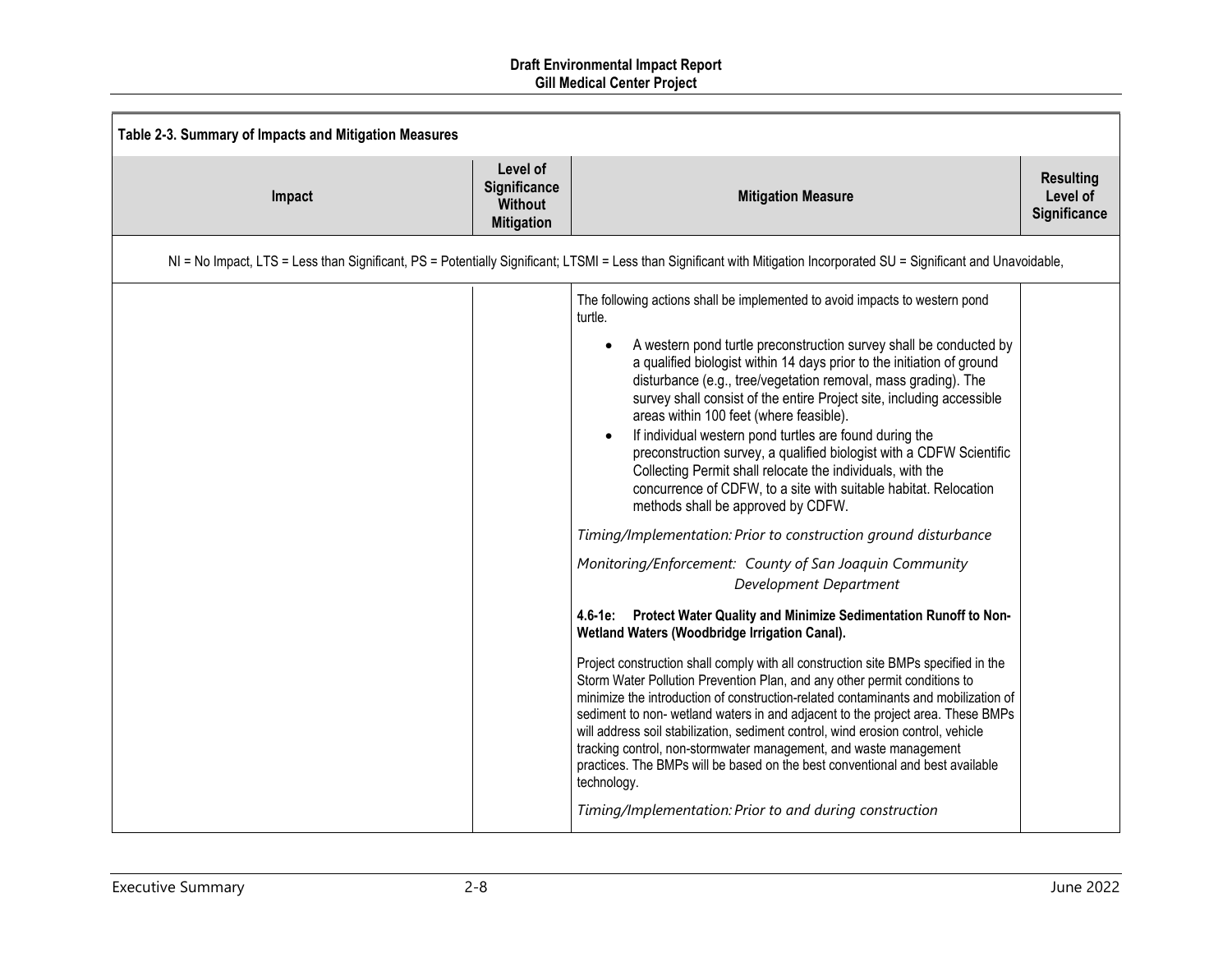| Table 2-3. Summary of Impacts and Mitigation Measures |                                                                 |                                                                                                                                                                                                                                                                                                                                       |                                              |
|-------------------------------------------------------|-----------------------------------------------------------------|---------------------------------------------------------------------------------------------------------------------------------------------------------------------------------------------------------------------------------------------------------------------------------------------------------------------------------------|----------------------------------------------|
| Impact                                                | Level of<br>Significance<br><b>Without</b><br><b>Mitigation</b> | <b>Mitigation Measure</b>                                                                                                                                                                                                                                                                                                             | <b>Resulting</b><br>Level of<br>Significance |
|                                                       |                                                                 | NI = No Impact, LTS = Less than Significant, PS = Potentially Significant; LTSMI = Less than Significant with Mitigation Incorporated SU = Significant and Unavoidable,                                                                                                                                                               |                                              |
|                                                       |                                                                 | Monitoring/Enforcement: County of San Joaquin Community<br>Development Department<br>$4.6 - 1f$ :<br><b>Giant Garter Snake.</b>                                                                                                                                                                                                       |                                              |
|                                                       |                                                                 | Prior to ground disturbance within 200 feet of the Woodbridge Irrigation District<br>canal, consistent with the SJMSCP, the following actions shall be implemented to<br>avoid potential impacts to giant garter snake:                                                                                                               |                                              |
|                                                       |                                                                 | Construction shall occur during the active period for the snake,<br>between May 1 and October 1. SJCOG, with concurrence of the<br>permitting Agencies, shall determine if additional measures are<br>necessary to minimize and avoid take for construction between<br>October 2 and April 30.                                        |                                              |
|                                                       |                                                                 | Limit vegetation clearing within 200 feet of the banks of the<br>Woodbridge Irrigation District canal to the minimum necessary.<br>Where feasible, confine movement of heavy equipment within 200<br>feet of the banks of the Woodbridge Irrigation District canal to<br>existing farm roads to minimize habitat disturbance.         |                                              |
|                                                       |                                                                 | Prior to ground disturbance, all onsite construction personnel shall<br>be given instruction regarding the presence of SJMSCP Covered<br>Species and the importance of avoiding impacts to these species<br>and their habitats (Per Mitigation Measure 4.6-1a).<br>Install temporary fencing at the edge of the construction area and |                                              |
|                                                       |                                                                 | the adjacent Woodbridge Irrigation District canal southern bank<br>(Per Mitigation Measure 4.6-1b).<br>Restrict working areas, spoils and equipment storage and other                                                                                                                                                                 |                                              |
|                                                       |                                                                 | project activities to areas outside of the proposed northern buffer<br>area.<br>Maintain water quality and limit construction runoff into the irrigation<br>ditch through best-management-practices (Per Mitigation Measure                                                                                                           |                                              |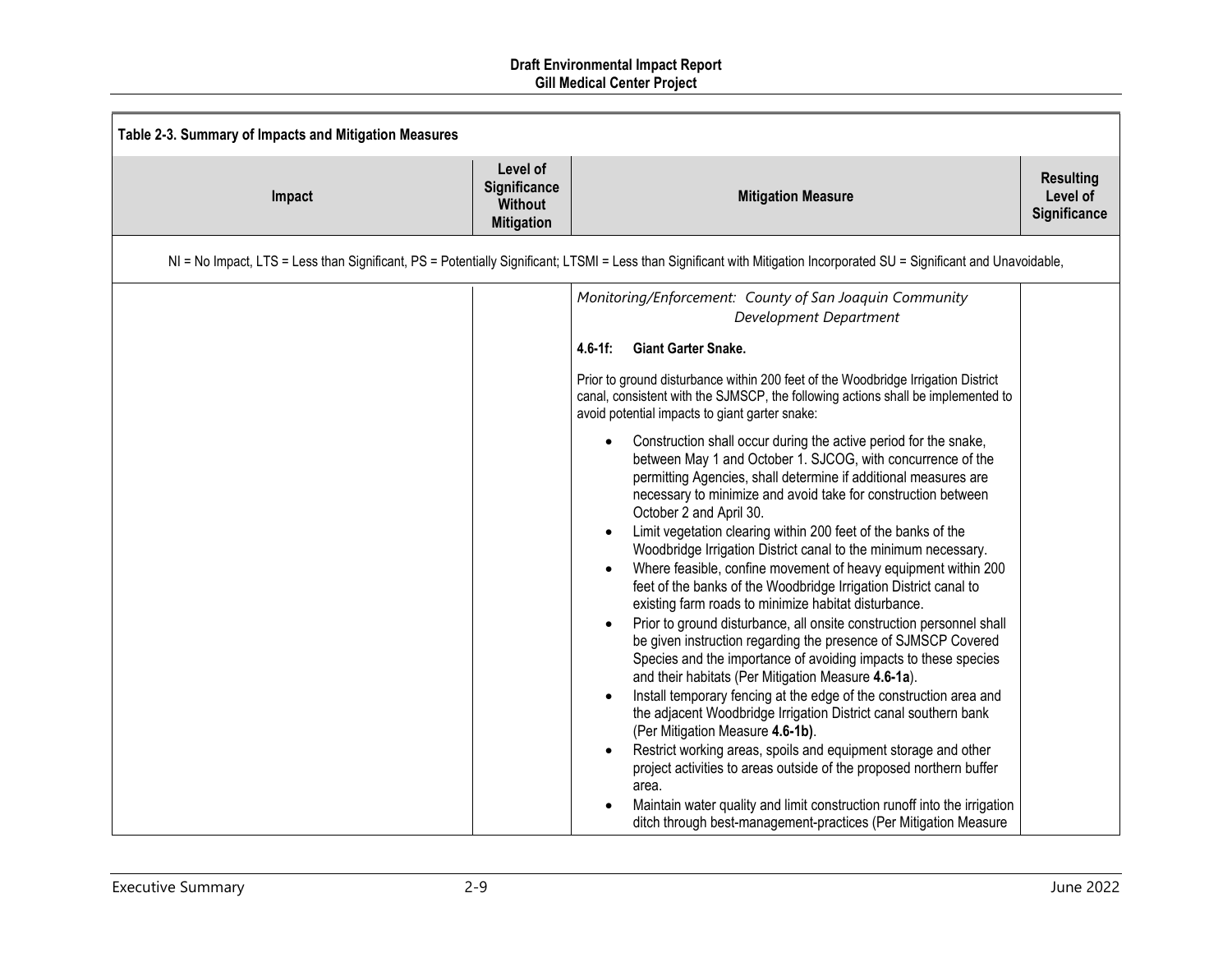| Table 2-3. Summary of Impacts and Mitigation Measures |                                                                 |                                                                                                                                                                                                                                                                                                                                                                                                                                                                                                                                                                                                                                                                                                                                                                                                                                                                                                                                                           |                                              |
|-------------------------------------------------------|-----------------------------------------------------------------|-----------------------------------------------------------------------------------------------------------------------------------------------------------------------------------------------------------------------------------------------------------------------------------------------------------------------------------------------------------------------------------------------------------------------------------------------------------------------------------------------------------------------------------------------------------------------------------------------------------------------------------------------------------------------------------------------------------------------------------------------------------------------------------------------------------------------------------------------------------------------------------------------------------------------------------------------------------|----------------------------------------------|
| Impact                                                | Level of<br>Significance<br><b>Without</b><br><b>Mitigation</b> | <b>Mitigation Measure</b>                                                                                                                                                                                                                                                                                                                                                                                                                                                                                                                                                                                                                                                                                                                                                                                                                                                                                                                                 | <b>Resulting</b><br>Level of<br>Significance |
|                                                       |                                                                 | NI = No Impact, LTS = Less than Significant, PS = Potentially Significant; LTSMI = Less than Significant with Mitigation Incorporated SU = Significant and Unavoidable,                                                                                                                                                                                                                                                                                                                                                                                                                                                                                                                                                                                                                                                                                                                                                                                   |                                              |
|                                                       |                                                                 | $4.6 - 1e$ ).<br>A preconstruction survey for giant garter snake shall occur prior to<br>construction activities and within 24 hours of ground disturbance.                                                                                                                                                                                                                                                                                                                                                                                                                                                                                                                                                                                                                                                                                                                                                                                               |                                              |
|                                                       |                                                                 | Timing/Implementation: Prior to ground disturbance within 200 feet<br>of the Woodbridge Irrigation District canal,                                                                                                                                                                                                                                                                                                                                                                                                                                                                                                                                                                                                                                                                                                                                                                                                                                        |                                              |
|                                                       |                                                                 | Monitoring/Enforcement: County of San Joaquin Community<br>Development Department                                                                                                                                                                                                                                                                                                                                                                                                                                                                                                                                                                                                                                                                                                                                                                                                                                                                         |                                              |
|                                                       |                                                                 | <b>Conduct Preconstruction Surveys for Nesting Migratory Birds and</b><br>4.6-1q:<br>Raptors.                                                                                                                                                                                                                                                                                                                                                                                                                                                                                                                                                                                                                                                                                                                                                                                                                                                             |                                              |
|                                                       |                                                                 | The Project Area supports suitable nesting habitat for a variety of special-status<br>birds and birds protected under the MBTA. To minimize impacts to protected bird<br>and active nests during construction, the following measures are required:                                                                                                                                                                                                                                                                                                                                                                                                                                                                                                                                                                                                                                                                                                       |                                              |
|                                                       |                                                                 | Conduct a pre-construction nesting raptor and bird survey of all<br>suitable habitat on the Project site within 14 days of the<br>commencement ground disturbance (e.g., tree/vegetation removal,<br>mass grading) during the nesting season (February 1 - August 31).<br>Where accessible, surveys shall also be conducted within 100 feet<br>of the Project site.<br>If active nests are found, a no-disturbance buffer around the nest<br>shall be established. Per the SJMSCP, a 100-foot buffer shall be<br>established and maintained during the nesting season for white-<br>tailed kite, Cooper's hawk, loggerhead shrike, yellow-billed magpie,<br>and other birds protected under the MBTA.<br>The buffer shall be maintained until the fledglings are capable of<br>flight and become independent of the nest, to be determined by a<br>qualified biologist. Once the young are independent of the nest, no<br>further measures are necessary. |                                              |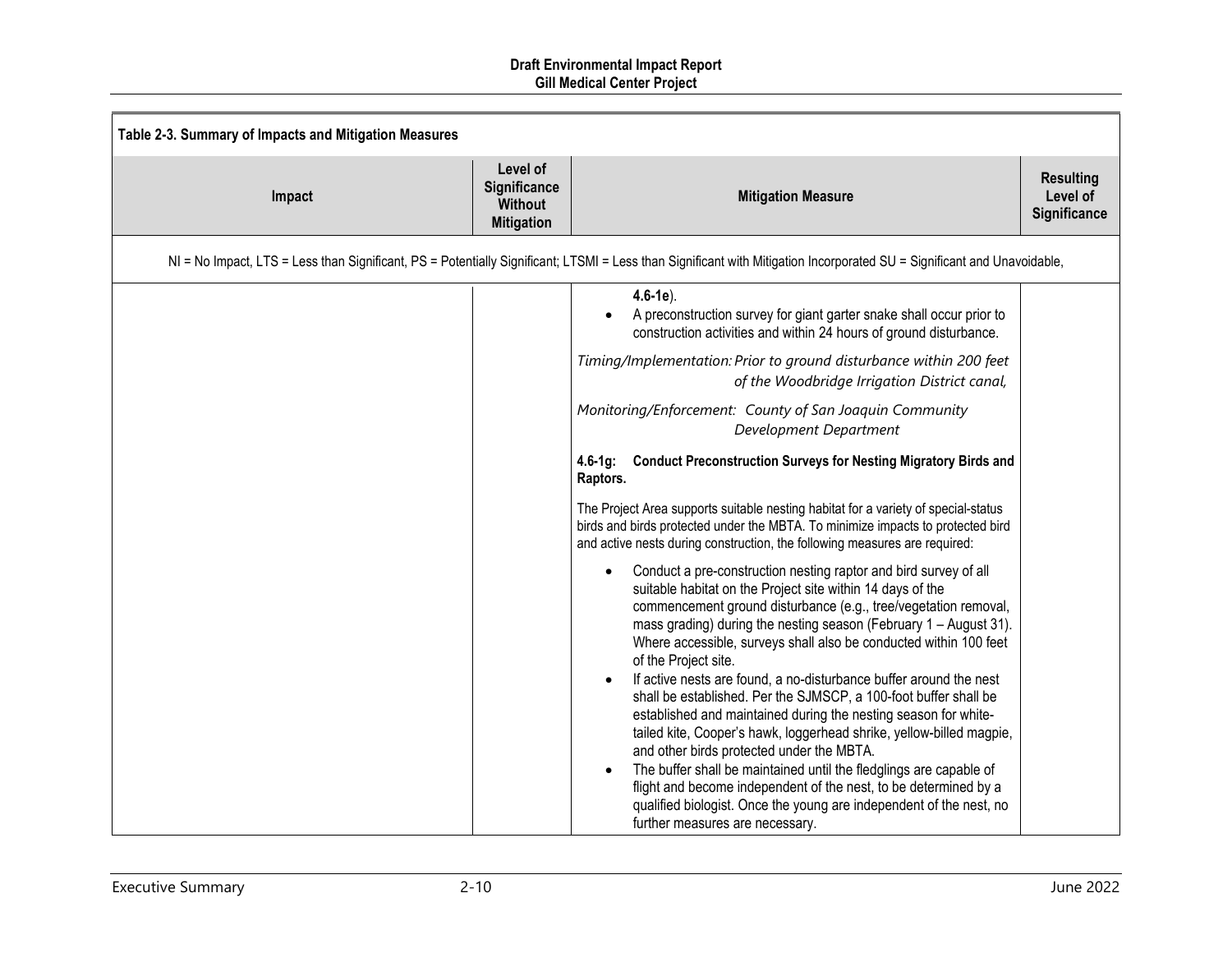| Table 2-3. Summary of Impacts and Mitigation Measures |                                                                 |                                                                                                                                                                                                                                                                                                                                                                                                                                                                                                                              |                                              |
|-------------------------------------------------------|-----------------------------------------------------------------|------------------------------------------------------------------------------------------------------------------------------------------------------------------------------------------------------------------------------------------------------------------------------------------------------------------------------------------------------------------------------------------------------------------------------------------------------------------------------------------------------------------------------|----------------------------------------------|
| Impact                                                | Level of<br>Significance<br><b>Without</b><br><b>Mitigation</b> | <b>Mitigation Measure</b>                                                                                                                                                                                                                                                                                                                                                                                                                                                                                                    | <b>Resulting</b><br>Level of<br>Significance |
|                                                       |                                                                 | NI = No Impact, LTS = Less than Significant, PS = Potentially Significant; LTSMI = Less than Significant with Mitigation Incorporated SU = Significant and Unavoidable,                                                                                                                                                                                                                                                                                                                                                      |                                              |
|                                                       |                                                                 | In addition to the above, the following SJMSCP Incidental Take Minimization<br>Measure shall be implemented should a known Swainson's hawk nest tree (i.e.,<br>trees that hawks are known to have nested in within the past three years or trees,<br>such as large oaks, which the hawks prefer for nesting) become occupied by a<br>Swainson's hawk during construction activities:                                                                                                                                         |                                              |
|                                                       |                                                                 | If a nest tree becomes occupied during construction activities, then<br>all construction activities shall remain a distance of two times the<br>dripline of the tree, as measured from the nest.<br>If the Applicant elects to remove a nest tree, the nest trees may be<br>removed between September 1 and February 15, when the nests<br>are unoccupied.                                                                                                                                                                   |                                              |
|                                                       |                                                                 | Timing/Implementation: Prior to construction                                                                                                                                                                                                                                                                                                                                                                                                                                                                                 |                                              |
|                                                       |                                                                 | Monitoring/Enforcement: County of San Joaquin Community<br>Development Department                                                                                                                                                                                                                                                                                                                                                                                                                                            |                                              |
|                                                       |                                                                 | <b>Burrowing Owl.</b><br>$4.6 - 1h$ :                                                                                                                                                                                                                                                                                                                                                                                                                                                                                        |                                              |
|                                                       |                                                                 | Prior to site grading/ground disturbance, the project site shall be surveyed for<br>burrowing owl. Should it be determined that burrowing owl are present, the<br>following shall be implemented:                                                                                                                                                                                                                                                                                                                            |                                              |
|                                                       |                                                                 | During the non-breeding season (September 1 through January 31)<br>$\bullet$<br>burrowing owls occupying the Project site should be evicted from<br>the Project site by passive relocation as described in the CDFW's<br>Staff Report on Burrowing Owls (CDFG 2012). Passive relocation<br>is a technique of installing one-way doors in burrow openings to<br>temporarily or permanently evict burrowing owls and prevent<br>burrow re-occupation (CDFG 2012).<br>During the breeding season (February 1 through August 31) |                                              |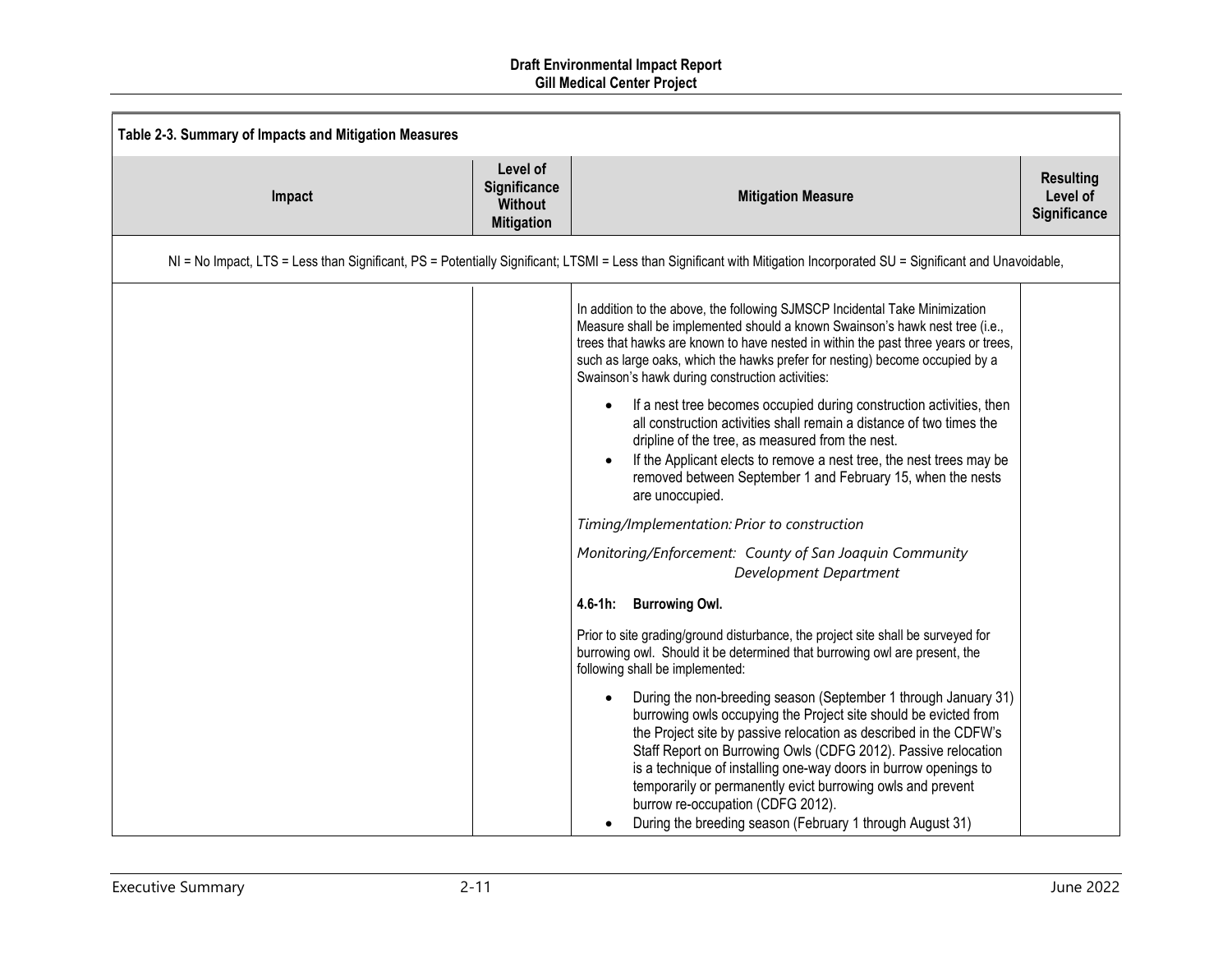| Table 2-3. Summary of Impacts and Mitigation Measures                                                                                                   |                                                                 |                                                                                                                                                                                                                                                                                                                                                                                                                                                                                                                                                                                                                                                                                                                         |                                              |
|---------------------------------------------------------------------------------------------------------------------------------------------------------|-----------------------------------------------------------------|-------------------------------------------------------------------------------------------------------------------------------------------------------------------------------------------------------------------------------------------------------------------------------------------------------------------------------------------------------------------------------------------------------------------------------------------------------------------------------------------------------------------------------------------------------------------------------------------------------------------------------------------------------------------------------------------------------------------------|----------------------------------------------|
| Impact                                                                                                                                                  | Level of<br>Significance<br><b>Without</b><br><b>Mitigation</b> | <b>Mitigation Measure</b>                                                                                                                                                                                                                                                                                                                                                                                                                                                                                                                                                                                                                                                                                               | <b>Resulting</b><br>Level of<br>Significance |
|                                                                                                                                                         |                                                                 | NI = No Impact, LTS = Less than Significant, PS = Potentially Significant; LTSMI = Less than Significant with Mitigation Incorporated SU = Significant and Unavoidable,                                                                                                                                                                                                                                                                                                                                                                                                                                                                                                                                                 |                                              |
|                                                                                                                                                         |                                                                 | occupied burrows shall not be disturbed and shall be provided with<br>a 75-meter protective buffer until and unless SJCOG, with<br>concurrence of the permitting Agencies, or unless a qualified<br>biologist approved by the permitting Agencies, verifies through non-<br>invasive means that either: 1) the birds have not begun egg laying,<br>or 2) juveniles from the occupied burrows are foraging<br>independently and are capable of independent survival. Once the<br>fledglings are capable of independent survival, the burrow can be<br>destroyed.<br>Timing/Implementation: Prior to site grading/ground disturbance<br>Monitoring/Enforcement: County of San Joaquin Community<br>Development Department |                                              |
| <b>Impact 4.6-2:</b><br>The proposed project could affect riparian<br>habitat or sensitive natural communities                                          | <b>NI</b>                                                       | No mitigation is required.                                                                                                                                                                                                                                                                                                                                                                                                                                                                                                                                                                                                                                                                                              | <b>NI</b>                                    |
| <b>Impact 4.6-3:</b><br>The proposed project would not require<br>construction or fill within waters of the U.S. and waters of the<br>state.            | N <sub>l</sub>                                                  | No mitigation is required.                                                                                                                                                                                                                                                                                                                                                                                                                                                                                                                                                                                                                                                                                              | N <sub>l</sub>                               |
| The proposed project could affect wildlife<br><b>Impact 4.6-4:</b><br>and/or fish movement and/or migration.                                            | <b>LTS</b>                                                      | No mitigation is required.                                                                                                                                                                                                                                                                                                                                                                                                                                                                                                                                                                                                                                                                                              | <b>LTS</b>                                   |
| The proposed project is consistent with<br><b>Impact 4.6-5:</b><br>local policies and ordinances associated with protection of<br>biological resources. | <b>LTS</b>                                                      | No mitigation is required.                                                                                                                                                                                                                                                                                                                                                                                                                                                                                                                                                                                                                                                                                              | <b>ITS</b>                                   |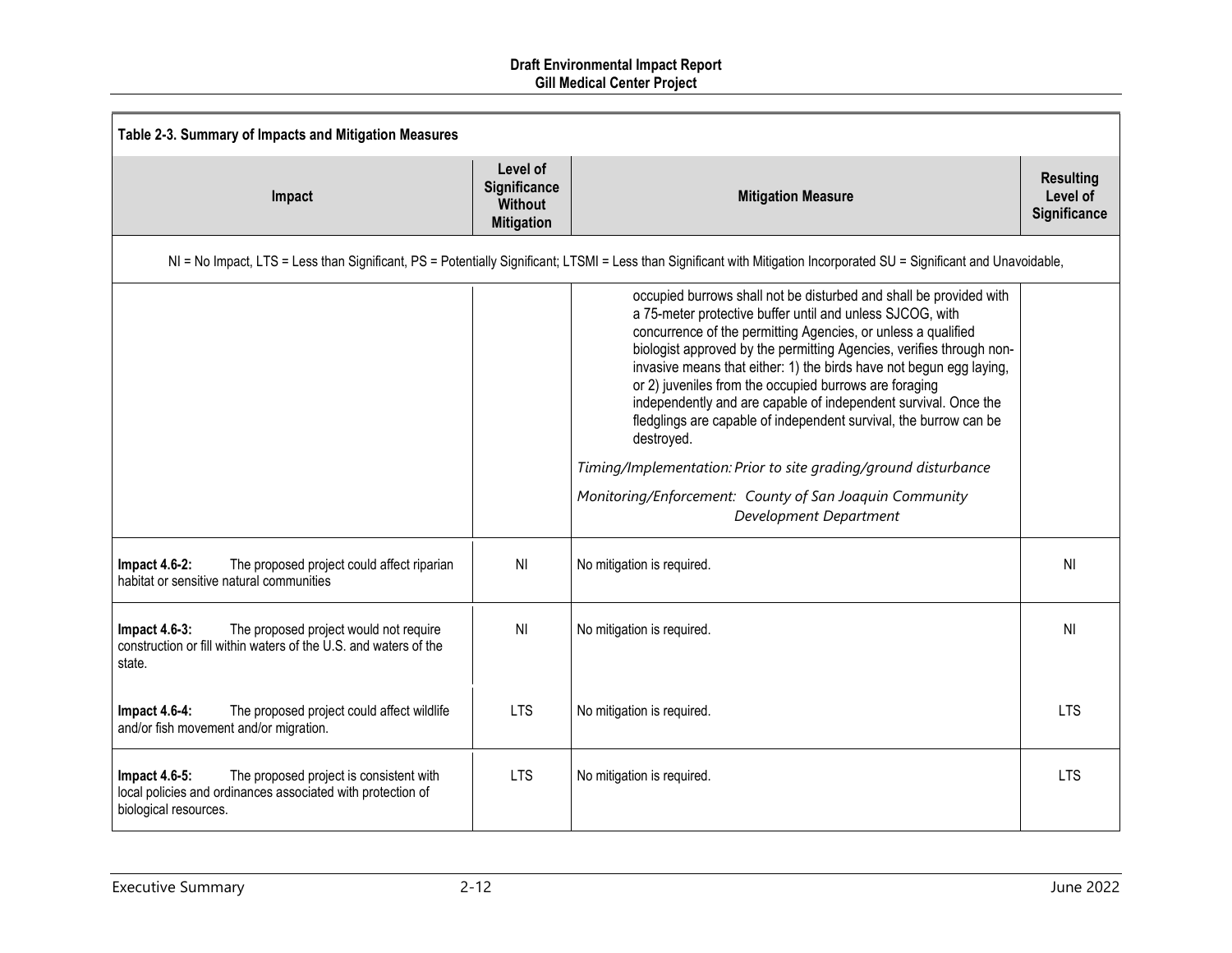|                                    | Table 2-3. Summary of Impacts and Mitigation Measures                                |                                                                 |                                                                                                                                                                                                                                                                                                                                                                                                                                                                                                                                                                                                                                                                                                                                                                                                                                                                                                                                                                                                                                                                                                                                                                                                                                                                                                                                                                                                                                                                                                                                                               |                                                     |  |
|------------------------------------|--------------------------------------------------------------------------------------|-----------------------------------------------------------------|---------------------------------------------------------------------------------------------------------------------------------------------------------------------------------------------------------------------------------------------------------------------------------------------------------------------------------------------------------------------------------------------------------------------------------------------------------------------------------------------------------------------------------------------------------------------------------------------------------------------------------------------------------------------------------------------------------------------------------------------------------------------------------------------------------------------------------------------------------------------------------------------------------------------------------------------------------------------------------------------------------------------------------------------------------------------------------------------------------------------------------------------------------------------------------------------------------------------------------------------------------------------------------------------------------------------------------------------------------------------------------------------------------------------------------------------------------------------------------------------------------------------------------------------------------------|-----------------------------------------------------|--|
|                                    | Impact                                                                               | Level of<br>Significance<br><b>Without</b><br><b>Mitigation</b> | <b>Mitigation Measure</b>                                                                                                                                                                                                                                                                                                                                                                                                                                                                                                                                                                                                                                                                                                                                                                                                                                                                                                                                                                                                                                                                                                                                                                                                                                                                                                                                                                                                                                                                                                                                     | <b>Resulting</b><br>Level of<br><b>Significance</b> |  |
|                                    |                                                                                      |                                                                 | NI = No Impact, LTS = Less than Significant, PS = Potentially Significant; LTSMI = Less than Significant with Mitigation Incorporated SU = Significant and Unavoidable,                                                                                                                                                                                                                                                                                                                                                                                                                                                                                                                                                                                                                                                                                                                                                                                                                                                                                                                                                                                                                                                                                                                                                                                                                                                                                                                                                                                       |                                                     |  |
| Impact $4.6-6$ :                   | The proposed project is consistent with<br>HCPs, NCCPs, or other conservation plans. | <b>LTS</b>                                                      | No mitigation is required.                                                                                                                                                                                                                                                                                                                                                                                                                                                                                                                                                                                                                                                                                                                                                                                                                                                                                                                                                                                                                                                                                                                                                                                                                                                                                                                                                                                                                                                                                                                                    | <b>LTS</b>                                          |  |
| <b>Cultural Resources</b>          |                                                                                      |                                                                 |                                                                                                                                                                                                                                                                                                                                                                                                                                                                                                                                                                                                                                                                                                                                                                                                                                                                                                                                                                                                                                                                                                                                                                                                                                                                                                                                                                                                                                                                                                                                                               |                                                     |  |
| <b>Impact 4.7-1:</b><br>Resources. | Potential for Impacts to Historical                                                  | <b>PS</b>                                                       | $4.7 - 1a$ :<br><b>Unanticipated Discovery</b><br>If subsurface deposits believed to be cultural or human in origin are discovered<br>during construction, then all work must halt within a 100-foot radius of the<br>discovery. A qualified professional archaeologist, meeting the Secretary of the<br>Interior's Professional Qualification Standards for prehistoric and historic<br>archaeology, shall be retained to evaluate the significance of the find, and shall<br>have the authority to modify the no-work radius as appropriate, using professional<br>judgment. The following notifications shall apply, depending on the nature of the<br>find:<br>If the professional archaeologist determines that the find does not<br>represent a cultural resource, then work may<br>resume immediately and no agency notifications are required.<br>If the professional archaeologist determines that the find does<br>represent a cultural resource from any time period or cultural<br>affiliation, then he or she shall immediately notify the County and<br>lead federal agency. The agencies shall consult on a finding of<br>eligibility and implement appropriate treatment measures if the find<br>is determined to be eligible for inclusion in the NRHP or CRHR.<br>Work cannot resume within the no-work radius until the lead<br>agencies, through consultation as appropriate, determine that the<br>site either: 1) is not eligible for the NRHP or CRHR; or 2) that the<br>treatment measures have been completed to their satisfaction. | <b>LTSMI</b>                                        |  |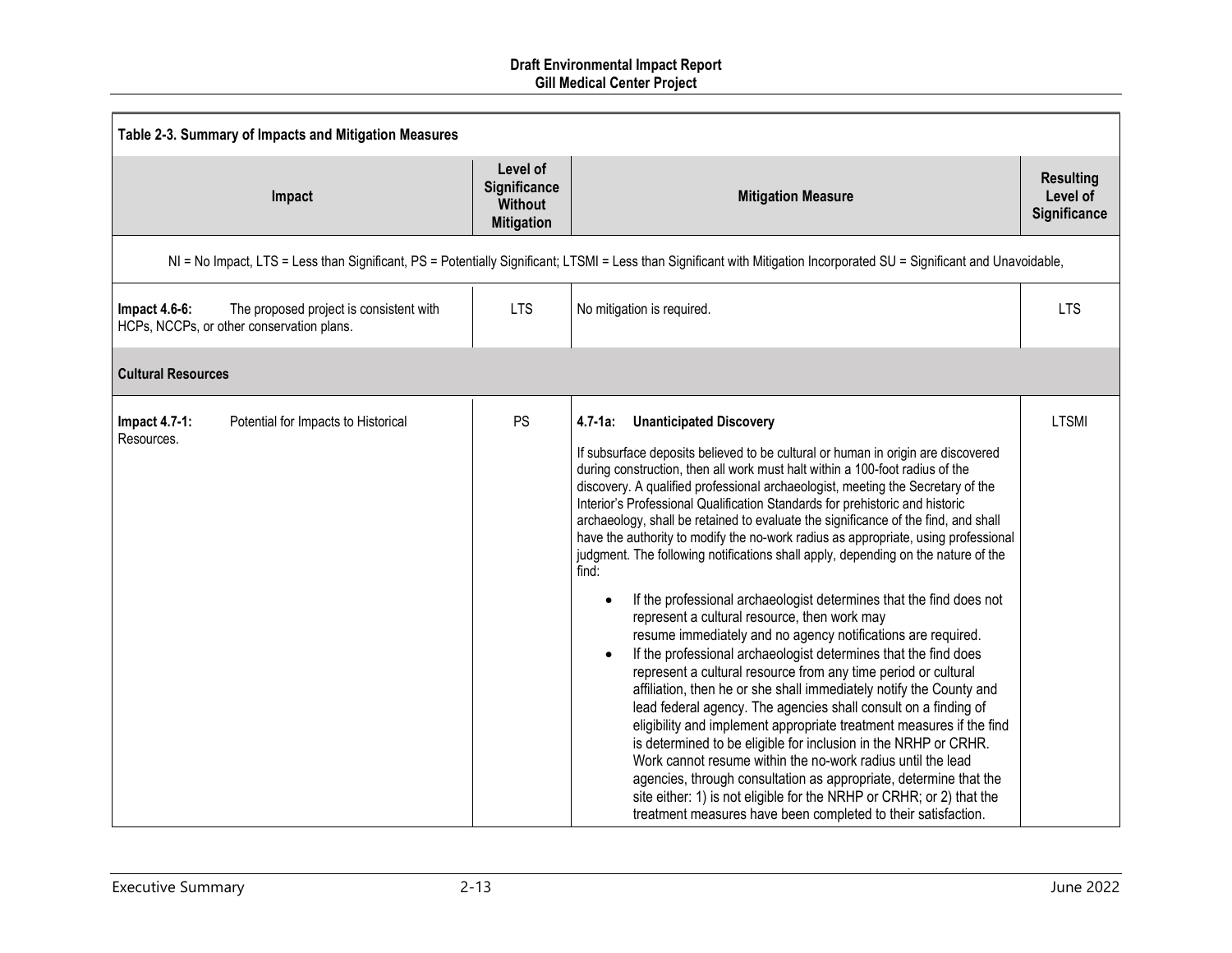|                             | Table 2-3. Summary of Impacts and Mitigation Measures |                                                                 |                                                                                                                                                                                                                                                                                                                                                                                                                                                                                                                                                                                                                                                                                                                                                                                                                                                                                                                                                                                                                                                                                                                                                                                                                                                                                                                                                                                                                                                                                                                                                                |                                              |  |
|-----------------------------|-------------------------------------------------------|-----------------------------------------------------------------|----------------------------------------------------------------------------------------------------------------------------------------------------------------------------------------------------------------------------------------------------------------------------------------------------------------------------------------------------------------------------------------------------------------------------------------------------------------------------------------------------------------------------------------------------------------------------------------------------------------------------------------------------------------------------------------------------------------------------------------------------------------------------------------------------------------------------------------------------------------------------------------------------------------------------------------------------------------------------------------------------------------------------------------------------------------------------------------------------------------------------------------------------------------------------------------------------------------------------------------------------------------------------------------------------------------------------------------------------------------------------------------------------------------------------------------------------------------------------------------------------------------------------------------------------------------|----------------------------------------------|--|
|                             | Impact                                                | Level of<br>Significance<br><b>Without</b><br><b>Mitigation</b> | <b>Mitigation Measure</b>                                                                                                                                                                                                                                                                                                                                                                                                                                                                                                                                                                                                                                                                                                                                                                                                                                                                                                                                                                                                                                                                                                                                                                                                                                                                                                                                                                                                                                                                                                                                      | <b>Resulting</b><br>Level of<br>Significance |  |
|                             |                                                       |                                                                 | NI = No Impact, LTS = Less than Significant, PS = Potentially Significant; LTSMI = Less than Significant with Mitigation Incorporated SU = Significant and Unavoidable,                                                                                                                                                                                                                                                                                                                                                                                                                                                                                                                                                                                                                                                                                                                                                                                                                                                                                                                                                                                                                                                                                                                                                                                                                                                                                                                                                                                        |                                              |  |
|                             |                                                       |                                                                 | Timing/Implementation: During the construction period<br>Monitoring/Enforcement: County of San Joaquin Community<br>Development Department                                                                                                                                                                                                                                                                                                                                                                                                                                                                                                                                                                                                                                                                                                                                                                                                                                                                                                                                                                                                                                                                                                                                                                                                                                                                                                                                                                                                                     |                                              |  |
| Impact 4.7-2:<br>Resources. | Potential for Impacts to Archaeological               | PS                                                              | Implement Mitigation Measure 4.7-1a                                                                                                                                                                                                                                                                                                                                                                                                                                                                                                                                                                                                                                                                                                                                                                                                                                                                                                                                                                                                                                                                                                                                                                                                                                                                                                                                                                                                                                                                                                                            | <b>LTSMI</b>                                 |  |
| <b>Impact 4.7-3:</b>        | Potential for Impacts to Human Remains.               | <b>PS</b>                                                       | <b>Human Remains Discovery</b><br>$4.7 - 3a$ :<br>If human remains, or remains that are potentially human, are discovered, the<br>Applicant shall ensure reasonable protection measures are taken to protect the<br>discovery from disturbance (Assembly Bill [AB] 2641). The archaeologist shall<br>notify the San Joaquin County Coroner (as per § 7050.5 of the Health and Safety<br>Code). The provisions of Section 7050.5 of the California Health and Safety<br>Code, § 5097.98 of the California PRC, and AB 2641 will be implemented. If the<br>Coroner determines the remains are Native American and not the result of a<br>crime scene, the Coroner will notify the NAHC, which then will designate a Native<br>American Most Likely Descendant (MLD) for the project (§ 5097.98 of the PRC).<br>The designated MLD will have 48 hours from the time access to the property is<br>granted to make recommendations concerning treatment of the remains. If the<br>landowner does not agree with the recommendations of the MLD, then the NAHC<br>can mediate (§ 5097.94 of the PRC). If no agreement is reached, the landowner<br>must rebury the remains where they will not be further disturbed (§ 5097.98 of the<br>PRC). This will also include either recording the site with the NAHC or the<br>appropriate Information Center; using an open space or conservation zoning<br>designation or easement; or recording a reinternment document with the county<br>in which the property is located (AB 2641). Work cannot resume within the no- | <b>LTSMI</b>                                 |  |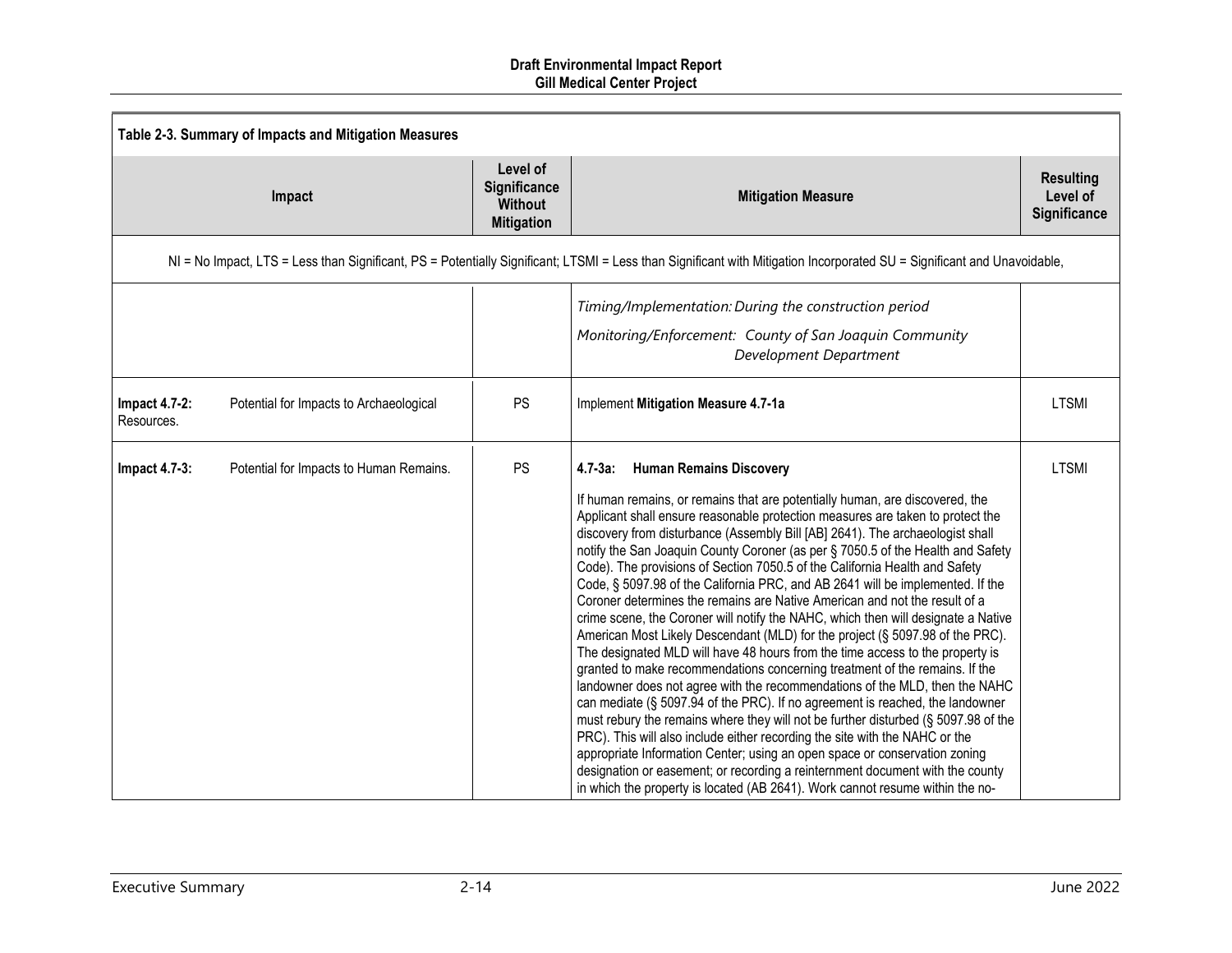| Table 2-3. Summary of Impacts and Mitigation Measures                                                                                                                                                                                                                                                            |                                                                 |                                                                                                                                                                         |                                              |  |  |
|------------------------------------------------------------------------------------------------------------------------------------------------------------------------------------------------------------------------------------------------------------------------------------------------------------------|-----------------------------------------------------------------|-------------------------------------------------------------------------------------------------------------------------------------------------------------------------|----------------------------------------------|--|--|
| Impact                                                                                                                                                                                                                                                                                                           | Level of<br>Significance<br><b>Without</b><br><b>Mitigation</b> | <b>Mitigation Measure</b>                                                                                                                                               | <b>Resulting</b><br>Level of<br>Significance |  |  |
|                                                                                                                                                                                                                                                                                                                  |                                                                 | NI = No Impact, LTS = Less than Significant, PS = Potentially Significant; LTSMI = Less than Significant with Mitigation Incorporated SU = Significant and Unavoidable, |                                              |  |  |
|                                                                                                                                                                                                                                                                                                                  |                                                                 | work radius until the lead agencies, through consultation as appropriate,<br>determine that the treatment measures have been completed to their satisfaction.           |                                              |  |  |
|                                                                                                                                                                                                                                                                                                                  |                                                                 | Timing/Implementation: During the construction period                                                                                                                   |                                              |  |  |
|                                                                                                                                                                                                                                                                                                                  |                                                                 | Monitoring/Enforcement: County of San Joaquin Community<br>Development Department                                                                                       |                                              |  |  |
| <b>ENERGY</b>                                                                                                                                                                                                                                                                                                    |                                                                 |                                                                                                                                                                         |                                              |  |  |
| Impact 4.8-1:<br>Wasteful or Inefficient Energy Use.                                                                                                                                                                                                                                                             | <b>LTS</b>                                                      | No mitigation is required.                                                                                                                                              | <b>LTS</b>                                   |  |  |
| <b>Impact 4.8-2:</b><br>Potential Conflicts with Energy Use Plans.                                                                                                                                                                                                                                               | <b>LTS</b>                                                      | No mitigation is required.                                                                                                                                              | <b>LTS</b>                                   |  |  |
| Geology, Soils, and Paleontological Resources                                                                                                                                                                                                                                                                    |                                                                 |                                                                                                                                                                         |                                              |  |  |
| The proposed project could expose people<br>Impact $4.9-1$ :<br>or structures to potential substantial adverse effects including the<br>risk of loss, injury, or death involving: rupture of a known<br>earthquake fault, strong seismic ground shaking, seismic-related<br>ground failure, including landslides | <b>LTS</b>                                                      | No mitigation is required.                                                                                                                                              | <b>LTS</b>                                   |  |  |
| <b>Impact 4.9-2:</b><br>The proposed project could result in soil<br>erosion or the loss of topsoil.                                                                                                                                                                                                             | <b>LTS</b>                                                      | No mitigation is required.                                                                                                                                              | <b>LTS</b>                                   |  |  |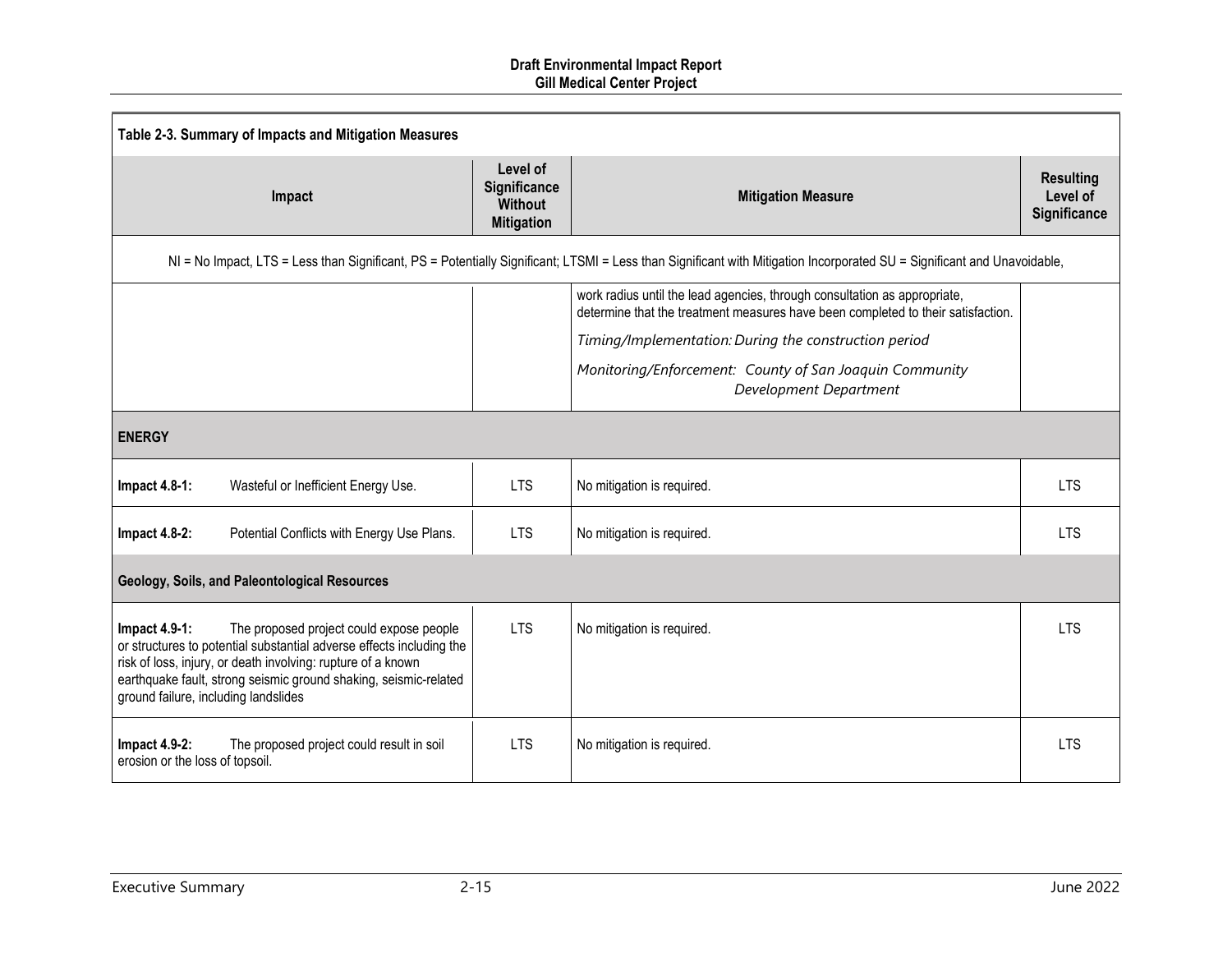| Table 2-3. Summary of Impacts and Mitigation Measures                                                                                                                                                                                                                      |                                                                 |                                                                                                                                                                                                                                                                                                                                                                                                                                                                                                                                                                                                                                                                                                                                                                                                                                                                                                                                                                                                                                                                      |                                                     |  |
|----------------------------------------------------------------------------------------------------------------------------------------------------------------------------------------------------------------------------------------------------------------------------|-----------------------------------------------------------------|----------------------------------------------------------------------------------------------------------------------------------------------------------------------------------------------------------------------------------------------------------------------------------------------------------------------------------------------------------------------------------------------------------------------------------------------------------------------------------------------------------------------------------------------------------------------------------------------------------------------------------------------------------------------------------------------------------------------------------------------------------------------------------------------------------------------------------------------------------------------------------------------------------------------------------------------------------------------------------------------------------------------------------------------------------------------|-----------------------------------------------------|--|
| Impact                                                                                                                                                                                                                                                                     | Level of<br>Significance<br><b>Without</b><br><b>Mitigation</b> | <b>Mitigation Measure</b>                                                                                                                                                                                                                                                                                                                                                                                                                                                                                                                                                                                                                                                                                                                                                                                                                                                                                                                                                                                                                                            | <b>Resulting</b><br>Level of<br><b>Significance</b> |  |
|                                                                                                                                                                                                                                                                            |                                                                 | NI = No Impact, LTS = Less than Significant, PS = Potentially Significant; LTSMI = Less than Significant with Mitigation Incorporated SU = Significant and Unavoidable,                                                                                                                                                                                                                                                                                                                                                                                                                                                                                                                                                                                                                                                                                                                                                                                                                                                                                              |                                                     |  |
| <b>Impact 4.9-3:</b><br>The project could be located on a geologic<br>unit, expansive soils, or soil that is unstable or would become<br>unstable.                                                                                                                         | <b>LTS</b>                                                      | No mitigation is required.                                                                                                                                                                                                                                                                                                                                                                                                                                                                                                                                                                                                                                                                                                                                                                                                                                                                                                                                                                                                                                           | <b>LTS</b>                                          |  |
| Impact $4.9-4$ :<br>The project could be located on soils<br>incapable of adequately supporting the use of septic tanks or<br>alternative wastewater disposal systems where sewers are not<br>available for the disposal of wastewater.<br>Impact Determination: No Impact | N <sub>l</sub>                                                  | No mitigation is required.                                                                                                                                                                                                                                                                                                                                                                                                                                                                                                                                                                                                                                                                                                                                                                                                                                                                                                                                                                                                                                           | NI                                                  |  |
| Impact 4.9-5:<br>The project could be located in an area that<br>contains subsurface unique paleontological resources or<br>geologic features.                                                                                                                             | PS                                                              | $4.9 - 5a$ :<br><b>Worker Awareness Training</b><br>A professional paleontologist shall provide the construction crew with a pre-<br>construction orientation and training on the significant paleontological resources<br>that may be encountered and the appropriate procedures to follow should any be<br>unearthed.<br>Timing/Implementation: Prior to construction<br>Monitoring/Enforcement: County of San Joaquin Community<br>Development Department<br>Unanticipated Discovery of Paleontological Resources.<br>$4.9 - 5b$ :<br>If subsurface deposits believed to be paleontological in origin are discovered<br>during construction, all work shall halt within a 50-foot radius of the find until a<br>professional paleontologist has assessed it and, if deemed significant, salvaged<br>the fossil(s) in a timely manner. A plan for monitoring and fossil recovery must be<br>completed and implemented before ground-disturbing activities can recommence<br>in the area of the fossil find to allow for the recovery of the find. Salvaged fossils | <b>LTSMI</b>                                        |  |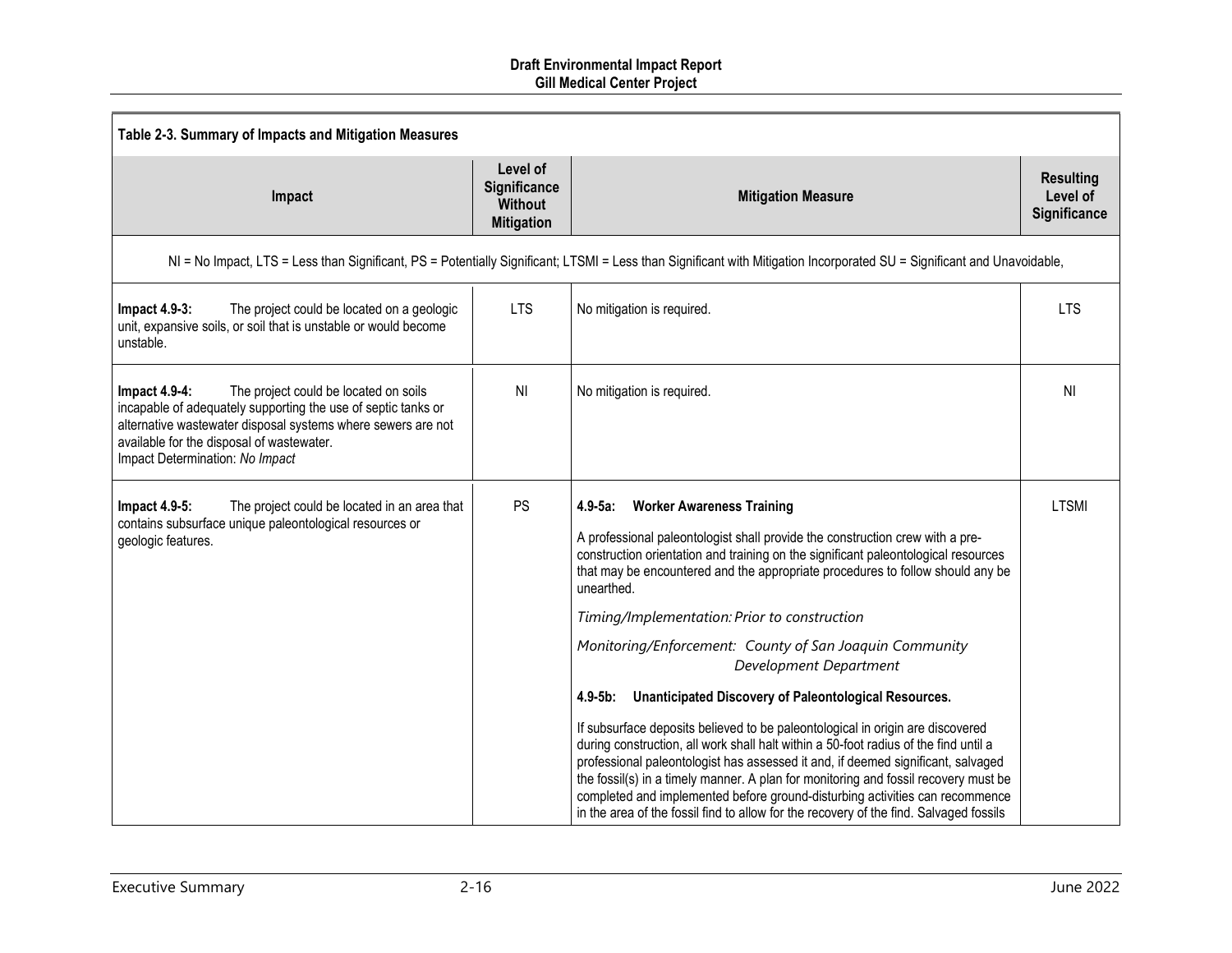| Table 2-3. Summary of Impacts and Mitigation Measures                                                                                                                   |                                                                 |                                                                                                                                                                                                                                                                                                                                                                                                                                                                                                                                                                                                                                                                                                                                                                                                                                                                                                                                                                                                                                             |                                              |  |
|-------------------------------------------------------------------------------------------------------------------------------------------------------------------------|-----------------------------------------------------------------|---------------------------------------------------------------------------------------------------------------------------------------------------------------------------------------------------------------------------------------------------------------------------------------------------------------------------------------------------------------------------------------------------------------------------------------------------------------------------------------------------------------------------------------------------------------------------------------------------------------------------------------------------------------------------------------------------------------------------------------------------------------------------------------------------------------------------------------------------------------------------------------------------------------------------------------------------------------------------------------------------------------------------------------------|----------------------------------------------|--|
| Impact                                                                                                                                                                  | Level of<br>Significance<br><b>Without</b><br><b>Mitigation</b> | <b>Mitigation Measure</b>                                                                                                                                                                                                                                                                                                                                                                                                                                                                                                                                                                                                                                                                                                                                                                                                                                                                                                                                                                                                                   | <b>Resulting</b><br>Level of<br>Significance |  |
| NI = No Impact, LTS = Less than Significant, PS = Potentially Significant; LTSMI = Less than Significant with Mitigation Incorporated SU = Significant and Unavoidable, |                                                                 |                                                                                                                                                                                                                                                                                                                                                                                                                                                                                                                                                                                                                                                                                                                                                                                                                                                                                                                                                                                                                                             |                                              |  |
|                                                                                                                                                                         |                                                                 | shall be deposited in an appropriate repository, such as the UCMP, where they<br>will be properly curated and made available for future research.                                                                                                                                                                                                                                                                                                                                                                                                                                                                                                                                                                                                                                                                                                                                                                                                                                                                                           |                                              |  |
|                                                                                                                                                                         |                                                                 | Timing/Implementation: During construction                                                                                                                                                                                                                                                                                                                                                                                                                                                                                                                                                                                                                                                                                                                                                                                                                                                                                                                                                                                                  |                                              |  |
|                                                                                                                                                                         |                                                                 | Monitoring/Enforcement: County of San Joaquin Community<br>Development Department                                                                                                                                                                                                                                                                                                                                                                                                                                                                                                                                                                                                                                                                                                                                                                                                                                                                                                                                                           |                                              |  |
| <b>Greenhouse Gas Emissions</b>                                                                                                                                         |                                                                 |                                                                                                                                                                                                                                                                                                                                                                                                                                                                                                                                                                                                                                                                                                                                                                                                                                                                                                                                                                                                                                             |                                              |  |
| Impact 4.10-1:<br>Proposed project GHG emissions and<br>compliance with GHG plan, policy, or regulation.                                                                | <b>PS</b>                                                       | 4.10-1a: Provide Onsite Renewable Energy Production<br>The Project shall provide onsite renewable energy production generation<br>comprising at least 20 percent of the Project energy demand. The County shall<br>verify compliance with this measure within the Project building plans and site<br>designs prior to the issuance of building permit(s) and/or site plans (as<br>applicable). The County shall verify implementation of this measure prior to the<br>issuance of Certificate(s) of Occupancy.<br>Timing/Implementation: During the construction period<br>Monitoring/Enforcement: County of San Joaquin Community<br>Development Department<br>4.10-1b: Provide Electric Vehicle Charging Stations<br>The Project shall meet the charging installation/charging ready requirements of<br>the CALGreen Code. The Project Proponent shall include EV charging<br>accommodations as specified in the CALGreen Code in building plans for review<br>and approval by the County, prior to commencement of Project construction. | SU                                           |  |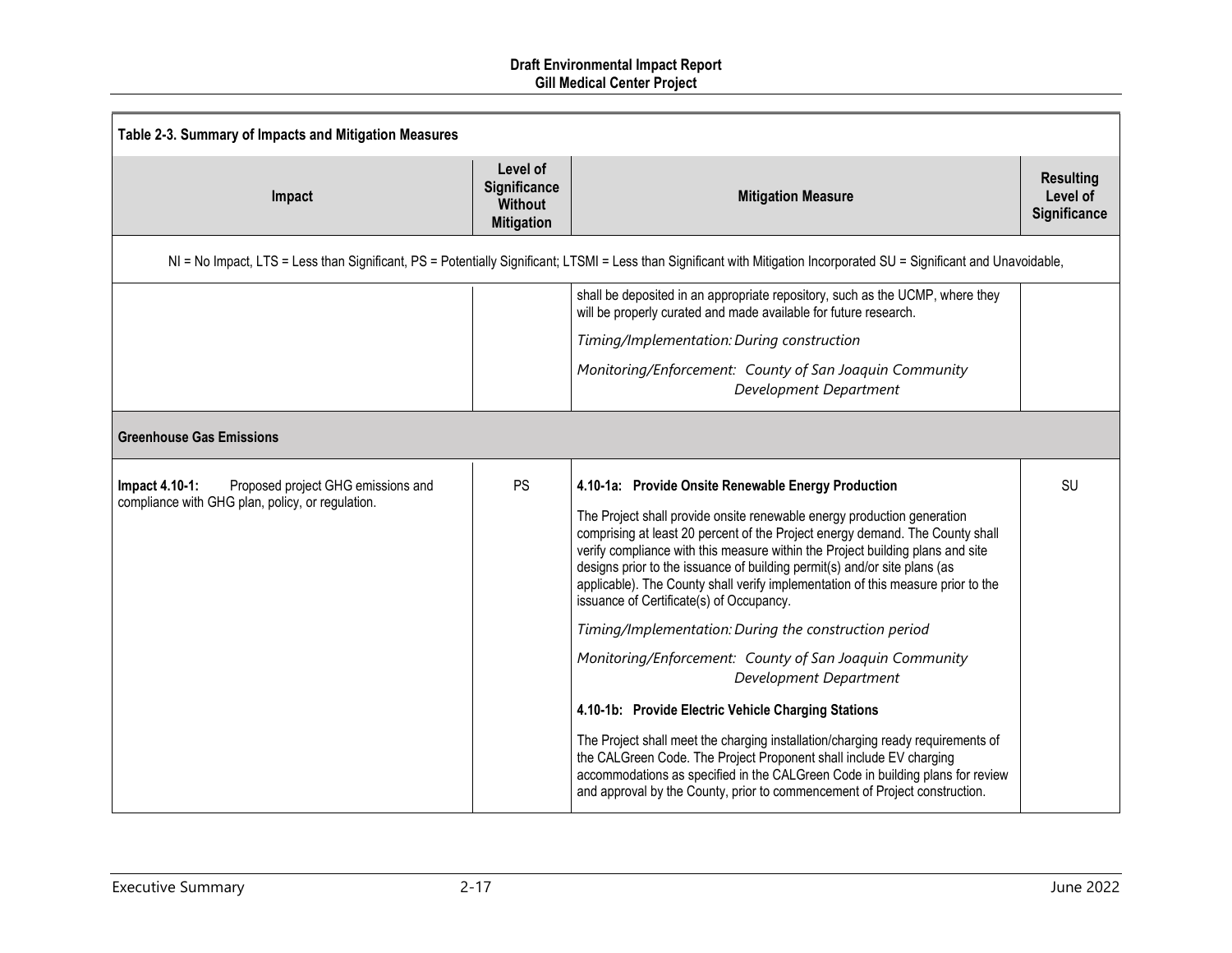| Table 2-3. Summary of Impacts and Mitigation Measures                                                                                                                                          |                                                                 |                                                                                                                                                                                                                                                                                                                                                                                                                                                                                                                                                                                                                                                                                                                                                                                                                                                                                                                                                                                                                                                                                                                                                                                                                                                                                                                                                           |                                              |  |
|------------------------------------------------------------------------------------------------------------------------------------------------------------------------------------------------|-----------------------------------------------------------------|-----------------------------------------------------------------------------------------------------------------------------------------------------------------------------------------------------------------------------------------------------------------------------------------------------------------------------------------------------------------------------------------------------------------------------------------------------------------------------------------------------------------------------------------------------------------------------------------------------------------------------------------------------------------------------------------------------------------------------------------------------------------------------------------------------------------------------------------------------------------------------------------------------------------------------------------------------------------------------------------------------------------------------------------------------------------------------------------------------------------------------------------------------------------------------------------------------------------------------------------------------------------------------------------------------------------------------------------------------------|----------------------------------------------|--|
| Impact                                                                                                                                                                                         | Level of<br>Significance<br><b>Without</b><br><b>Mitigation</b> | <b>Mitigation Measure</b>                                                                                                                                                                                                                                                                                                                                                                                                                                                                                                                                                                                                                                                                                                                                                                                                                                                                                                                                                                                                                                                                                                                                                                                                                                                                                                                                 | <b>Resulting</b><br>Level of<br>Significance |  |
|                                                                                                                                                                                                |                                                                 | NI = No Impact, LTS = Less than Significant, PS = Potentially Significant; LTSMI = Less than Significant with Mitigation Incorporated SU = Significant and Unavoidable,                                                                                                                                                                                                                                                                                                                                                                                                                                                                                                                                                                                                                                                                                                                                                                                                                                                                                                                                                                                                                                                                                                                                                                                   |                                              |  |
| <b>Hazards and Hazardous Materials</b>                                                                                                                                                         |                                                                 | Timing/Implementation: Prior to and during construction<br>Monitoring/Enforcement: County of San Joaquin Community<br>Development Department                                                                                                                                                                                                                                                                                                                                                                                                                                                                                                                                                                                                                                                                                                                                                                                                                                                                                                                                                                                                                                                                                                                                                                                                              |                                              |  |
| Impact 4.11-1:<br>The project would require the transport,<br>storage, use and disposal of hazardous materials which could<br>result in a significant hazard to the public or the environment. | <b>PS</b>                                                       | 4.11-1a: Hazardous Substance Management, Handling, Storage, Disposal,<br>and Emergency Response Plan.<br>In order to reduce the risk of accidental release of hazardous materials during<br>construction activities at the site, which release is not foreseeable or anticipated,<br>the applicant shall prepare and implement during all construction activities a<br>hazardous substance management, handling, storage, disposal, and emergency<br>response plan. A hazardous materials spill kit shall be maintained on site for<br>small spills. Additionally, the applicant shall monitor all contractors for compliance<br>with applicable regulations, including regulations regarding hazardous materials<br>and hazardous wastes, including disposal. Hazardous materials shall not be<br>disposed of or released on the ground, in the underlying groundwater, or any<br>surface water. Totally enclosed containment shall be provided for all trash. All<br>construction waste, including trash and litter, garbage, other solid waste,<br>petroleum products, and other potentially hazardous materials, will be removed to<br>a waste facility permitted to treat, store, or dispose of such materials.<br>Timing/Implementation: Prior to Construction<br>Monitoring/Enforcement: County of San Joaquin Community<br>Development Department | <b>LTSMI</b>                                 |  |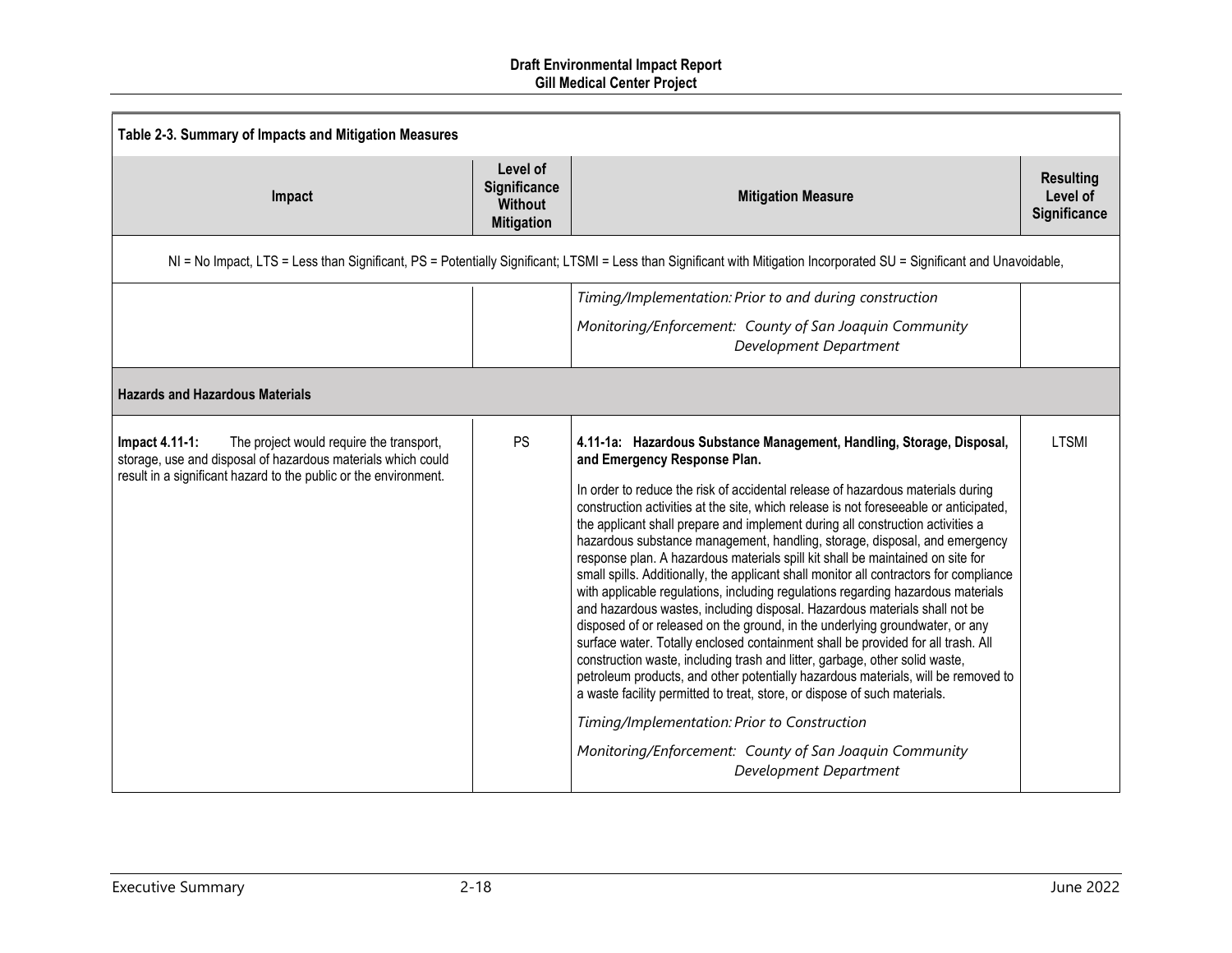| Table 2-3. Summary of Impacts and Mitigation Measures                                                                                                                                                                                                                                        |                                                                 |                                                                                                                                                                                                                                                                                                                                                                                                                                                                                                                                                                                                                                                                                                                                                                                                                                                                                                                                                                                                                                                                                                                                                                                                                                                                                                                                                                                                                                                                                                                                                                                                                                                                                                                                                                                                                                                                                                                                                                                                                                                                                                   |                                              |  |
|----------------------------------------------------------------------------------------------------------------------------------------------------------------------------------------------------------------------------------------------------------------------------------------------|-----------------------------------------------------------------|---------------------------------------------------------------------------------------------------------------------------------------------------------------------------------------------------------------------------------------------------------------------------------------------------------------------------------------------------------------------------------------------------------------------------------------------------------------------------------------------------------------------------------------------------------------------------------------------------------------------------------------------------------------------------------------------------------------------------------------------------------------------------------------------------------------------------------------------------------------------------------------------------------------------------------------------------------------------------------------------------------------------------------------------------------------------------------------------------------------------------------------------------------------------------------------------------------------------------------------------------------------------------------------------------------------------------------------------------------------------------------------------------------------------------------------------------------------------------------------------------------------------------------------------------------------------------------------------------------------------------------------------------------------------------------------------------------------------------------------------------------------------------------------------------------------------------------------------------------------------------------------------------------------------------------------------------------------------------------------------------------------------------------------------------------------------------------------------------|----------------------------------------------|--|
| Impact                                                                                                                                                                                                                                                                                       | Level of<br>Significance<br><b>Without</b><br><b>Mitigation</b> | <b>Mitigation Measure</b>                                                                                                                                                                                                                                                                                                                                                                                                                                                                                                                                                                                                                                                                                                                                                                                                                                                                                                                                                                                                                                                                                                                                                                                                                                                                                                                                                                                                                                                                                                                                                                                                                                                                                                                                                                                                                                                                                                                                                                                                                                                                         | <b>Resulting</b><br>Level of<br>Significance |  |
|                                                                                                                                                                                                                                                                                              |                                                                 | NI = No Impact, LTS = Less than Significant, PS = Potentially Significant; LTSMI = Less than Significant with Mitigation Incorporated SU = Significant and Unavoidable,                                                                                                                                                                                                                                                                                                                                                                                                                                                                                                                                                                                                                                                                                                                                                                                                                                                                                                                                                                                                                                                                                                                                                                                                                                                                                                                                                                                                                                                                                                                                                                                                                                                                                                                                                                                                                                                                                                                           |                                              |  |
| Impact 4.11-2:<br>The Project could create a significant<br>hazard to the public or the environment through reasonably<br>foreseeable upset and accident conditions involving the release<br>of hazardous materials into the environment due to the presence<br>of a former onsite gas well. | <b>PS</b>                                                       | 4.11-2a. Maintain Appropriate Setbacks from the "North Stockton Unit A"<br>1 Well, Confirm the Integrity of Existing Abandonment, and Monitor the Well<br>in Perpetuity.<br>Prior to issuance of building permits, the following actions shall be taken to<br>mitigate potential impacts related to the former onsite gas well:<br>The final site plan shall ensure proposed onsite buildings and associated<br>infrastructure are appropriately set back from, and access from the nearest public<br>street is provided to, the existing onsite "North Stockton Unit A" 1 well (API:<br>0407700519). Setbacks shall be sufficient to allow "rig access" to the well site for<br>any future well abandonment, re-abandonment and/or mitigation of hazards as<br>identified by CalGEM as authorized by Public Resources Code Sections 3208<br>and 3255(a) (3). A "clear area" of approximately 50' x 20' immediately adjacent<br>the well shall be available for this purpose.<br>Using appropriate specialized equipment as approved by CalGEM, the former<br>gas well shall be surveyed for leaks to confirm the integrity of existing gas well<br>abandonment. Should this work confirm the well is not leaking, and rig access<br>can be maintained to the well site, the project can proceed. If it is determined that<br>the well is leaking, the well shall be re-abandoned to current standards as<br>approved by CalGEM prior to issuance of building permits.<br>The existing "North Stockton Unit A" 1 well (API: 0407700519) shall be monitored<br>for leaks once per year in perpetuity. Should a leak be detected, CalGEM shall<br>be contacted to determine and implement appropriate corrective actions under<br>permits authorized by CalGEM.<br>If, during Project development, any unknown well(s) is/are discovered, CalGEM<br>should be notified immediately so that the newly-discovered well(s) can be<br>incorporated into the records and investigated. CalGEM recommends that any<br>well(s) found in the course of this project, and any pertinent information obtained | <b>LTSMI</b>                                 |  |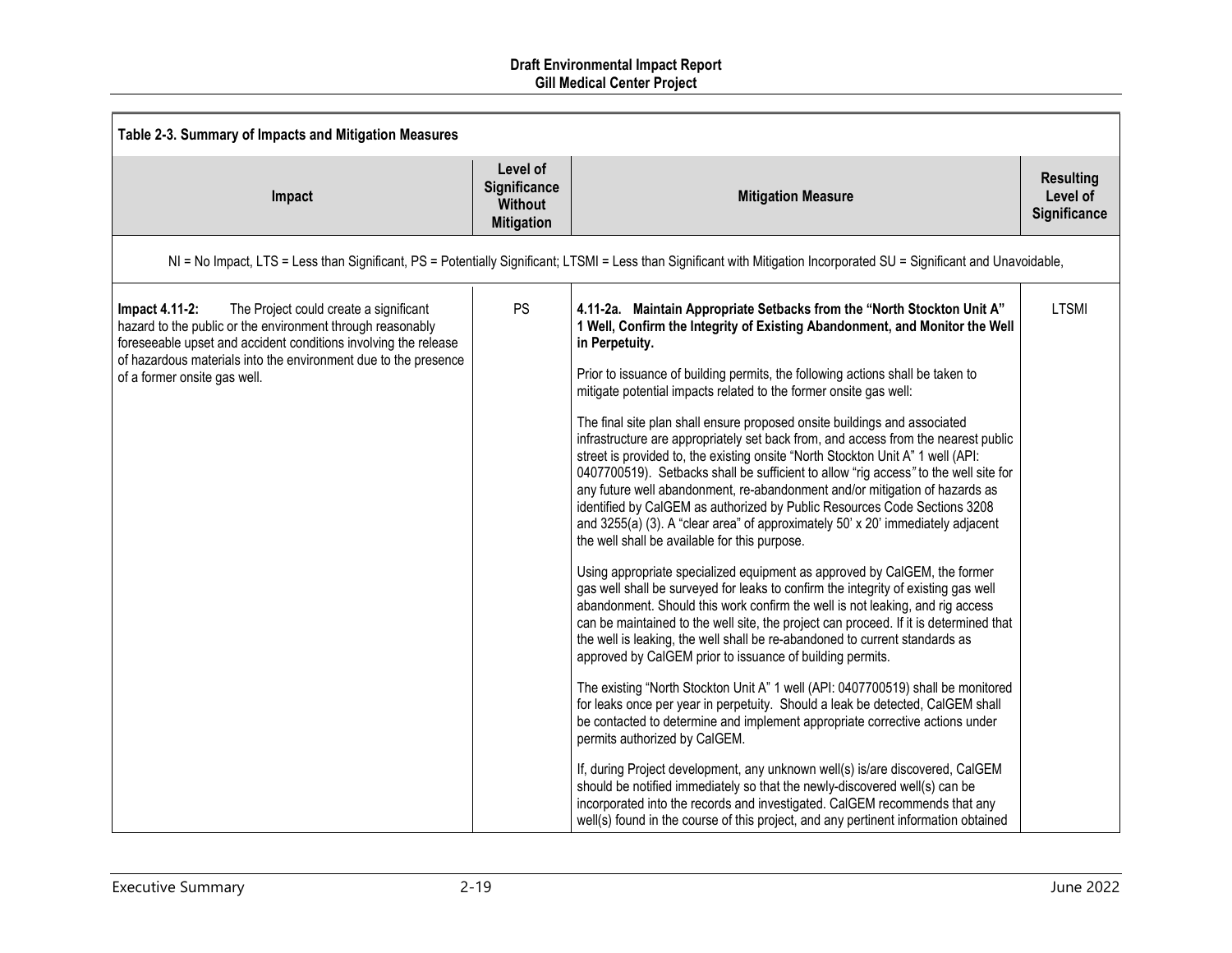| Table 2-3. Summary of Impacts and Mitigation Measures                                                                                                                                                                                                                              |                                                                 |                                                                                                                                                                                                                                                                                                                                                                                                                                                |                                              |  |
|------------------------------------------------------------------------------------------------------------------------------------------------------------------------------------------------------------------------------------------------------------------------------------|-----------------------------------------------------------------|------------------------------------------------------------------------------------------------------------------------------------------------------------------------------------------------------------------------------------------------------------------------------------------------------------------------------------------------------------------------------------------------------------------------------------------------|----------------------------------------------|--|
| Impact                                                                                                                                                                                                                                                                             | Level of<br>Significance<br><b>Without</b><br><b>Mitigation</b> | <b>Mitigation Measure</b>                                                                                                                                                                                                                                                                                                                                                                                                                      | <b>Resulting</b><br>Level of<br>Significance |  |
|                                                                                                                                                                                                                                                                                    |                                                                 | NI = No Impact, LTS = Less than Significant, PS = Potentially Significant; LTSMI = Less than Significant with Mitigation Incorporated SU = Significant and Unavoidable,                                                                                                                                                                                                                                                                        |                                              |  |
|                                                                                                                                                                                                                                                                                    |                                                                 | during the course of the Project, be communicated to the appropriate county<br>recorder for inclusion in the title information of the subject real property. This is to<br>ensure that present and future property owners are aware of (1) the well(s)<br>located on the property, and (2) potentially significant issues associated with any<br>improvements near oil or gas wells.<br>Timing/Implementation:<br><b>Prior to Construction</b> |                                              |  |
|                                                                                                                                                                                                                                                                                    |                                                                 | Monitoring/Enforcement: County of San Joaquin Community<br>Development Department                                                                                                                                                                                                                                                                                                                                                              |                                              |  |
| Impact 4.11-3:<br>The Project could emit hazardous<br>emissions or handle hazardous or acutely hazardous materials,<br>substances, or waste within one-quarter mile of an existing or<br>proposed school.                                                                          | N <sub>l</sub>                                                  | No mitigation required                                                                                                                                                                                                                                                                                                                                                                                                                         | ΝI                                           |  |
| The Project could be located on a site<br>Impact 4.11-4:<br>which is included on a list of hazardous materials sites.                                                                                                                                                              | N <sub>l</sub>                                                  | No mitigation required                                                                                                                                                                                                                                                                                                                                                                                                                         | NI                                           |  |
| Impact 4.11-5:<br>The Project could be located within an<br>airport land use plan or, where such a plan has not been<br>adopted, within two miles of a public airport or public use airport<br>resulting in a safety hazard for people residing or working in the<br>project area. | <b>LTS</b>                                                      | No mitigation required                                                                                                                                                                                                                                                                                                                                                                                                                         | <b>LTS</b>                                   |  |
| Impact 4.11-6:<br>The Project could impair implementation of<br>or physically interfere with an adopted emergency response plan<br>or emergency evacuation plan.                                                                                                                   | N <sub>l</sub>                                                  | No mitigation required                                                                                                                                                                                                                                                                                                                                                                                                                         | ΝI                                           |  |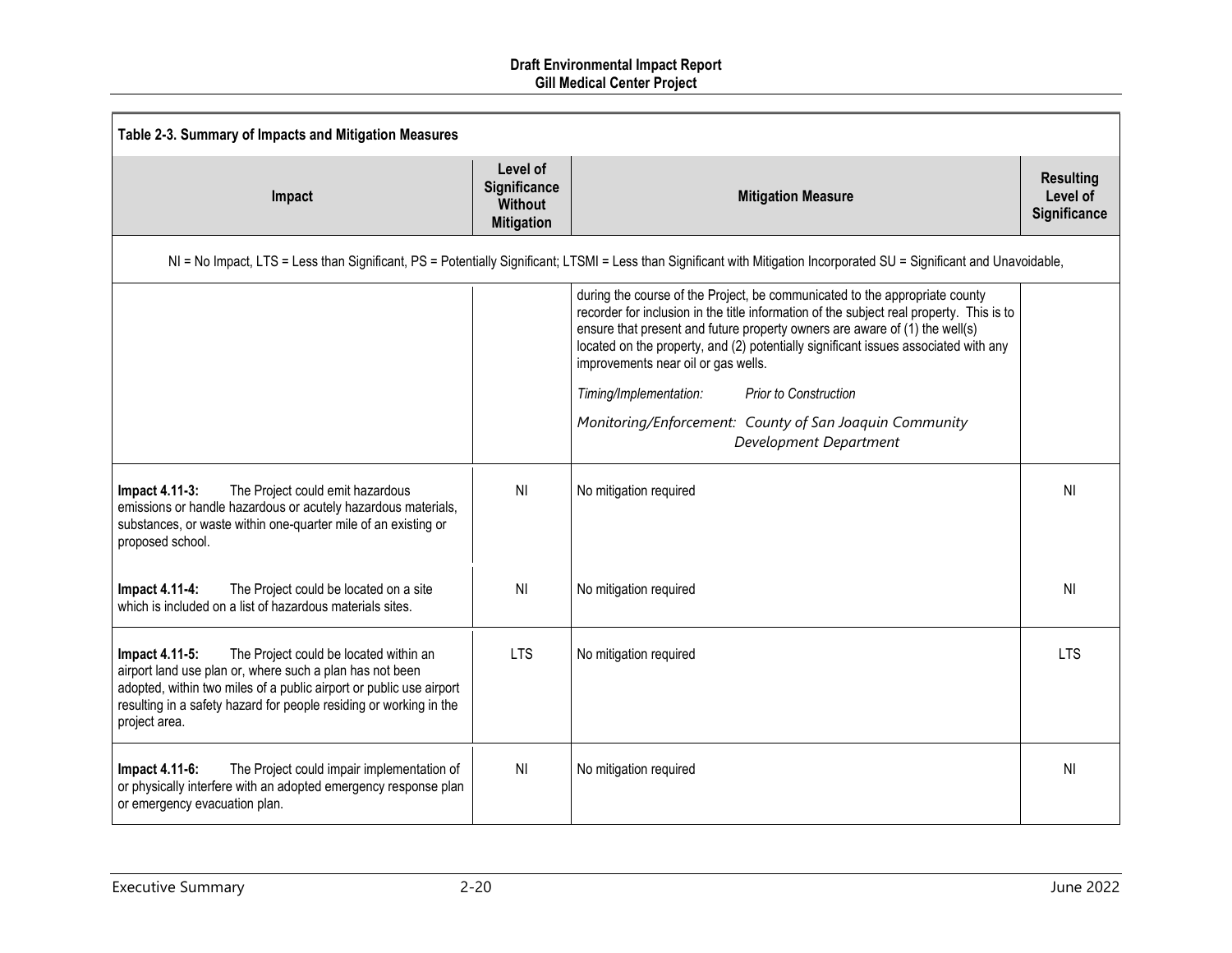| Table 2-3. Summary of Impacts and Mitigation Measures                                                                                                                                                                                                                                     |                                                                        |                                                                                                                                                                                                                                                                                                                                                                                                                                                                                                                                                                                                                                                                                                                                                          |                                              |  |
|-------------------------------------------------------------------------------------------------------------------------------------------------------------------------------------------------------------------------------------------------------------------------------------------|------------------------------------------------------------------------|----------------------------------------------------------------------------------------------------------------------------------------------------------------------------------------------------------------------------------------------------------------------------------------------------------------------------------------------------------------------------------------------------------------------------------------------------------------------------------------------------------------------------------------------------------------------------------------------------------------------------------------------------------------------------------------------------------------------------------------------------------|----------------------------------------------|--|
| Impact                                                                                                                                                                                                                                                                                    | Level of<br><b>Significance</b><br><b>Without</b><br><b>Mitigation</b> | <b>Mitigation Measure</b>                                                                                                                                                                                                                                                                                                                                                                                                                                                                                                                                                                                                                                                                                                                                | <b>Resulting</b><br>Level of<br>Significance |  |
|                                                                                                                                                                                                                                                                                           |                                                                        | NI = No Impact, LTS = Less than Significant, PS = Potentially Significant; LTSMI = Less than Significant with Mitigation Incorporated SU = Significant and Unavoidable,                                                                                                                                                                                                                                                                                                                                                                                                                                                                                                                                                                                  |                                              |  |
| The Project could expose people or<br>Impact 4.11-7:<br>structures, either directly or indirectly, to a significant risk of loss,<br>injury or death involving wildland fires.                                                                                                            | <b>LTS</b>                                                             | No mitigation required                                                                                                                                                                                                                                                                                                                                                                                                                                                                                                                                                                                                                                                                                                                                   | <b>LTS</b>                                   |  |
| <b>Hydrology and Water Quality</b>                                                                                                                                                                                                                                                        |                                                                        |                                                                                                                                                                                                                                                                                                                                                                                                                                                                                                                                                                                                                                                                                                                                                          |                                              |  |
| Impact 4.12-1:<br>Construction of the Project could result in<br>runoff that contains pollutants that would degrade water quality.                                                                                                                                                        | <b>LTS</b>                                                             | No mitigation is required.                                                                                                                                                                                                                                                                                                                                                                                                                                                                                                                                                                                                                                                                                                                               | <b>LTS</b>                                   |  |
| Discharge of wastewater from the medical<br>Impact 4.12-2:<br>facilities could degrade surface water and/or groundwater quality<br>and violate the Basin Plan.                                                                                                                            | <b>PS</b>                                                              | 4.12-1a: Obtain NPDES and WDR permits from the RWQCB<br>Prior to issuing building permits for Phase I of the Project, including for the<br>wastewater treatment system, the Applicant shall complete the design of the<br>treatment system and obtain the necessary NPDES and WDR permits from<br>RWQCB. The Applicant shall provide copies of the NPDES and WDR permits to<br>the County as part of its building permit application submittals. In addition, the<br>Applicant shall provide copies of all monitoring reports required under the NPDES<br>and WDR permits to the County on the same schedule due to the RWQCB,<br>verifying compliance with the permit standards or identifying corrective actions if<br>any exceedances are identified. | <b>LTSMI</b>                                 |  |
| The proposed project would modify<br>Impact 4.12-3:<br>drainage patterns on the project site and add impervious<br>surfaces that would increase the amount of stormwater runoff,<br>which could increase erosion, siltation, or flooding that may<br>exceed existing stormwater capacity. | <b>LTS</b>                                                             | No mitigation is required.                                                                                                                                                                                                                                                                                                                                                                                                                                                                                                                                                                                                                                                                                                                               | <b>LTS</b>                                   |  |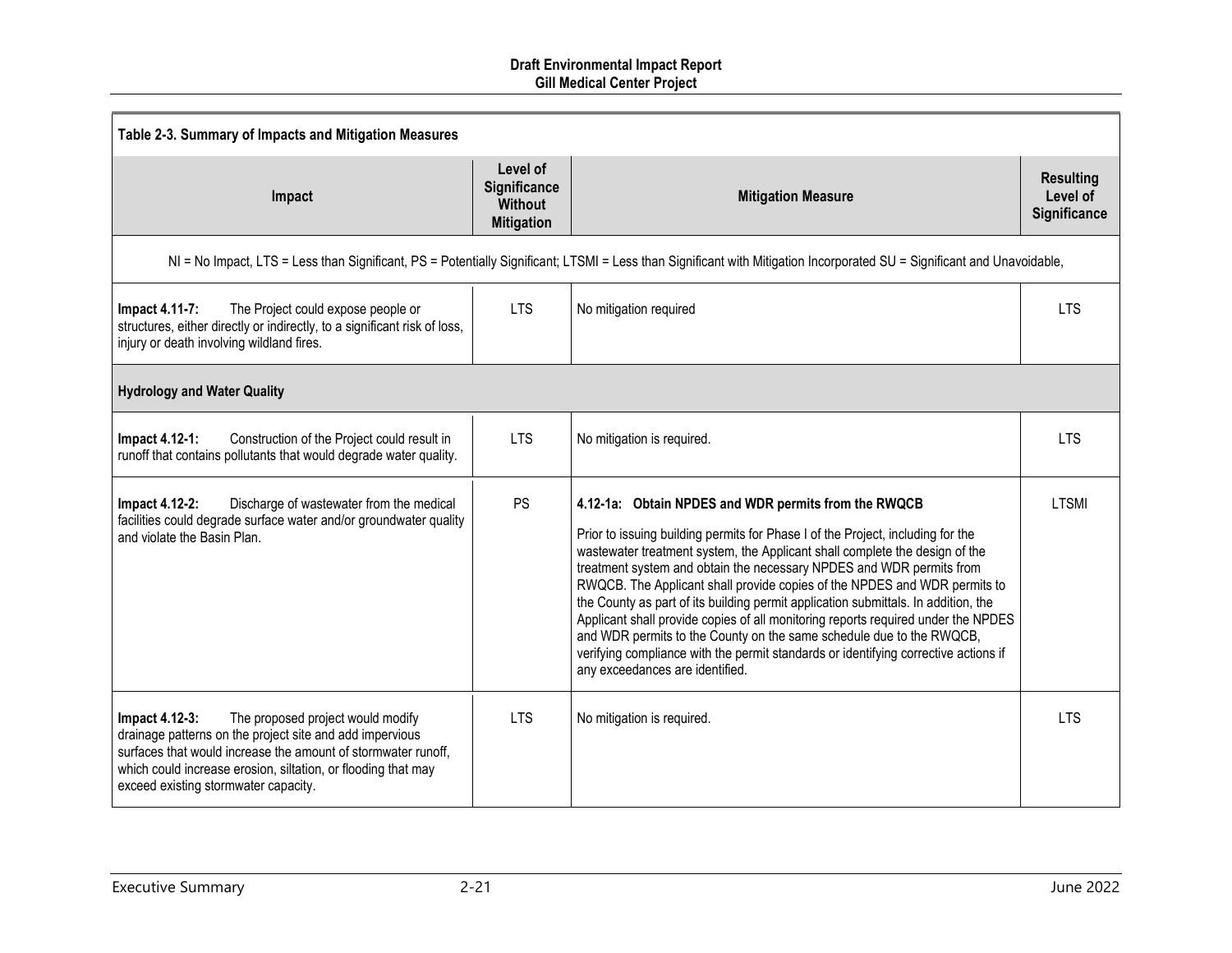| Table 2-3. Summary of Impacts and Mitigation Measures                                                                                                                                                                                                           |                                                                 |                                                                                                                                                                         |                                              |  |
|-----------------------------------------------------------------------------------------------------------------------------------------------------------------------------------------------------------------------------------------------------------------|-----------------------------------------------------------------|-------------------------------------------------------------------------------------------------------------------------------------------------------------------------|----------------------------------------------|--|
| Impact                                                                                                                                                                                                                                                          | Level of<br>Significance<br><b>Without</b><br><b>Mitigation</b> | <b>Mitigation Measure</b>                                                                                                                                               | <b>Resulting</b><br>Level of<br>Significance |  |
|                                                                                                                                                                                                                                                                 |                                                                 | NI = No Impact, LTS = Less than Significant, PS = Potentially Significant; LTSMI = Less than Significant with Mitigation Incorporated SU = Significant and Unavoidable, |                                              |  |
| The proposed project would use<br>Impact 4.12-4:<br>groundwater for its water supply, which could decrease<br>groundwater supplies, impeded sustainable management of the<br>groundwater basin, and conflict with the local groundwater<br>sustainability plan. | N <sub>l</sub>                                                  | No mitigation is required.                                                                                                                                              | ΝI                                           |  |
| <b>Land Use and Planning</b>                                                                                                                                                                                                                                    |                                                                 |                                                                                                                                                                         |                                              |  |
| Impact 4.13-1:<br>The proposed project could physically<br>divide an established community.                                                                                                                                                                     | NI                                                              | No mitigation is required.                                                                                                                                              | N <sub>l</sub>                               |  |
| The proposed project could conflict with<br>Impact 4.13-2:<br>applicable land use plans, policies or regulations adopted to<br>avoid or mitigate an environmental effect.                                                                                       | <b>LTS</b>                                                      | No mitigation is required.                                                                                                                                              | <b>LTS</b>                                   |  |
| <b>Mineral Resources</b>                                                                                                                                                                                                                                        |                                                                 |                                                                                                                                                                         |                                              |  |
| Contribution to the loss of availability of a<br>Impact 4.14-1:<br>known mineral resource that would be of value to the region and<br>the residents of the state.                                                                                               | N <sub>l</sub>                                                  | No mitigation is required.                                                                                                                                              | N <sub>l</sub>                               |  |
| Contribution to the loss of availability of a<br>Impact 4.12-2:<br>locally important mineral resource recovery site delineated on a<br>local general plan, specific plan, or other land use plan.                                                               | N <sub>l</sub>                                                  | No mitigation is required.                                                                                                                                              | N <sub>l</sub>                               |  |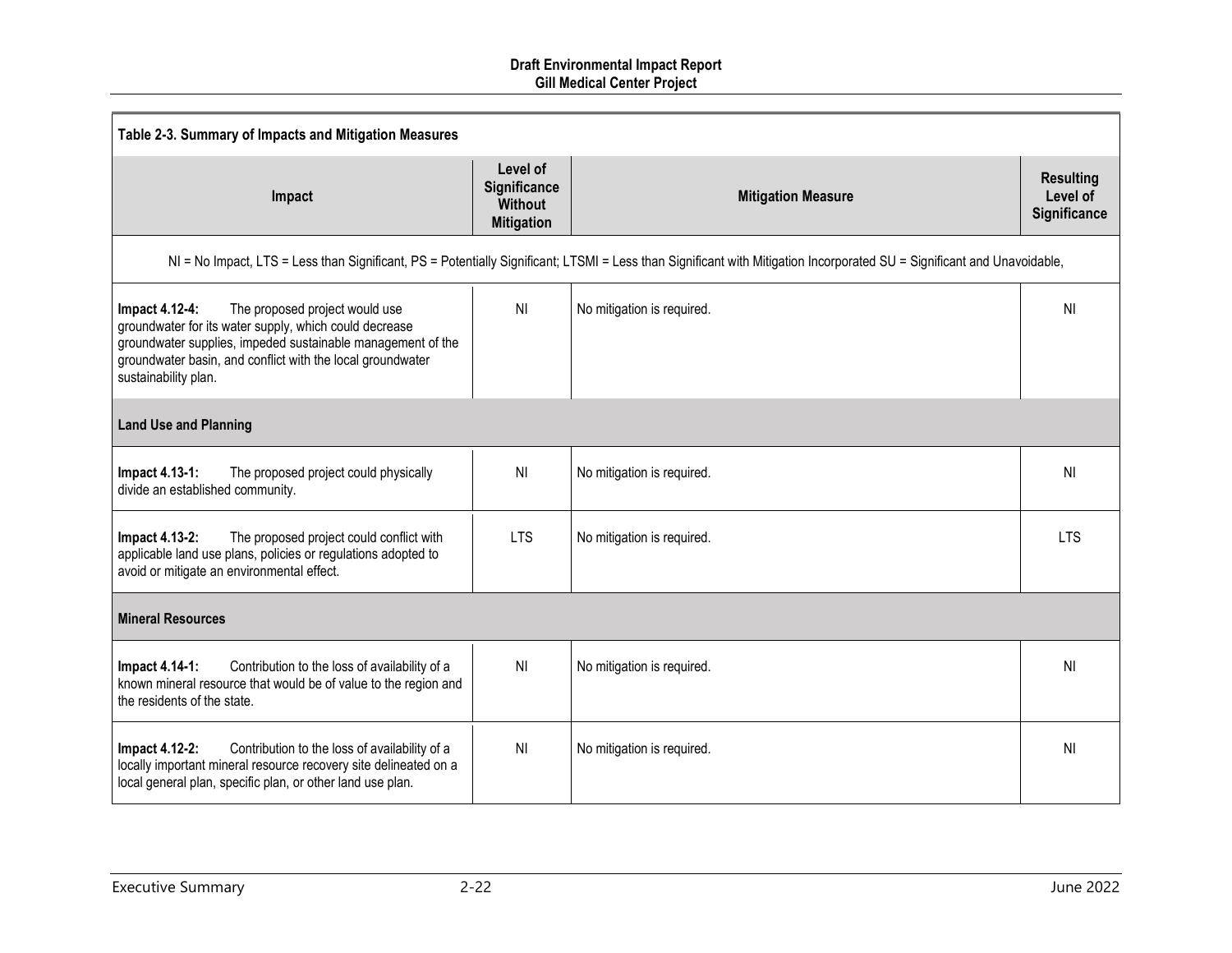| Table 2-3. Summary of Impacts and Mitigation Measures                                                                                                                       |                                                                 |                                                                                                                                                                         |                                              |  |
|-----------------------------------------------------------------------------------------------------------------------------------------------------------------------------|-----------------------------------------------------------------|-------------------------------------------------------------------------------------------------------------------------------------------------------------------------|----------------------------------------------|--|
| Impact                                                                                                                                                                      | Level of<br>Significance<br><b>Without</b><br><b>Mitigation</b> | <b>Mitigation Measure</b>                                                                                                                                               | <b>Resulting</b><br>Level of<br>Significance |  |
|                                                                                                                                                                             |                                                                 | NI = No Impact, LTS = Less than Significant, PS = Potentially Significant; LTSMI = Less than Significant with Mitigation Incorporated SU = Significant and Unavoidable, |                                              |  |
| <b>Noise</b>                                                                                                                                                                |                                                                 |                                                                                                                                                                         |                                              |  |
| The proposed project could generate a<br>Impact 4.15-1:<br>substantial increase in ambient noise levels in excess of<br>applicable standards identified by the Lead Agency. | <b>PS</b>                                                       | No feasible mitigation is available.                                                                                                                                    | <b>SU</b>                                    |  |
| The proposed project would generate<br>Impact 4.15-2:<br>groundborne vibrations and groundborne noise during<br>construction.                                               | <b>LTS</b>                                                      | No mitigation is required.                                                                                                                                              | <b>LTS</b>                                   |  |
| Impact 4.15-3:<br>The proposed project would expose people<br>to excessive airport noise.                                                                                   | <b>LTS</b>                                                      | No mitigation is required.                                                                                                                                              | <b>LTS</b>                                   |  |
| <b>Population and Housing</b>                                                                                                                                               |                                                                 |                                                                                                                                                                         |                                              |  |
| Impact 4.16-1:<br>The project would induce substantial<br>unplanned population growth in an area                                                                            | <b>LTS</b>                                                      | No mitigation is required.                                                                                                                                              | <b>LTS</b>                                   |  |
| Impact 4.16-2:<br>The project would displace substantial<br>numbers of people or existing housing.                                                                          | N <sub>l</sub>                                                  | No mitigation is required.                                                                                                                                              | N <sub>l</sub>                               |  |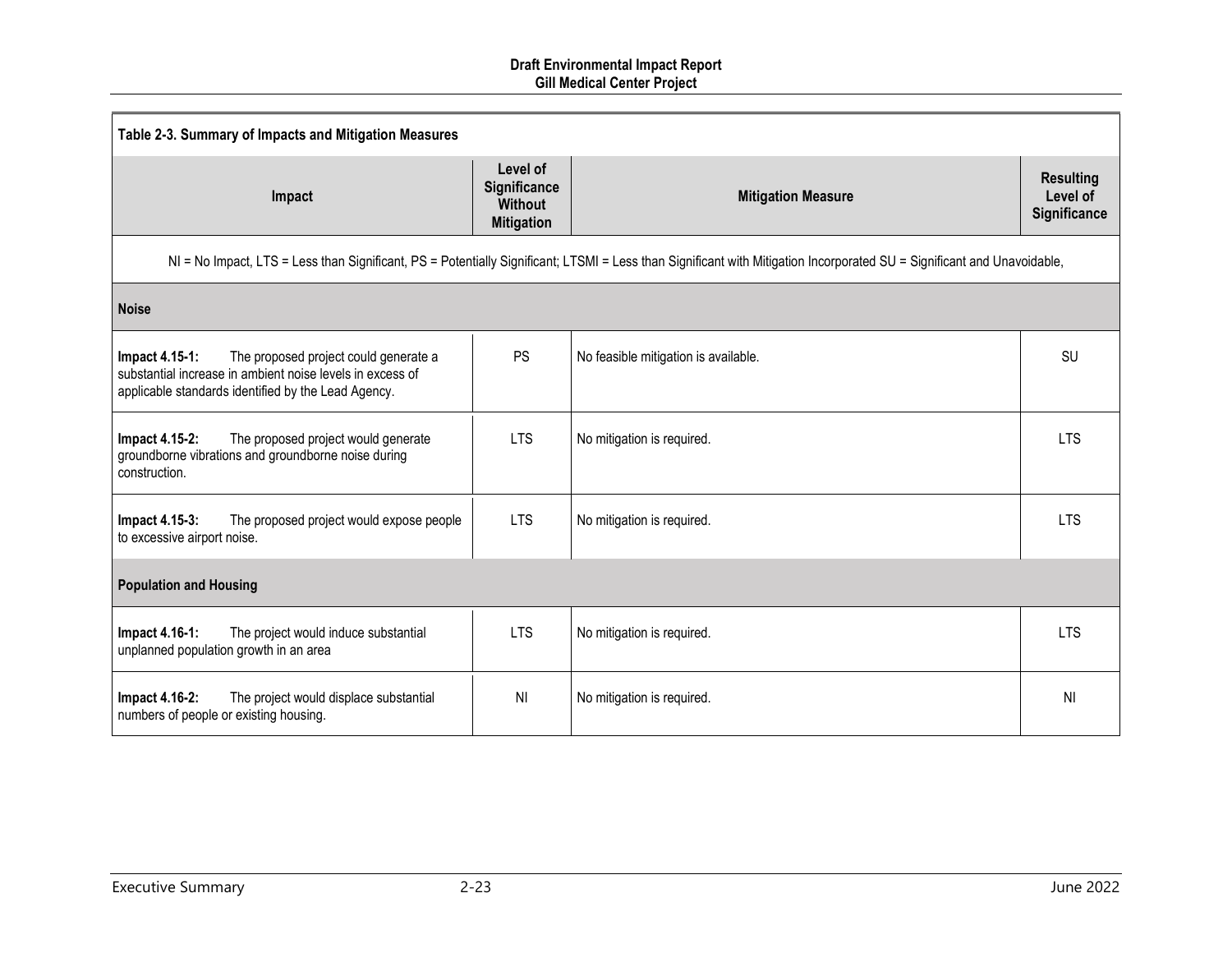| Table 2-3. Summary of Impacts and Mitigation Measures                                                                                                                                        |                                                                 |                                                                                                                                                                                                                                                                                                                              |                                                     |  |
|----------------------------------------------------------------------------------------------------------------------------------------------------------------------------------------------|-----------------------------------------------------------------|------------------------------------------------------------------------------------------------------------------------------------------------------------------------------------------------------------------------------------------------------------------------------------------------------------------------------|-----------------------------------------------------|--|
| Impact                                                                                                                                                                                       | Level of<br>Significance<br><b>Without</b><br><b>Mitigation</b> | <b>Mitigation Measure</b>                                                                                                                                                                                                                                                                                                    | <b>Resulting</b><br>Level of<br><b>Significance</b> |  |
|                                                                                                                                                                                              |                                                                 | NI = No Impact, LTS = Less than Significant, PS = Potentially Significant; LTSMI = Less than Significant with Mitigation Incorporated SU = Significant and Unavoidable,                                                                                                                                                      |                                                     |  |
| <b>Public Services</b>                                                                                                                                                                       |                                                                 |                                                                                                                                                                                                                                                                                                                              |                                                     |  |
| <b>Impact 4.17-1:</b><br>The proposed project would result in<br>substantial adverse physical impacts associated with the<br>provision of new or physically altered governmental facilities. | <b>LTS</b>                                                      | No mitigation is required.                                                                                                                                                                                                                                                                                                   | <b>LTS</b>                                          |  |
| Recreation                                                                                                                                                                                   |                                                                 |                                                                                                                                                                                                                                                                                                                              |                                                     |  |
| Impact 4.18-1:<br>Increased use of existing recreational<br>facilities, resulting in substantial or accelerated physical<br>deterioration                                                    | <b>LTS</b>                                                      | No mitigation is required.                                                                                                                                                                                                                                                                                                   | <b>LTS</b>                                          |  |
| Impact 4.18-2:<br>Construction or expansion of recreational<br>facilities that might have an adverse physical effect on the<br>environment.                                                  | N <sub>l</sub>                                                  | No mitigation is required.                                                                                                                                                                                                                                                                                                   | N <sub>l</sub>                                      |  |
| Transportation                                                                                                                                                                               |                                                                 |                                                                                                                                                                                                                                                                                                                              |                                                     |  |
| Impact 4.19-1:<br>Conflict with a program plan, ordinance or<br>policy addressing the circulation system                                                                                     | <b>PS</b>                                                       | 4.19-1a: Provide Curb, Gutter and Sidewalk Between the Project Site and<br><b>Eight Mile Road</b>                                                                                                                                                                                                                            | <b>LTSMI</b>                                        |  |
|                                                                                                                                                                                              |                                                                 | The applicant shall construct curb, gutter and sidewalk along the east side of<br>West Lane between the southern edge of the project site and Eight Mile Road.<br>County of San Joaquin staff has determined that County-owned right-of-way is<br>approximately 110 feet wide along this portion of West Lane. A preliminary |                                                     |  |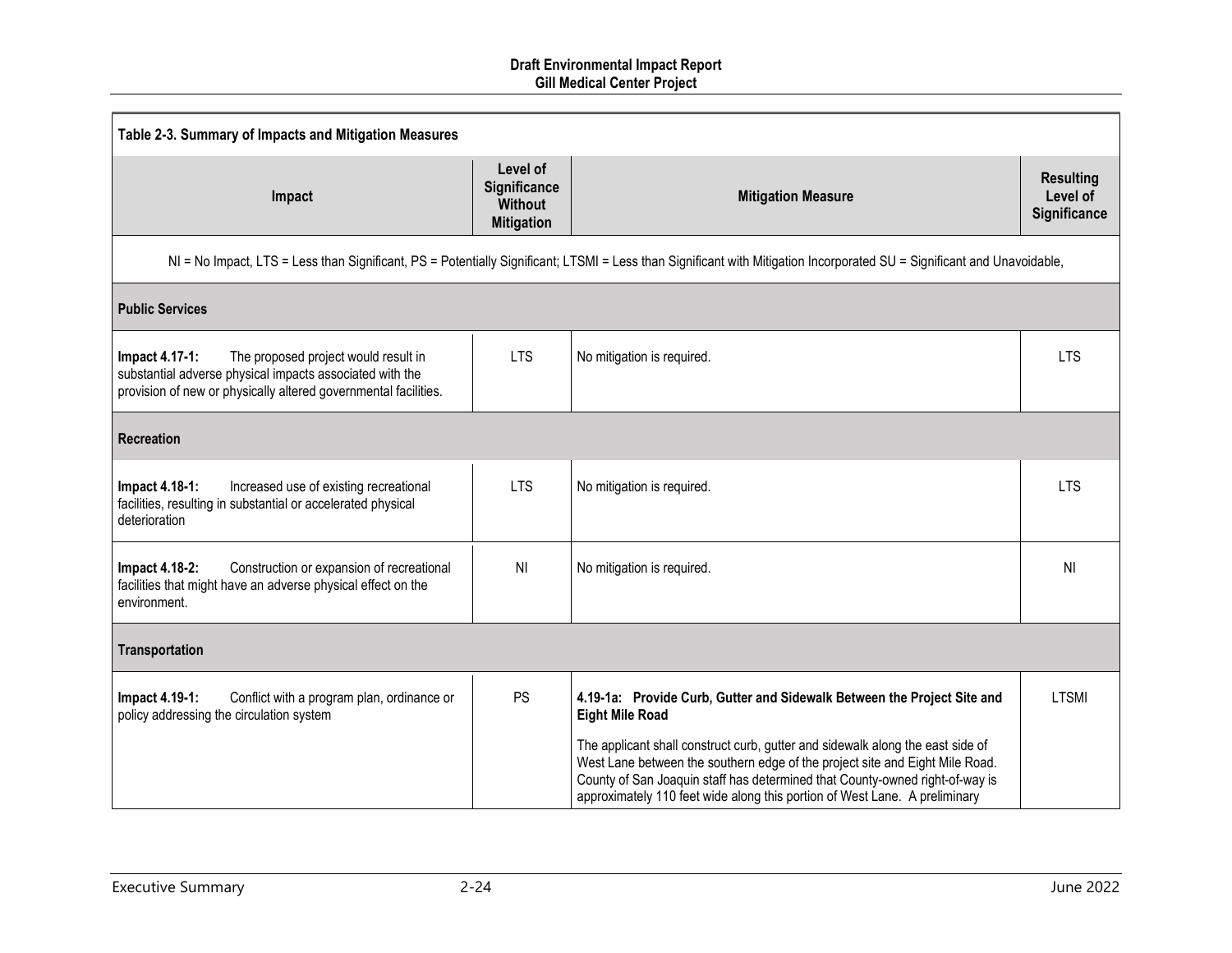| Table 2-3. Summary of Impacts and Mitigation Measures |                                                                 |                                                                                                                                                                                                                                                                                                                                                                                                                                                                                                                                                                                                                                                                                                                        |                                              |
|-------------------------------------------------------|-----------------------------------------------------------------|------------------------------------------------------------------------------------------------------------------------------------------------------------------------------------------------------------------------------------------------------------------------------------------------------------------------------------------------------------------------------------------------------------------------------------------------------------------------------------------------------------------------------------------------------------------------------------------------------------------------------------------------------------------------------------------------------------------------|----------------------------------------------|
| Impact                                                | Level of<br>Significance<br><b>Without</b><br><b>Mitigation</b> | <b>Mitigation Measure</b>                                                                                                                                                                                                                                                                                                                                                                                                                                                                                                                                                                                                                                                                                              | <b>Resulting</b><br>Level of<br>Significance |
|                                                       |                                                                 | NI = No Impact, LTS = Less than Significant, PS = Potentially Significant; LTSMI = Less than Significant with Mitigation Incorporated SU = Significant and Unavoidable,                                                                                                                                                                                                                                                                                                                                                                                                                                                                                                                                                |                                              |
|                                                       |                                                                 | assessment indicates this right-of-way width is adequate to construct curb, gutter<br>and sidewalk.                                                                                                                                                                                                                                                                                                                                                                                                                                                                                                                                                                                                                    |                                              |
|                                                       |                                                                 | Timing/Implementation: During the construction period                                                                                                                                                                                                                                                                                                                                                                                                                                                                                                                                                                                                                                                                  |                                              |
|                                                       |                                                                 | Monitoring/Enforcement: County of San Joaquin Community<br>Development Department                                                                                                                                                                                                                                                                                                                                                                                                                                                                                                                                                                                                                                      |                                              |
|                                                       |                                                                 | 4.19-1b: Provide On- and Offsite Bicycle Facilities                                                                                                                                                                                                                                                                                                                                                                                                                                                                                                                                                                                                                                                                    |                                              |
|                                                       |                                                                 | The applicant shall implement the following to ensure adequate provision of<br>bicycle facilities.                                                                                                                                                                                                                                                                                                                                                                                                                                                                                                                                                                                                                     |                                              |
|                                                       |                                                                 | On-Site Bicycle Facilities. The applicant shall provide on-site facilities supporting<br>the use of bicycles. These facilities shall include secure bicycle parking in close<br>proximity to proposed structures, and onsite bicycle paths or bicycle lanes<br>connecting to the proposed bicycle facilities on West Lane.                                                                                                                                                                                                                                                                                                                                                                                             |                                              |
|                                                       |                                                                 | West Lane Driveway Connection. The connection of the Project site driveway to<br>West Lane shall be designed to facilitate and protect bicycle travel. Design<br>features should include striping to guide bicycles across the driveway and<br>signage to advise motorists of the bicycle crossing (similar to a typical Class II<br>bicycle lane crossing a right turn lane at an intersection). The Project site<br>driveway shall be constructed to provide for future installation of planned bicycle<br>facilities along the west side of West Lane. The project site driveway shall be<br>designed to facilitate the future construction of a buffered Class 2 bicycle lane<br>along the west side of West Lane. |                                              |
|                                                       |                                                                 | Timing/Implementation: During the construction period<br>Monitoring/Enforcement: County of San Joaquin Community<br>Development Department                                                                                                                                                                                                                                                                                                                                                                                                                                                                                                                                                                             |                                              |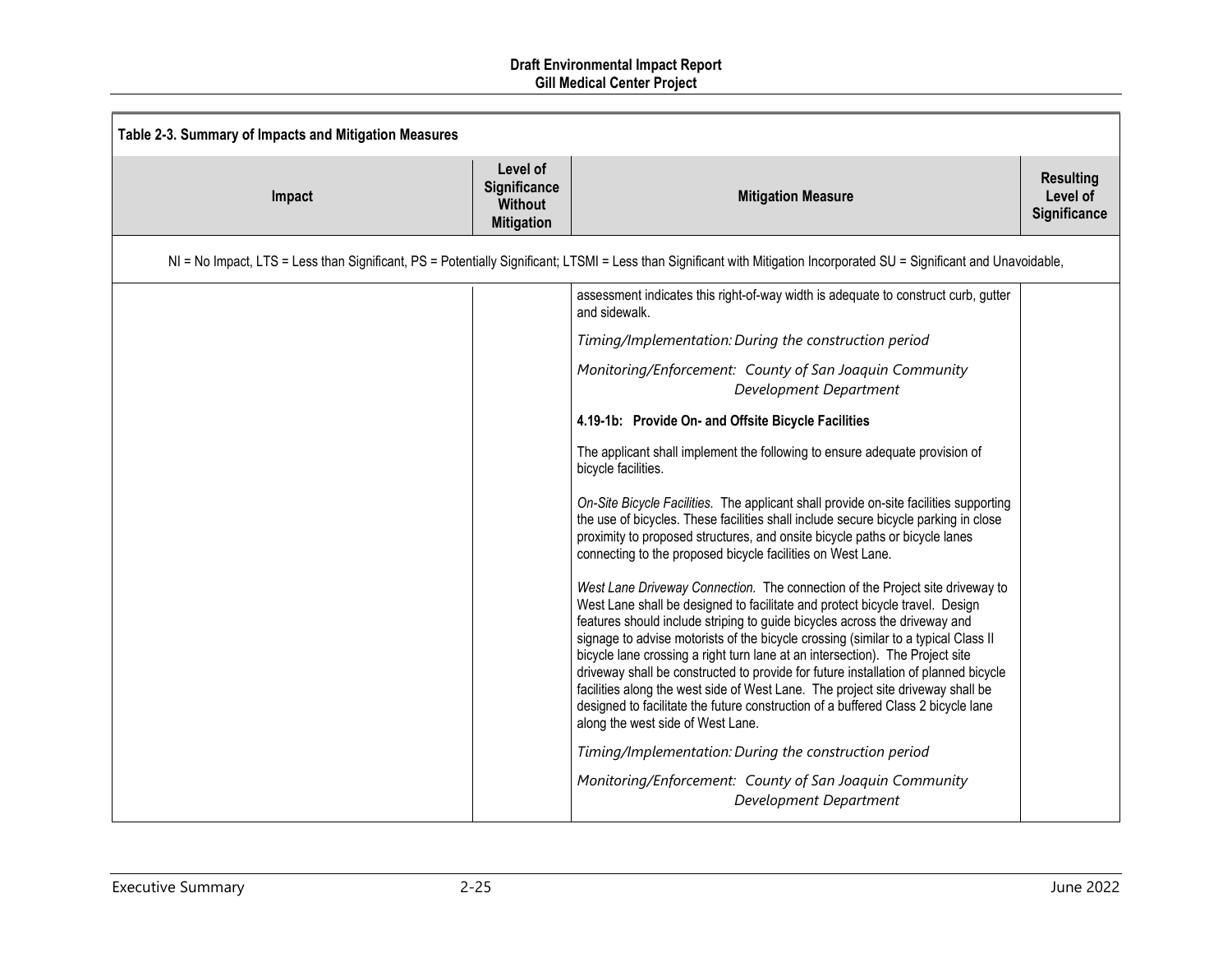| Table 2-3. Summary of Impacts and Mitigation Measures |                                                                 |                                                                                                                                                                                                                                                                                                                                                                                                                                               |                                              |
|-------------------------------------------------------|-----------------------------------------------------------------|-----------------------------------------------------------------------------------------------------------------------------------------------------------------------------------------------------------------------------------------------------------------------------------------------------------------------------------------------------------------------------------------------------------------------------------------------|----------------------------------------------|
| Impact                                                | Level of<br>Significance<br><b>Without</b><br><b>Mitigation</b> | <b>Mitigation Measure</b>                                                                                                                                                                                                                                                                                                                                                                                                                     | <b>Resulting</b><br>Level of<br>Significance |
|                                                       |                                                                 | NI = No Impact, LTS = Less than Significant, PS = Potentially Significant; LTSMI = Less than Significant with Mitigation Incorporated SU = Significant and Unavoidable,                                                                                                                                                                                                                                                                       |                                              |
|                                                       |                                                                 | 4.19-1c: Conduct improvements to the Eight Mile Road/SR 99 West<br><b>Frontage Road Intersection</b>                                                                                                                                                                                                                                                                                                                                          |                                              |
|                                                       |                                                                 | The Project applicant shall provide fair share funding for the following<br>improvements to the Eight Mile Road/SR 99 West Frontage Road intersection.                                                                                                                                                                                                                                                                                        |                                              |
|                                                       |                                                                 | Signalize the intersection. This intersection meets peak hour signal<br>$\bullet$<br>warrants.<br>Improve the eastbound approach to include an exclusive left-turn<br>lane, an exclusive through lane, and an exclusive right-turn lane.<br>Improve the westbound approach to include an exclusive left-turn<br>lane, an exclusive through lane, and an exclusive right-turn lane.                                                            |                                              |
|                                                       |                                                                 | Timing/Implementation: As directed by County of San Joaquin<br><b>Development Services Division</b>                                                                                                                                                                                                                                                                                                                                           |                                              |
|                                                       |                                                                 | Monitoring/Enforcement: County of San Joaquin Community<br>Development Department                                                                                                                                                                                                                                                                                                                                                             |                                              |
|                                                       |                                                                 | 4.19-1d: Conduct improvements to the Eight Mile Road/SR 99 East<br><b>Frontage Road Intersection</b>                                                                                                                                                                                                                                                                                                                                          |                                              |
|                                                       |                                                                 | The Project applicant shall provide fair share funding for the following<br>improvements to the Eight Mile Road/SR 99 East Frontage Road intersection.                                                                                                                                                                                                                                                                                        |                                              |
|                                                       |                                                                 | Signalize the intersection. This intersection meets peak hour signal<br>$\bullet$<br>warrants.<br>Improve the eastbound approach to include an exclusive left-turn<br>lane, an exclusive through lane, and an exclusive right-turn lane.<br>Improve the westbound approach to include an exclusive left-turn<br>lane, an exclusive through lane, and an exclusive right-turn lane.<br>Change the lanes on the northbound approach. Change the |                                              |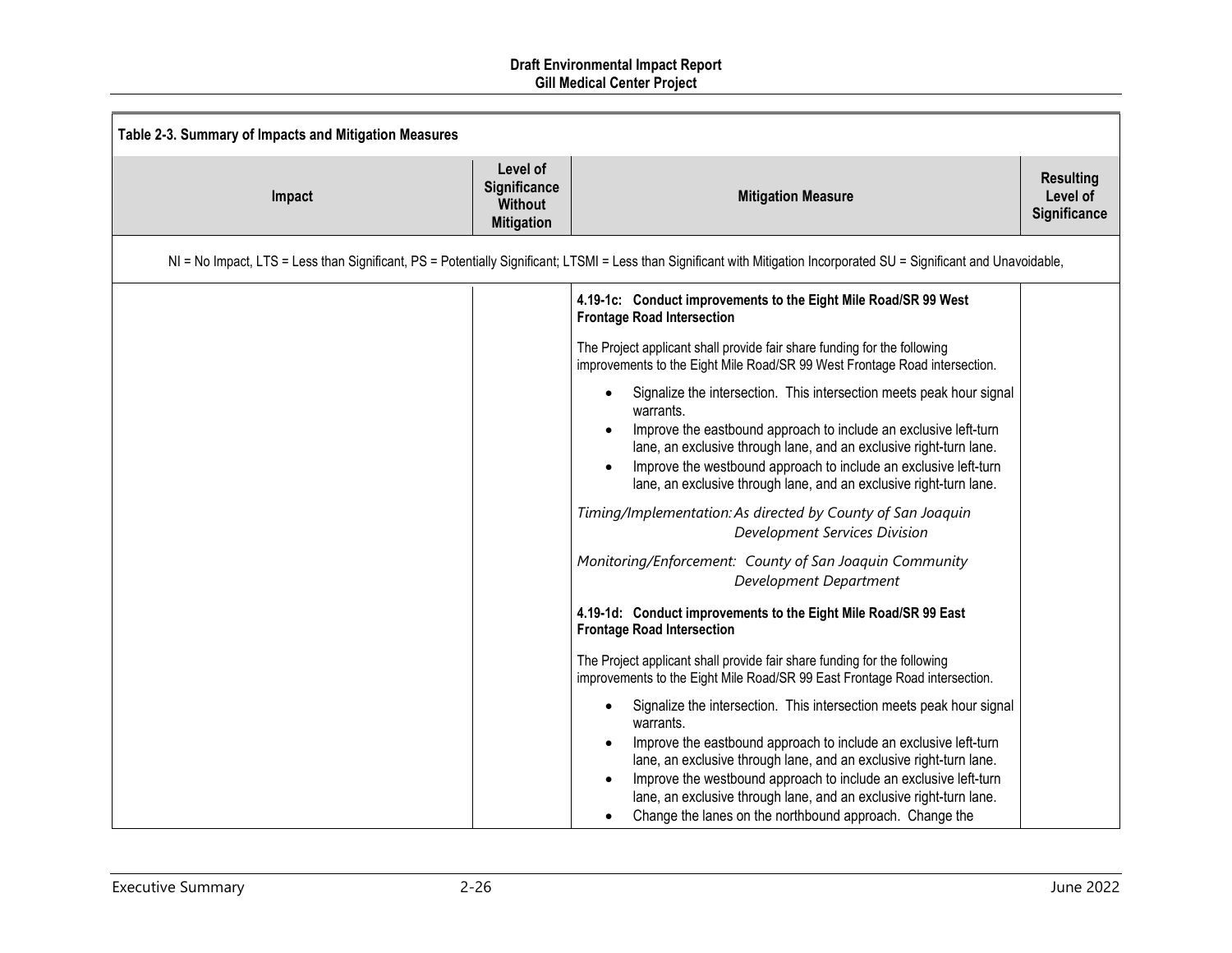| Table 2-3. Summary of Impacts and Mitigation Measures |                                                                                                                                                                         |                                                                                                                                                                                                                                                                                                                                                                                                                                           |                                              |  |
|-------------------------------------------------------|-------------------------------------------------------------------------------------------------------------------------------------------------------------------------|-------------------------------------------------------------------------------------------------------------------------------------------------------------------------------------------------------------------------------------------------------------------------------------------------------------------------------------------------------------------------------------------------------------------------------------------|----------------------------------------------|--|
| Impact                                                | Level of<br>Significance<br><b>Without</b><br><b>Mitigation</b>                                                                                                         | <b>Mitigation Measure</b>                                                                                                                                                                                                                                                                                                                                                                                                                 | <b>Resulting</b><br>Level of<br>Significance |  |
|                                                       | NI = No Impact, LTS = Less than Significant, PS = Potentially Significant; LTSMI = Less than Significant with Mitigation Incorporated SU = Significant and Unavoidable, |                                                                                                                                                                                                                                                                                                                                                                                                                                           |                                              |  |
|                                                       |                                                                                                                                                                         | approach lanes from a northbound combined through/left-turn lane<br>and an exclusive northbound-to-eastbound right-turn lane, to an<br>exclusive northbound-to-westbound left-turn lane and a northbound<br>combined through/right-turn lane.                                                                                                                                                                                             |                                              |  |
|                                                       |                                                                                                                                                                         | Timing/Implementation: As directed by County of San Joaquin<br>Development Services Division                                                                                                                                                                                                                                                                                                                                              |                                              |  |
|                                                       |                                                                                                                                                                         | Monitoring/Enforcement: County of San Joaquin Community<br>Development Department                                                                                                                                                                                                                                                                                                                                                         |                                              |  |
|                                                       |                                                                                                                                                                         | 4.19-1e: Conduct improvements to the segment of Eight Mile Road<br>Between Lower Sacramento Road and West Lane                                                                                                                                                                                                                                                                                                                            |                                              |  |
|                                                       |                                                                                                                                                                         | The Project applicant shall provide fair share funding for the following<br>improvement to the segment of Eight Mile Road Between Lower Sacramento<br>Road and West Lane.                                                                                                                                                                                                                                                                 |                                              |  |
|                                                       |                                                                                                                                                                         | Widen this roadway segment from two lanes to four lanes.<br>$\bullet$                                                                                                                                                                                                                                                                                                                                                                     |                                              |  |
|                                                       |                                                                                                                                                                         | Timing/Implementation: As directed by County of San Joaquin<br><b>Development Services Division</b>                                                                                                                                                                                                                                                                                                                                       |                                              |  |
|                                                       |                                                                                                                                                                         | Monitoring/Enforcement: County of San Joaquin Community<br>Development Department                                                                                                                                                                                                                                                                                                                                                         |                                              |  |
|                                                       |                                                                                                                                                                         | 4.19-1f: Provide a Designated On-Site Public Transit Facility                                                                                                                                                                                                                                                                                                                                                                             |                                              |  |
|                                                       |                                                                                                                                                                         | The applicant shall provide a designated onsite public transit facility. This facility<br>shall be designed to be accessible to public agency vehicles and vehicles<br>operated by private or non-profit entities and social service providers. The onsite<br>public transit facility shall be located near the Phase 2 medical office building and<br>hospital because these facilities generate more than 90 percent of overall Project |                                              |  |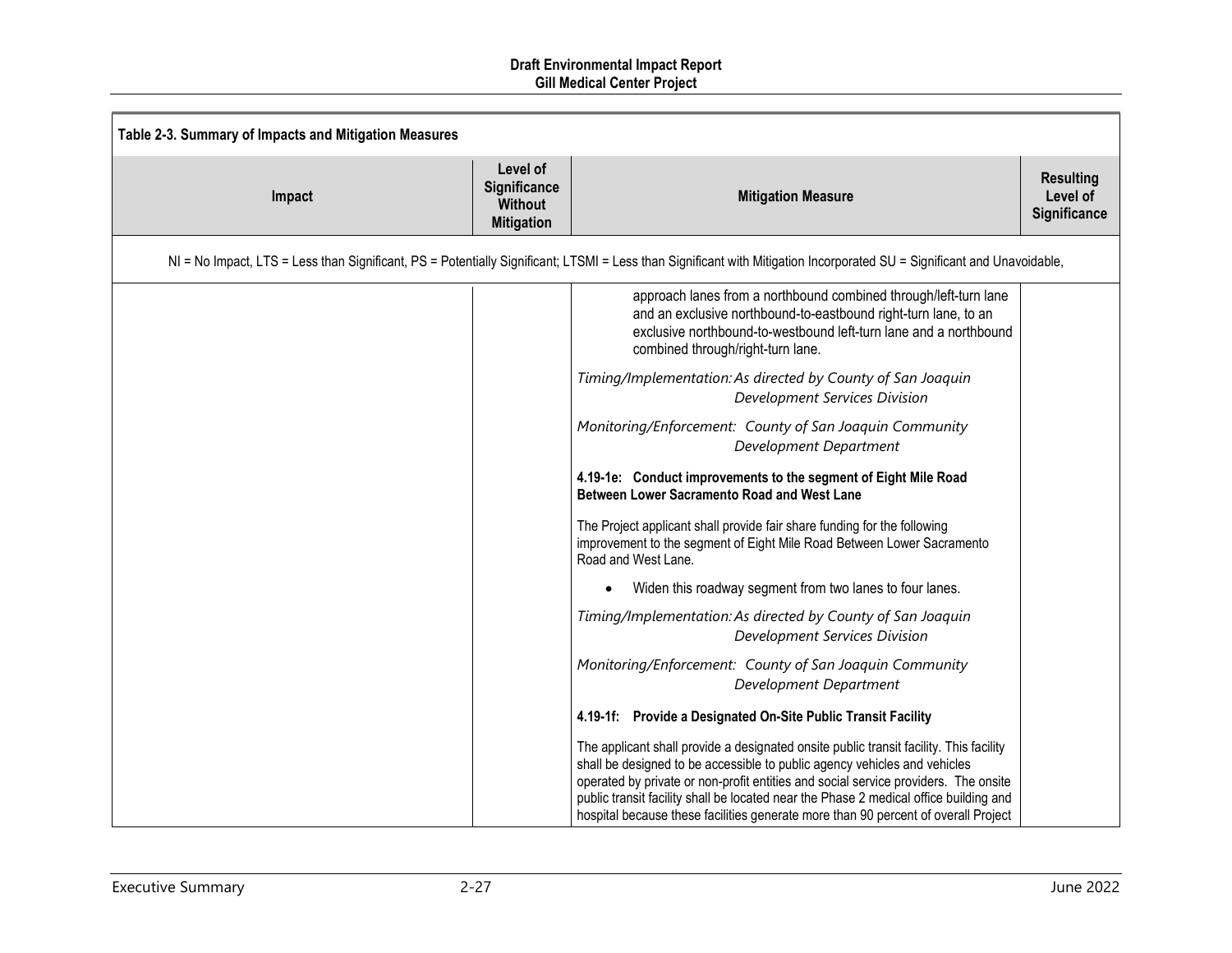| Table 2-3. Summary of Impacts and Mitigation Measures                           |                                                                 |                                                                                                                                                                                                                                                                                                                                                                                                                                                                               |                                                     |
|---------------------------------------------------------------------------------|-----------------------------------------------------------------|-------------------------------------------------------------------------------------------------------------------------------------------------------------------------------------------------------------------------------------------------------------------------------------------------------------------------------------------------------------------------------------------------------------------------------------------------------------------------------|-----------------------------------------------------|
| Impact                                                                          | Level of<br>Significance<br><b>Without</b><br><b>Mitigation</b> | <b>Mitigation Measure</b>                                                                                                                                                                                                                                                                                                                                                                                                                                                     | <b>Resulting</b><br>Level of<br><b>Significance</b> |
|                                                                                 |                                                                 | NI = No Impact, LTS = Less than Significant, PS = Potentially Significant; LTSMI = Less than Significant with Mitigation Incorporated SU = Significant and Unavoidable,                                                                                                                                                                                                                                                                                                       |                                                     |
|                                                                                 |                                                                 | trips. In addition, the applicant shall coordinate with public, private and non-profit<br>transit organizations to encourage the use of public transit when traveling to the<br>project site.                                                                                                                                                                                                                                                                                 |                                                     |
|                                                                                 |                                                                 | Timing/Implementation: During the Phase 2 construction period                                                                                                                                                                                                                                                                                                                                                                                                                 |                                                     |
|                                                                                 |                                                                 | Monitoring/Enforcement: County of San Joaquin Community<br>Development Department                                                                                                                                                                                                                                                                                                                                                                                             |                                                     |
|                                                                                 |                                                                 | 4.19-1g: Eliminate Sidewalks Along the Ham Lane Driveway                                                                                                                                                                                                                                                                                                                                                                                                                      |                                                     |
|                                                                                 |                                                                 | The applicant shall revise the project site plan to eliminate sidewalks along the<br>Ham Lane driveway until such time that sidewalks are provided on Ham Lane<br>between Eight Mile Road and the Ham Lane driveway entrance. Pedestrians<br>should be encouraged to use the West Lane access route until Ham Lane and<br>the Ham Lane entrance driveway sidewalks are constructed. This shall be<br>memorialized in the Development Agreement or as a Condition of Approval. |                                                     |
|                                                                                 |                                                                 | Timing/Implementation: Prior to and during construction                                                                                                                                                                                                                                                                                                                                                                                                                       |                                                     |
|                                                                                 |                                                                 | Monitoring/Enforcement: County of San Joaquin Community<br>Development Department                                                                                                                                                                                                                                                                                                                                                                                             |                                                     |
| Conflict or be inconsistent with CEQA<br>Impact 4.19-2:                         | PS                                                              | Implement Mitigation Measure 4.19-1f.                                                                                                                                                                                                                                                                                                                                                                                                                                         | SU                                                  |
| Guidelines Section 15064.3, subdivision (b) for Vehicle Miles<br>Traveled (VMT) |                                                                 | 4.19-2a: Implement Measures to Increase Ridesharing                                                                                                                                                                                                                                                                                                                                                                                                                           |                                                     |
|                                                                                 |                                                                 | The Project applicant shall implement the following to promote ride sharing.                                                                                                                                                                                                                                                                                                                                                                                                  |                                                     |
|                                                                                 |                                                                 | Designate parking spaces for ride sharing vehicles<br>Designating adequate passenger loading and unloading and<br>waiting areas for ride-sharing vehicles, and<br>Provide a web site or message board for coordinating rides.                                                                                                                                                                                                                                                 |                                                     |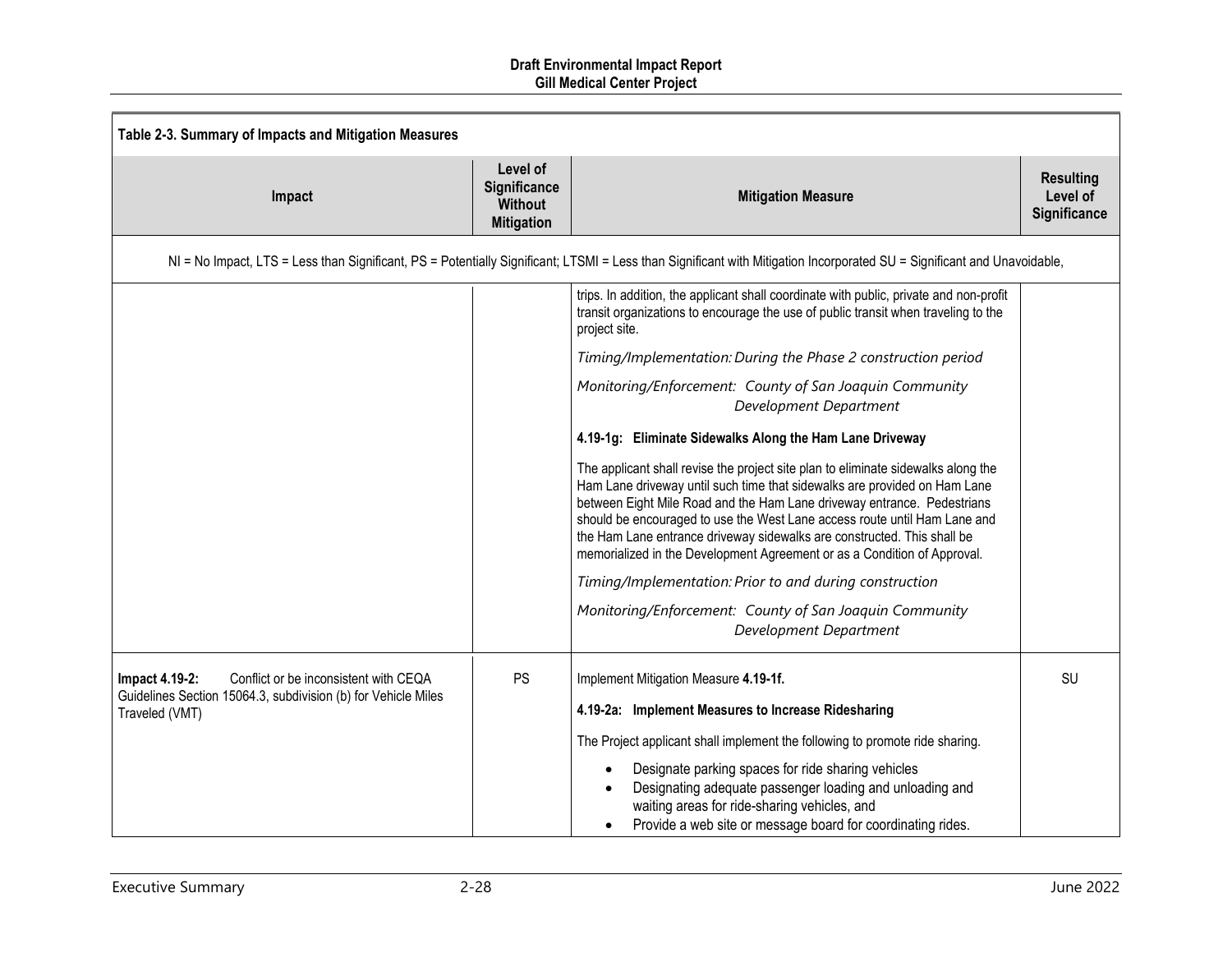| Table 2-3. Summary of Impacts and Mitigation Measures |                                                                                                                                                                         |                                                                                                                                                                                                                                                                                                                                                                                                                                                                                                                                                                                                                                                                                                                                                                                                                                                                                                                                                                                                                                                                                                                                                                                                                                                                                                                                                                                                                                                                                                                                                                                                |                                              |  |
|-------------------------------------------------------|-------------------------------------------------------------------------------------------------------------------------------------------------------------------------|------------------------------------------------------------------------------------------------------------------------------------------------------------------------------------------------------------------------------------------------------------------------------------------------------------------------------------------------------------------------------------------------------------------------------------------------------------------------------------------------------------------------------------------------------------------------------------------------------------------------------------------------------------------------------------------------------------------------------------------------------------------------------------------------------------------------------------------------------------------------------------------------------------------------------------------------------------------------------------------------------------------------------------------------------------------------------------------------------------------------------------------------------------------------------------------------------------------------------------------------------------------------------------------------------------------------------------------------------------------------------------------------------------------------------------------------------------------------------------------------------------------------------------------------------------------------------------------------|----------------------------------------------|--|
| Impact                                                | Level of<br>Significance<br><b>Without</b><br><b>Mitigation</b>                                                                                                         | <b>Mitigation Measure</b>                                                                                                                                                                                                                                                                                                                                                                                                                                                                                                                                                                                                                                                                                                                                                                                                                                                                                                                                                                                                                                                                                                                                                                                                                                                                                                                                                                                                                                                                                                                                                                      | <b>Resulting</b><br>Level of<br>Significance |  |
|                                                       | NI = No Impact, LTS = Less than Significant, PS = Potentially Significant; LTSMI = Less than Significant with Mitigation Incorporated SU = Significant and Unavoidable, |                                                                                                                                                                                                                                                                                                                                                                                                                                                                                                                                                                                                                                                                                                                                                                                                                                                                                                                                                                                                                                                                                                                                                                                                                                                                                                                                                                                                                                                                                                                                                                                                |                                              |  |
|                                                       |                                                                                                                                                                         | Timing/Implementation: Prior to and during construction and<br>operation<br>Monitoring/Enforcement: County of San Joaquin Community<br>Development Department<br>4.19-2b: Provide Employer-Sponsored Vanpool/Shuttle<br>The Project applicant shall implement a vanpool/shuttle program for employees<br>that work on the Project site. This would involve purchasing or leasing vans for<br>employee use and subsidizing the cost of at least program administration. The<br>employee/driver typically receives personal use of the van, often for a mileage<br>fee. Scheduling is within the employer's purview, and rider charges are normally<br>set on the basis of vehicle and operating cost.<br>Timing/Implementation: Prior to Operation<br>Monitoring/Enforcement: County of San Joaquin Community<br>Development Department<br>4.19-2c: Implement Measures to Encourage Telecommuting<br>The Project applicant shall work with onsite employers to encourage employee<br>tele-commuting and working at home on a part-time or full-time basis to the<br>degree feasible. Encouraging telecommuting and alternative work schedules<br>reduces the number of commute trips and therefore VMT traveled by employees.<br>Alternative work schedules could take the form of staggered starting times,<br>flexible schedules, or compressed work weeks. It is recognized that the ability of<br>some employees to telecommute or work remotely is not feasible and therefore<br>this measure shall be implemented to the degree practicable.<br>Timing/Implementation: Prior to Operation |                                              |  |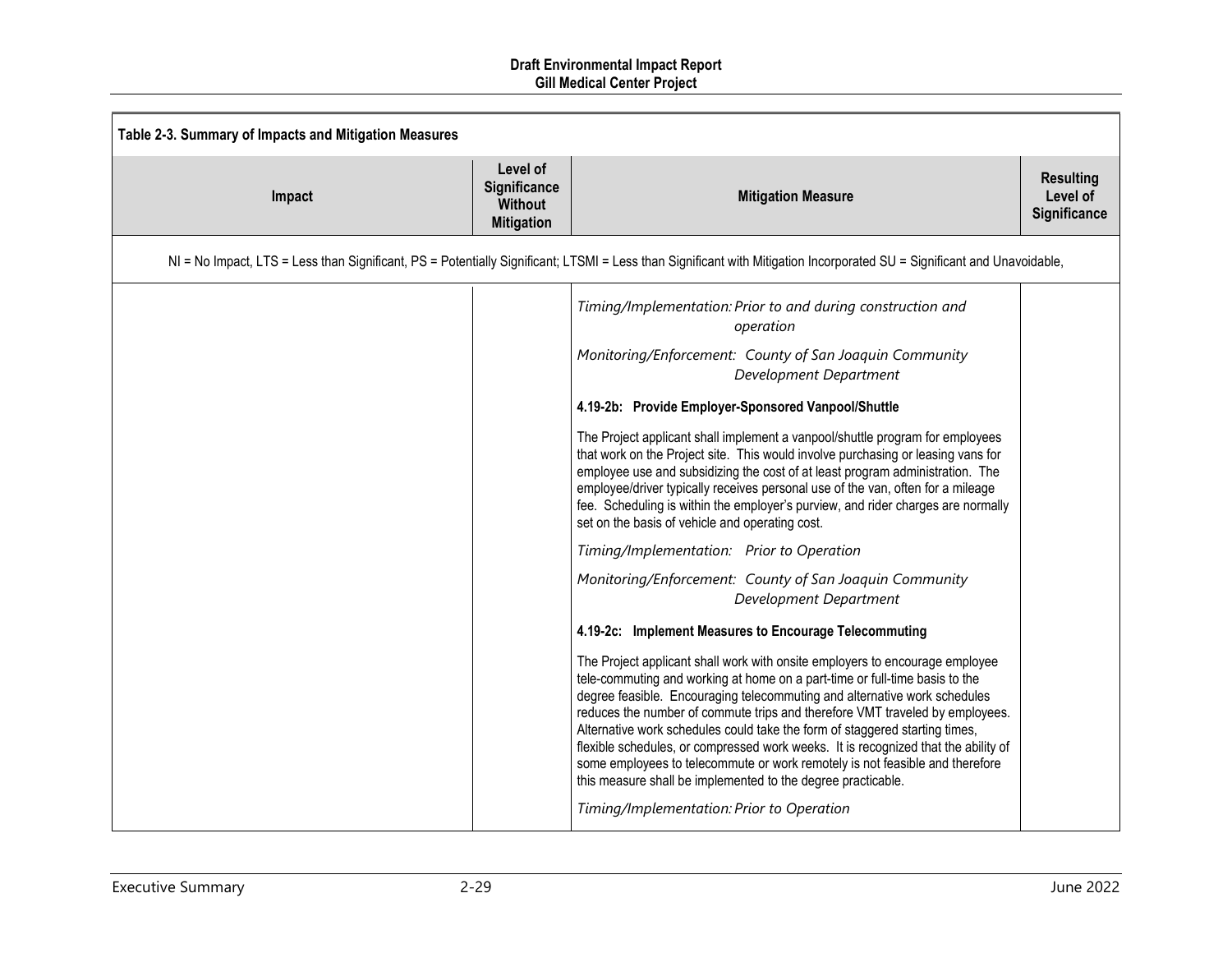| Table 2-3. Summary of Impacts and Mitigation Measures                                                                                                                                |                                                                 |                                                                                                                                                                                                                                                                                                                                                                                                                                                                                                                                                                                                                                                                                                                                                                                                                                                                                                                                           |                                              |  |  |
|--------------------------------------------------------------------------------------------------------------------------------------------------------------------------------------|-----------------------------------------------------------------|-------------------------------------------------------------------------------------------------------------------------------------------------------------------------------------------------------------------------------------------------------------------------------------------------------------------------------------------------------------------------------------------------------------------------------------------------------------------------------------------------------------------------------------------------------------------------------------------------------------------------------------------------------------------------------------------------------------------------------------------------------------------------------------------------------------------------------------------------------------------------------------------------------------------------------------------|----------------------------------------------|--|--|
| Impact                                                                                                                                                                               | Level of<br>Significance<br><b>Without</b><br><b>Mitigation</b> | <b>Mitigation Measure</b>                                                                                                                                                                                                                                                                                                                                                                                                                                                                                                                                                                                                                                                                                                                                                                                                                                                                                                                 | <b>Resulting</b><br>Level of<br>Significance |  |  |
|                                                                                                                                                                                      |                                                                 | NI = No Impact, LTS = Less than Significant, PS = Potentially Significant; LTSMI = Less than Significant with Mitigation Incorporated SU = Significant and Unavoidable,                                                                                                                                                                                                                                                                                                                                                                                                                                                                                                                                                                                                                                                                                                                                                                   |                                              |  |  |
|                                                                                                                                                                                      |                                                                 | Monitoring/Enforcement: County of San Joaquin Community<br>Development Department                                                                                                                                                                                                                                                                                                                                                                                                                                                                                                                                                                                                                                                                                                                                                                                                                                                         |                                              |  |  |
| Impact 4.19-3:<br>Substantially increase hazards due to a<br>geometric design feature (e.g., sharp curves or dangerous<br>intersection) or incompatible uses (e.g., farm equipment). | <b>LTS</b>                                                      | No mitigation required                                                                                                                                                                                                                                                                                                                                                                                                                                                                                                                                                                                                                                                                                                                                                                                                                                                                                                                    | <b>LTS</b>                                   |  |  |
| Impact 4.19-4:<br>Result in inadequate emergency access                                                                                                                              | <b>LTS</b>                                                      | No mitigation required                                                                                                                                                                                                                                                                                                                                                                                                                                                                                                                                                                                                                                                                                                                                                                                                                                                                                                                    | <b>LTS</b>                                   |  |  |
| <b>Tribal Resources</b>                                                                                                                                                              |                                                                 |                                                                                                                                                                                                                                                                                                                                                                                                                                                                                                                                                                                                                                                                                                                                                                                                                                                                                                                                           |                                              |  |  |
| Impact 4.20-1:<br>Impacts to Tribal Cultural Resources                                                                                                                               | <b>PS</b>                                                       | 4.20-1a: Unanticipated Discovery.<br>If any suspected TCRs are discovered during ground disturbing construction<br>activities, all work shall cease within 100 feet of the find, or an agreed upon<br>distance based on the nature of the find. The County shall invite a Tribal<br>Representative from Buena Vista Rancheria of Me-Wuk Indians to make<br>recommendations about whether or not the discovery represents a TCR (PRC<br>§21074) and, if so, to make recommendations for culturally-appropriate<br>treatment. If the find includes human remains, the procedures outlined in<br>Mitigation Measure 4.7-3a: Human Remains Discovery shall be followed. The<br>contractor shall implement any measures determined by the County to be<br>necessary. Work at the discovery location cannot resume until the treatment has<br>been implemented to the satisfaction of the County.<br>Timing/Implementation: During construction | <b>LTSMI</b>                                 |  |  |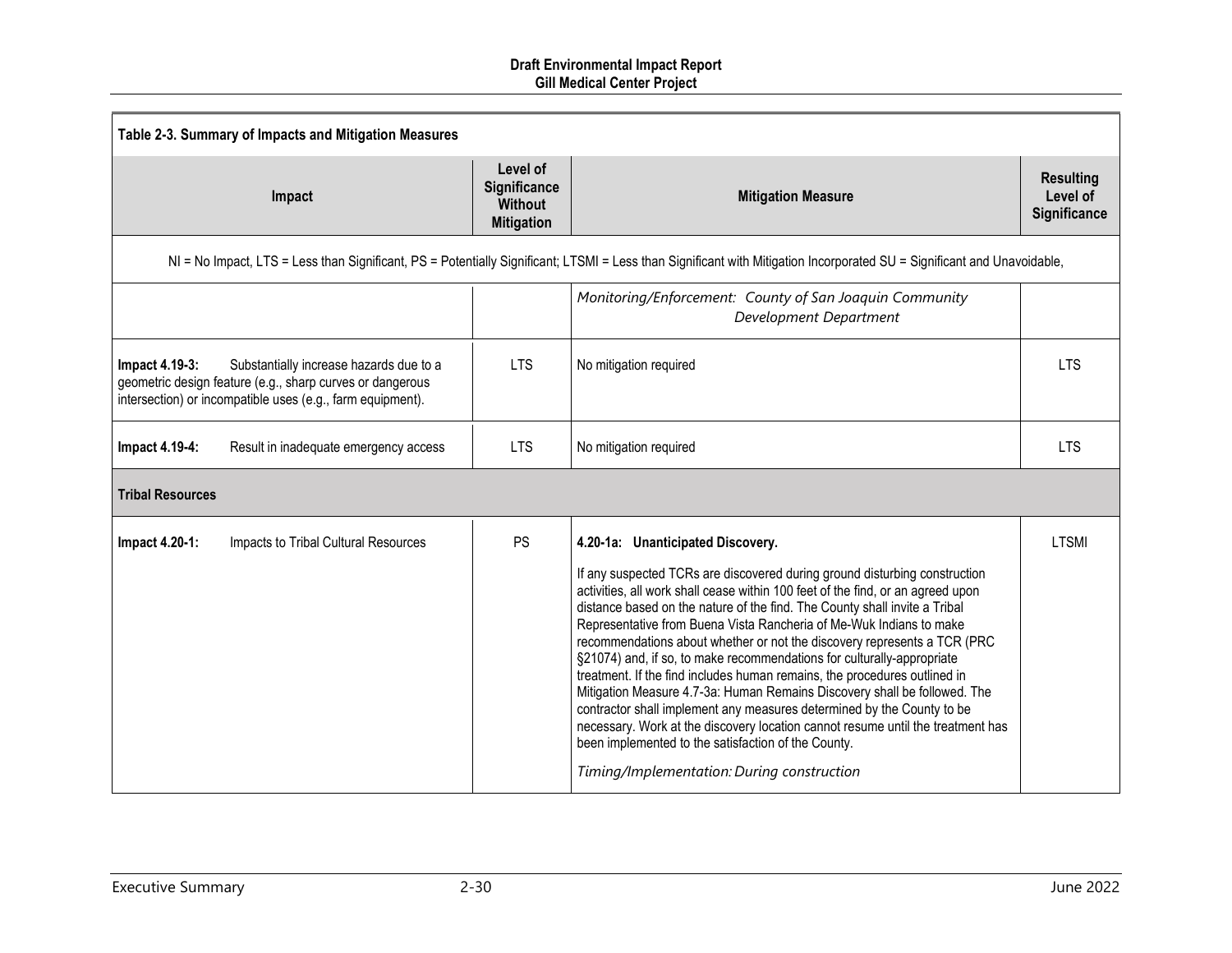| Table 2-3. Summary of Impacts and Mitigation Measures                                                                                                                                                                                                                                                                                                            |                                                                        |                                                                                                                                                                                                                                                                                                                                                                                                                                                                                                                                                         |                                              |  |
|------------------------------------------------------------------------------------------------------------------------------------------------------------------------------------------------------------------------------------------------------------------------------------------------------------------------------------------------------------------|------------------------------------------------------------------------|---------------------------------------------------------------------------------------------------------------------------------------------------------------------------------------------------------------------------------------------------------------------------------------------------------------------------------------------------------------------------------------------------------------------------------------------------------------------------------------------------------------------------------------------------------|----------------------------------------------|--|
| Impact                                                                                                                                                                                                                                                                                                                                                           | Level of<br><b>Significance</b><br><b>Without</b><br><b>Mitigation</b> | <b>Mitigation Measure</b>                                                                                                                                                                                                                                                                                                                                                                                                                                                                                                                               | <b>Resulting</b><br>Level of<br>Significance |  |
|                                                                                                                                                                                                                                                                                                                                                                  |                                                                        | NI = No Impact, LTS = Less than Significant, PS = Potentially Significant; LTSMI = Less than Significant with Mitigation Incorporated SU = Significant and Unavoidable,                                                                                                                                                                                                                                                                                                                                                                                 |                                              |  |
|                                                                                                                                                                                                                                                                                                                                                                  |                                                                        | Monitoring/Enforcement: County of San Joaquin Community<br>Development Department                                                                                                                                                                                                                                                                                                                                                                                                                                                                       |                                              |  |
| <b>Utilities and Service Systems: Water Supply</b>                                                                                                                                                                                                                                                                                                               |                                                                        |                                                                                                                                                                                                                                                                                                                                                                                                                                                                                                                                                         |                                              |  |
| Implementation of the proposed Project<br>Impact 4.21-1:<br>would require or result in the relocation or construction of new or<br>expanded water, wastewater treatment, or storm water drainage,<br>electric power, natural gas, or telecommunications facilities, the<br>construction or relocation of which would cause significant<br>environmental effects. | <b>PS</b>                                                              | Implement the following Mitigation Measures:<br>4.5-2a: Prepare Air Impact Assessment to Reduce Construction<br>$NOx$ Emissions<br>4.6-1a: Conduct Environmental Awareness Training for<br><b>Construction Personnel</b><br>4.6-1b: Install Fencing and/or Flagging to Protect Sensitive<br><b>Biological Resources</b><br>4.6-1c: Sanford's Arrowhead<br>4.6-1d: Western Pond Turtle<br>4.6-1e: Protect Water Quality and Minimize Sedimentation<br><b>Runoff to Non-Wetland Waters (Woodbridge Irrigation</b><br>Canal)<br>4.6-1f: Giant Garter Snake | <b>LTSMI</b>                                 |  |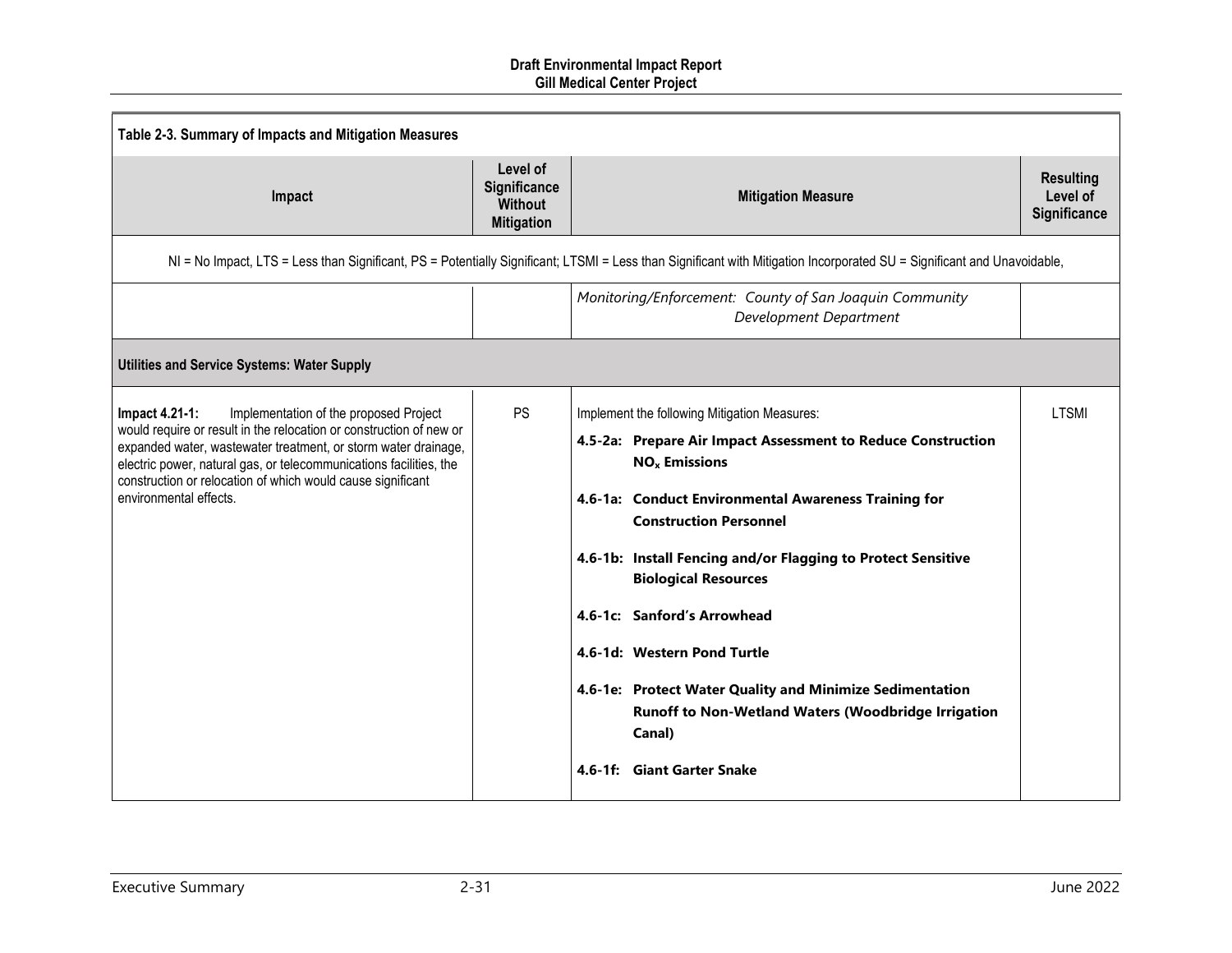| Table 2-3. Summary of Impacts and Mitigation Measures                                                                                                                                                                               |                                                                 |                                                                                                                                                                                                                                                                                                                                                                                                                                                                                                                                           |                                              |
|-------------------------------------------------------------------------------------------------------------------------------------------------------------------------------------------------------------------------------------|-----------------------------------------------------------------|-------------------------------------------------------------------------------------------------------------------------------------------------------------------------------------------------------------------------------------------------------------------------------------------------------------------------------------------------------------------------------------------------------------------------------------------------------------------------------------------------------------------------------------------|----------------------------------------------|
| Impact                                                                                                                                                                                                                              | Level of<br>Significance<br><b>Without</b><br><b>Mitigation</b> | <b>Mitigation Measure</b>                                                                                                                                                                                                                                                                                                                                                                                                                                                                                                                 | <b>Resulting</b><br>Level of<br>Significance |
|                                                                                                                                                                                                                                     |                                                                 | NI = No Impact, LTS = Less than Significant, PS = Potentially Significant; LTSMI = Less than Significant with Mitigation Incorporated SU = Significant and Unavoidable,                                                                                                                                                                                                                                                                                                                                                                   |                                              |
|                                                                                                                                                                                                                                     |                                                                 | 4.6-1g: Conduct Preconstruction Surveys for Nesting Migratory<br><b>Birds and Raptors</b><br>4.6-1h: Burrowing Owl<br>4.6-5a: Comply with the San Joaquin County Oak Tree Ordinance<br>4.7-1a: Unanticipated Discovery<br>4.7-3a: Human Remains Discovery<br>4.9-5a: Worker Awareness Training<br>4.9-5b: Unanticipated Discovery of Paleontological Resources<br>4.11-1a: Hazardous Substance Management, Handling, Storage,<br>Disposal, and Emergency Response Plan<br>4.11-2a. Maintain Appropriate Setbacks from the "North Stockton |                                              |
|                                                                                                                                                                                                                                     |                                                                 | Unit A" 1 Well<br>4.20-1a: Unanticipated Discovery                                                                                                                                                                                                                                                                                                                                                                                                                                                                                        |                                              |
| Implementation of the proposed Project<br>Impact 4.21-2:<br>would not have sufficient water supplies available to serve the<br>project and reasonably foreseeable future development during<br>normal, dry, and multiple dry years. | <b>LTS</b>                                                      | No mitigation required                                                                                                                                                                                                                                                                                                                                                                                                                                                                                                                    | <b>LTS</b>                                   |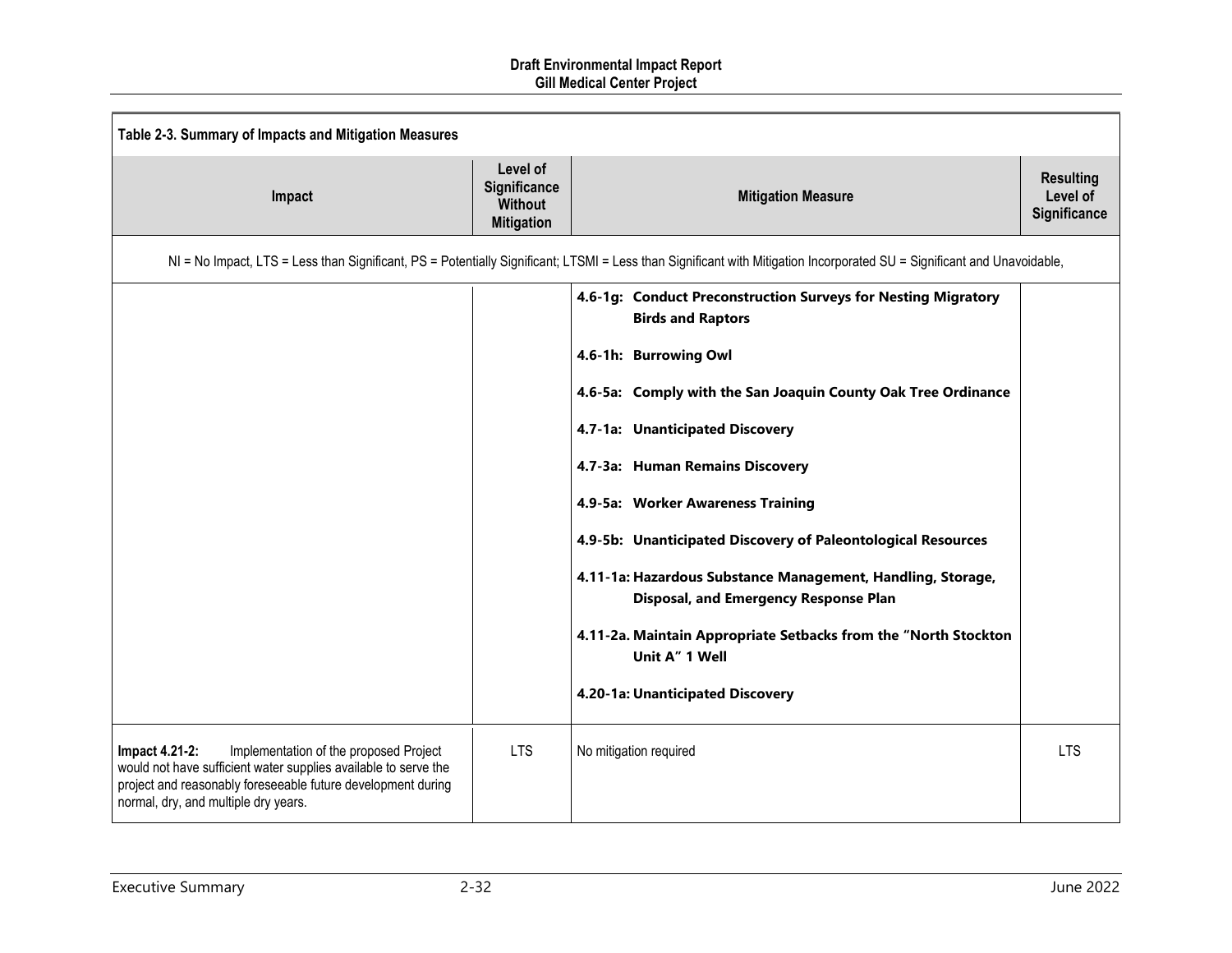| Table 2-3. Summary of Impacts and Mitigation Measures                                                                                                                                                                                                                                                               |                                                                        |                                                                                                                                                                         |                                              |  |
|---------------------------------------------------------------------------------------------------------------------------------------------------------------------------------------------------------------------------------------------------------------------------------------------------------------------|------------------------------------------------------------------------|-------------------------------------------------------------------------------------------------------------------------------------------------------------------------|----------------------------------------------|--|
| Impact                                                                                                                                                                                                                                                                                                              | Level of<br><b>Significance</b><br><b>Without</b><br><b>Mitigation</b> | <b>Mitigation Measure</b>                                                                                                                                               | <b>Resulting</b><br>Level of<br>Significance |  |
|                                                                                                                                                                                                                                                                                                                     |                                                                        | NI = No Impact, LTS = Less than Significant, PS = Potentially Significant; LTSMI = Less than Significant with Mitigation Incorporated SU = Significant and Unavoidable, |                                              |  |
| Impact 4.21-3:<br>Implementation of the proposed Project<br>would result in a determination by the wastewater treatment<br>provider which serves or may serve the Project that it does not<br>have adequate capacity to serve the project's projected demand<br>in addition to the provider's existing commitments. | <b>NI</b>                                                              | No mitigation required                                                                                                                                                  | ΝI                                           |  |
| Implementation of the proposed Project<br>Impact 4.21-4:<br>would generate solid waste in excess of State or local standards,<br>or in excess of the capacity of local infrastructure, or otherwise<br>impair the attainment of solid waste reduction goals.                                                        | <b>LTS</b>                                                             | No mitigation required                                                                                                                                                  | <b>LTS</b>                                   |  |
| Implementation of the proposed Project<br>Impact 4.21-5:<br>would fail to comply with Federal, State, and local management<br>and reduction statutes and regulations related to solid waste.                                                                                                                        | <b>LTS</b>                                                             | No mitigation required                                                                                                                                                  | <b>LTS</b>                                   |  |
| Impact 4.21-6:<br>Implementation of the proposed Project<br>would substantially decrease groundwater supplies or interfere<br>substantially with groundwater recharge such that the project<br>may impede sustainable groundwater management of the basin.                                                          | <b>LTS</b>                                                             | No mitigation required                                                                                                                                                  | <b>LTS</b>                                   |  |
| Impact 4.21-7:<br>Implementation of the proposed Project<br>would conflict with or obstruct implementation of a water quality<br>control plan or sustainable groundwater management plan.                                                                                                                           | <b>LTS</b>                                                             | No mitigation required                                                                                                                                                  | <b>LTS</b>                                   |  |